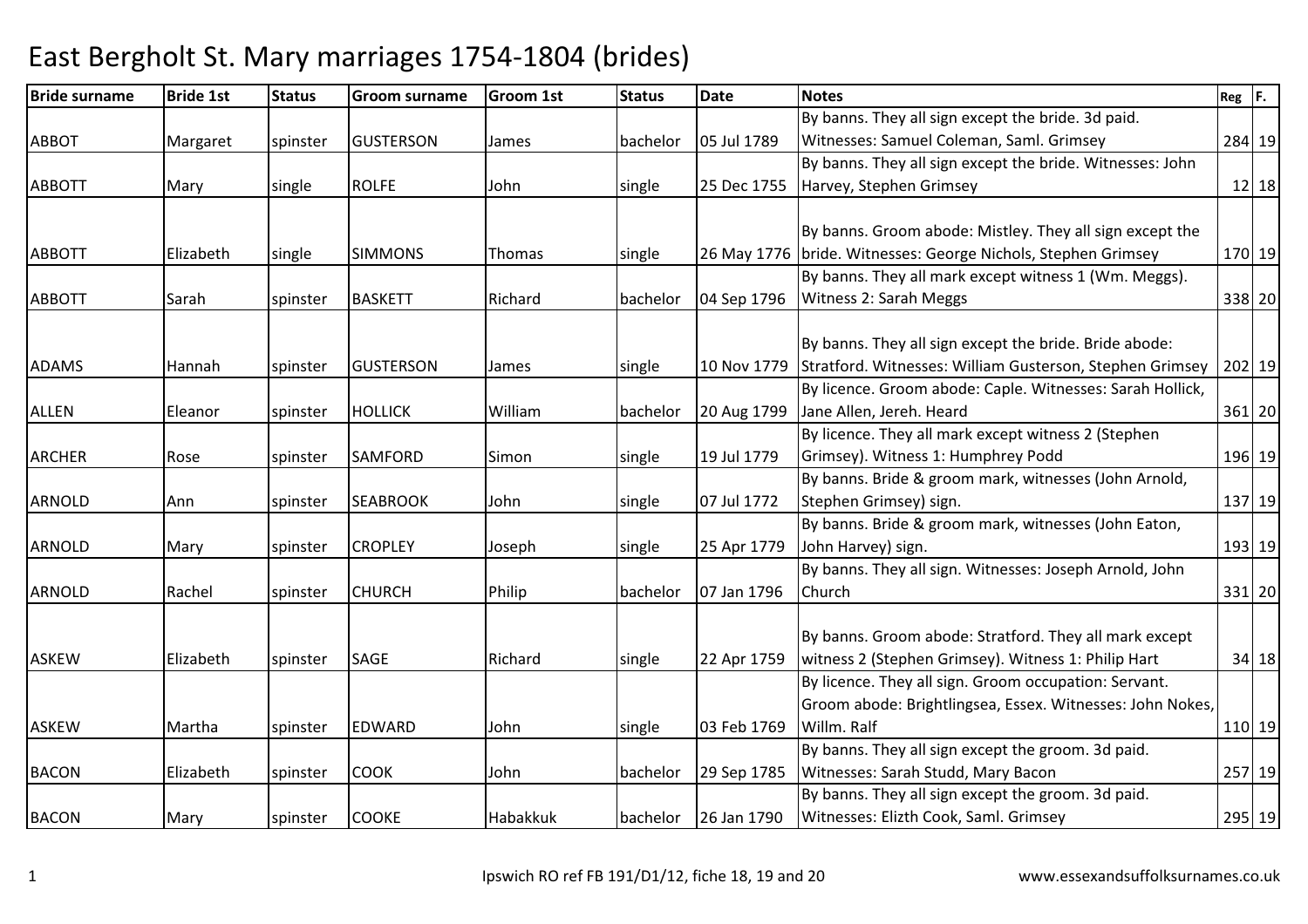| <b>Bride 1st</b> | <b>Status</b> | <b>Groom surname</b> | <b>Groom 1st</b>     | <b>Status</b> | <b>Date</b> | <b>Notes</b>                                               | $Reg$ $F.$                                                                                                                                                                                                                                                                                                                                                                                                                                                                                            |                                                                                                                                                        |
|------------------|---------------|----------------------|----------------------|---------------|-------------|------------------------------------------------------------|-------------------------------------------------------------------------------------------------------------------------------------------------------------------------------------------------------------------------------------------------------------------------------------------------------------------------------------------------------------------------------------------------------------------------------------------------------------------------------------------------------|--------------------------------------------------------------------------------------------------------------------------------------------------------|
|                  |               |                      |                      |               |             |                                                            |                                                                                                                                                                                                                                                                                                                                                                                                                                                                                                       |                                                                                                                                                        |
|                  |               |                      |                      |               |             |                                                            |                                                                                                                                                                                                                                                                                                                                                                                                                                                                                                       |                                                                                                                                                        |
|                  |               |                      |                      |               |             |                                                            |                                                                                                                                                                                                                                                                                                                                                                                                                                                                                                       |                                                                                                                                                        |
| Lucy             | spinster      | <b>STARLING</b>      | James                | bachelor      | 04 Oct 1798 |                                                            |                                                                                                                                                                                                                                                                                                                                                                                                                                                                                                       |                                                                                                                                                        |
|                  |               |                      |                      |               |             |                                                            |                                                                                                                                                                                                                                                                                                                                                                                                                                                                                                       |                                                                                                                                                        |
| Mary             | single        | <b>FREELAND</b>      | Peter                | widower       |             |                                                            |                                                                                                                                                                                                                                                                                                                                                                                                                                                                                                       |                                                                                                                                                        |
|                  |               |                      |                      |               |             | By licence. They all sign. Witnesses: Robert Reynolds,     |                                                                                                                                                                                                                                                                                                                                                                                                                                                                                                       |                                                                                                                                                        |
| Sarah            | spinster      | <b>KEEBLE</b>        | John                 | single        | 10 Dec 1761 | <b>Stephen Grimsey</b>                                     |                                                                                                                                                                                                                                                                                                                                                                                                                                                                                                       | $61$ 18                                                                                                                                                |
|                  |               |                      |                      |               |             |                                                            |                                                                                                                                                                                                                                                                                                                                                                                                                                                                                                       |                                                                                                                                                        |
|                  |               |                      |                      |               |             | except the groom. Witnesses: John Keeble, Stephen          |                                                                                                                                                                                                                                                                                                                                                                                                                                                                                                       |                                                                                                                                                        |
| Avis             | spinster      | <b>FARRINGTON</b>    | Thomas               |               | 11 Jan 1764 | Grimsey                                                    |                                                                                                                                                                                                                                                                                                                                                                                                                                                                                                       | $72$ 18                                                                                                                                                |
|                  |               |                      |                      |               |             | By banns. They all sign. Witnesses: Will. Estwick, Anthony |                                                                                                                                                                                                                                                                                                                                                                                                                                                                                                       |                                                                                                                                                        |
| Ann              | spinster      | <b>BASKETT</b>       | Richard              | widower       | 07 Feb 1764 | Handley                                                    |                                                                                                                                                                                                                                                                                                                                                                                                                                                                                                       | 73 18                                                                                                                                                  |
|                  |               |                      |                      |               |             | By banns. Bride & groom mark, witnesses (Benjn. Hurringe,  |                                                                                                                                                                                                                                                                                                                                                                                                                                                                                                       |                                                                                                                                                        |
| Mary             | spinster      | <b>RICHARDSON</b>    | John                 | widower       |             |                                                            |                                                                                                                                                                                                                                                                                                                                                                                                                                                                                                       |                                                                                                                                                        |
|                  |               |                      |                      |               |             | By banns. Groom abode: Lawford, Essex. They all sign.      |                                                                                                                                                                                                                                                                                                                                                                                                                                                                                                       |                                                                                                                                                        |
|                  |               |                      |                      |               |             | Groom's marital status not in register. Witnesses: William |                                                                                                                                                                                                                                                                                                                                                                                                                                                                                                       |                                                                                                                                                        |
| Mary             | spinster      | ALEXANDER            | Jonas                |               |             |                                                            |                                                                                                                                                                                                                                                                                                                                                                                                                                                                                                       | $81$ 18                                                                                                                                                |
|                  |               |                      |                      |               |             | By licence. Groom abode: Ramsay, Essex. They all sign.     |                                                                                                                                                                                                                                                                                                                                                                                                                                                                                                       |                                                                                                                                                        |
| Mary             | spinster      | <b>JOHNSON</b>       | Robert               | bachelor      |             | Witnesses: Richd. Batley, Martha Cooper                    |                                                                                                                                                                                                                                                                                                                                                                                                                                                                                                       |                                                                                                                                                        |
|                  |               |                      |                      |               |             | By banns. Groom abode: Mistley, Essex. They all sign       |                                                                                                                                                                                                                                                                                                                                                                                                                                                                                                       |                                                                                                                                                        |
|                  |               |                      |                      |               |             | except the groom. 3d paid. Witnesses: Daniel Raison, [HB]. |                                                                                                                                                                                                                                                                                                                                                                                                                                                                                                       |                                                                                                                                                        |
| Elizabeth        | spinster      | <b>PALMER</b>        | John                 | bachelor      | 26 Oct 1786 | Phillips                                                   |                                                                                                                                                                                                                                                                                                                                                                                                                                                                                                       |                                                                                                                                                        |
|                  |               |                      |                      |               |             | By banns. They all sign. Witnesses: Samuel & Ann Joanna    |                                                                                                                                                                                                                                                                                                                                                                                                                                                                                                       |                                                                                                                                                        |
| Mary             | spinster      | <b>ROGERS</b>        | John                 | bachelor      | 28 Jan 1802 | Beaumont, Daniel Stiles Raison                             |                                                                                                                                                                                                                                                                                                                                                                                                                                                                                                       |                                                                                                                                                        |
|                  |               |                      |                      |               |             |                                                            |                                                                                                                                                                                                                                                                                                                                                                                                                                                                                                       |                                                                                                                                                        |
|                  |               |                      |                      |               |             | By banns. They all sign. Witnesses Daniel Raison Stow,     |                                                                                                                                                                                                                                                                                                                                                                                                                                                                                                       |                                                                                                                                                        |
| Ann Joanna       | spinster      | <b>RAISON</b>        | <b>Daniel Stiles</b> | bachelor      | 26 Oct 1802 | Maria Smoothey, Jonathan & Samuel Beaumont                 |                                                                                                                                                                                                                                                                                                                                                                                                                                                                                                       |                                                                                                                                                        |
|                  |               |                      |                      |               |             |                                                            |                                                                                                                                                                                                                                                                                                                                                                                                                                                                                                       |                                                                                                                                                        |
| Elizabeth        |               | <b>CRACKNELL</b>     | John                 |               | $* * 1800$  |                                                            |                                                                                                                                                                                                                                                                                                                                                                                                                                                                                                       |                                                                                                                                                        |
|                  |               |                      |                      |               |             | By banns. They all sign except witness 2 (James Gosling).  |                                                                                                                                                                                                                                                                                                                                                                                                                                                                                                       |                                                                                                                                                        |
| Mary             | spinster      | <b>GOSLING</b>       | <b>Thomas</b>        | bachelor      |             |                                                            |                                                                                                                                                                                                                                                                                                                                                                                                                                                                                                       |                                                                                                                                                        |
|                  |               | spinster             | STARLAN /            |               | bachelor    |                                                            | By banns. Groom abode: Bratfield [Bradfield?], Essex. They<br>all sign. Groom signs Starling, spelt Starlan in register.<br>Witnesses: Abraham Alebett, Ann Starng<br>By banns. Bride & groom mark, witnesses (Saml.<br>29 May 1769 Beaumont, Stephen Grimsey) sign.<br>19 Nov 1793   Be_ Hubling) sign. 3d paid.<br>05 Nov 1764 Estwick, Stephen Grimsey<br>10 Mar 1803<br>Banns only - not a marriage. Read: 18, 25 May, 1 Jun 1800.<br>Bride abode: Layham<br>29 Mar 1796   Witness 1: Sarah Gamer | 353 20<br>116 19<br>By licence. Groom abode: Brightlingsea, Essex. They all sign<br>318 19<br>380 20<br>271 19<br>373 20<br>376 20<br>307 20<br>333 20 |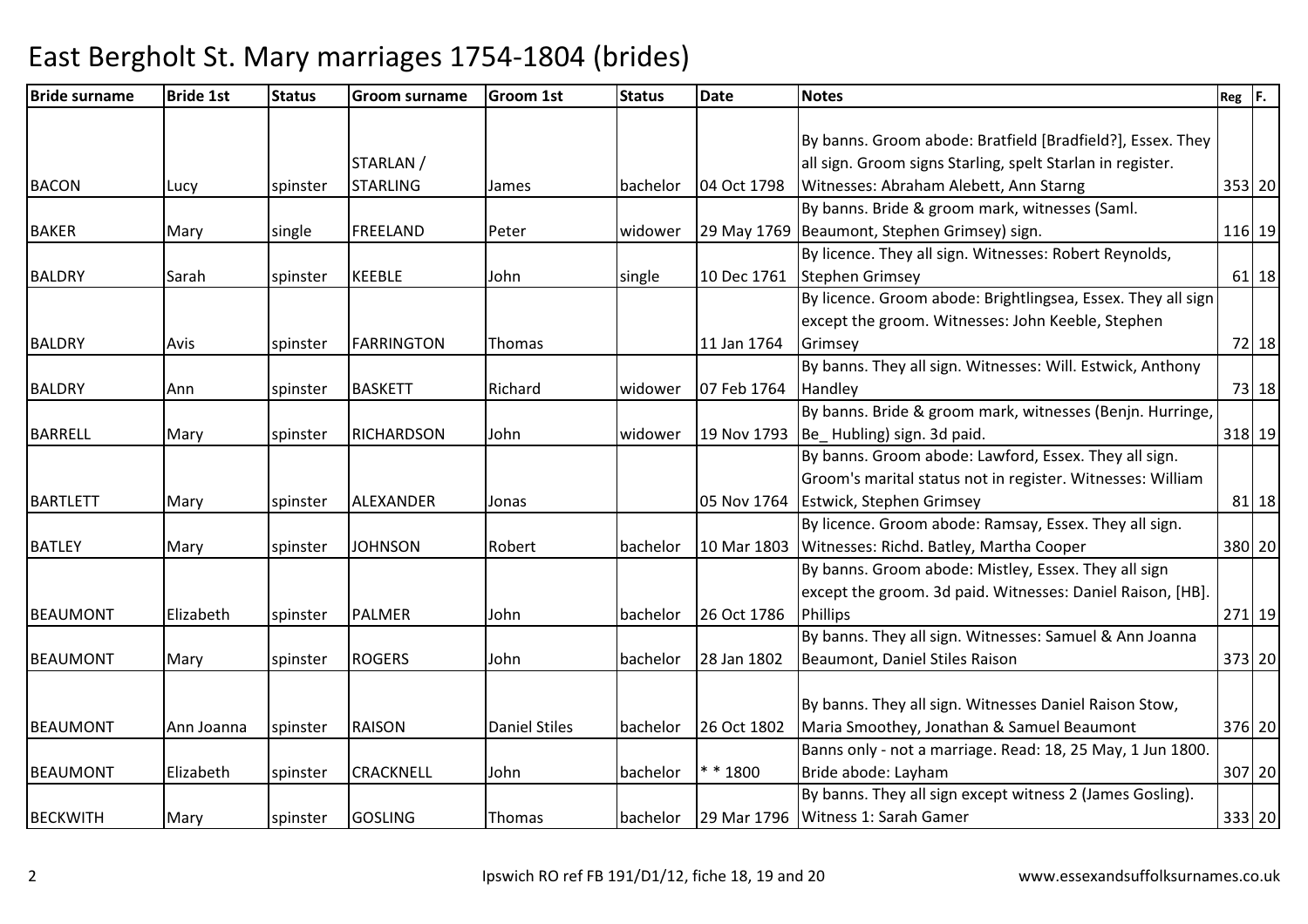| <b>Bride surname</b> | <b>Bride 1st</b> | <b>Status</b> | <b>Groom surname</b> | <b>Groom 1st</b> | <b>Status</b> | <b>Date</b> | <b>Notes</b>                                                | $Reg$ $F.$ |          |
|----------------------|------------------|---------------|----------------------|------------------|---------------|-------------|-------------------------------------------------------------|------------|----------|
|                      |                  |               |                      |                  |               |             | By banns. They all sign. Witnesses: John Bedford, Saml.     |            |          |
| <b>BEDFORD</b>       | Ann              | spinster      | <b>NICHOLS</b>       | George           | single        | 02 May 1769 | Grimes                                                      | 115 19     |          |
|                      |                  |               |                      |                  |               |             | By licence. Groom abode: Kersey, Suffolk. They all sign.    |            |          |
| <b>BEDFORD</b>       | Alice            | spinster      | <b>CARTER</b>        | Robert           | single        | 09 Jul 1770 | Witnesses: John Bedford, Stephen Grimsey                    |            | 123 19   |
|                      |                  |               |                      |                  |               |             | By banns. They all mark except the groom. Witnesses:        |            |          |
| BEDINGFIELD          | Amey             | widow         | <b>EARL</b>          | John             | widower       | 10 Oct 1797 | Abrm. Gunn, Judith Hills                                    |            | 350 20   |
|                      |                  |               |                      |                  |               |             |                                                             |            |          |
|                      |                  |               |                      |                  |               |             | By banns. Bride & groom mark, witnesses (Thos. Bennett,     |            |          |
| <b>BENNETT</b>       | Mary             | single        | <b>COOKE</b>         | Joseph           | single        | 15 Oct 1754 | Stephen Grimsey) sign. Groom abode: Brantham                |            | 3 18     |
|                      |                  |               |                      |                  |               |             | By banns. They all sign except the bride. Witnesses: John   |            |          |
| <b>BENNETT</b>       | Sarah            | spinster      | <b>WILLSON</b>       | Thomas           | single        | 27 Nov 1759 | Willson, Stephen Grimsey                                    |            | 39 18    |
|                      |                  |               |                      |                  |               |             | By banns. Groom & witness 2 (Stephen Grimsey) sign,         |            |          |
| <b>BENNETT</b>       | Martha           | spinster      | <b>NORMAN</b>        | Richard          | single        | 05 Nov 1766 | bride & witness 1 (Robert Alexander) mark.                  |            | 97 18    |
|                      |                  |               |                      |                  |               |             | By banns. They all sign except the groom. Witnesses:        |            |          |
| <b>BENNETT</b>       | Elizabeth        | spinster      | <b>NORMAN</b>        | Christopher      | single        | 24 Oct 1780 | Willm. Estwick, Ann Lott                                    |            | 213 19   |
|                      |                  |               |                      |                  |               |             | By banns. They all mark except witness 2 (Mary Bently).     |            |          |
| <b>BENNETT</b>       | Laetitia         | spinster      | SAGE                 | Thomas           | bachelor      | 20 Dec 1796 | Witness 1: Richard Sage                                     |            | 344 20   |
|                      |                  |               |                      |                  |               |             | By banns. They all sign. 3d paid. Witnesses: Thos. Folkard, |            |          |
| <b>BETTS</b>         | Elizabeth        | spinster      | <b>FOLKARD</b>       | Francis          | bachelor      | 10 Jun 1793 | Eliz. Phillips                                              |            | 313 19   |
|                      |                  |               |                      |                  |               |             | By banns. Groom & witness 1 (Isaac Wilkinson) mark, bride   |            |          |
| <b>BIBBY</b>         | Sarah            | widow         | <b>HALLS</b>         | Jonathan         | bachelor      | 31 Jul 1782 | & witness 2 (Stephen Grimsey) sign.                         |            | $231$ 19 |
|                      |                  |               |                      |                  |               |             | By banns. They all sign except the bride. Witnesses: Thos.  |            |          |
| <b>BIGSBY</b>        | Mary             | single        | <b>ARNOLD</b>        | Thomas           | single        | 23 Apr 1755 | Bigsbee, Stephen Grimsey                                    |            | 6 18     |
|                      |                  |               |                      |                  |               |             |                                                             |            |          |
|                      |                  |               |                      |                  |               |             | By banns. Groom abode: Brantham. They all mark except       |            |          |
| <b>BINES</b>         | Mary             | spinster      | <b>MOUTEL</b>        | William          | single        | 24 Dec 1776 | witness 2 (Stephen Grimsey). Witness 1: Robt. Bines         |            | 176 19   |
|                      |                  |               |                      |                  |               |             | By banns. They all sign except the bride. Witnesses: John   |            |          |
| <b>BIRD</b>          | Susannah         | single        | <b>ALDOUS</b>        | John             | single        | 26 Dec 1768 | Bird, Stephen Grimsey                                       |            | 108 19   |
|                      |                  |               |                      |                  |               |             | By banns. They all mark except witness 1 (Robt. Hart).      |            |          |
| <b>BIRD</b>          | Susanna          | spinster      | <b>HURRELL</b>       | James            | bachelor      | 11 Oct 1784 | Witness 2: Sarah Leet                                       |            | 248 19   |
|                      |                  |               |                      |                  |               |             | By banns. Groom & witness 2 (Martha Bird) mark, bride &     |            |          |
| <b>BIRD</b>          | Sarah            | spinster      | <b>BIRD</b>          | John             | bachelor      | 30 Apr 1786 | witness 1 (Martha Bird) sign. 3d paid.                      |            | $262$ 19 |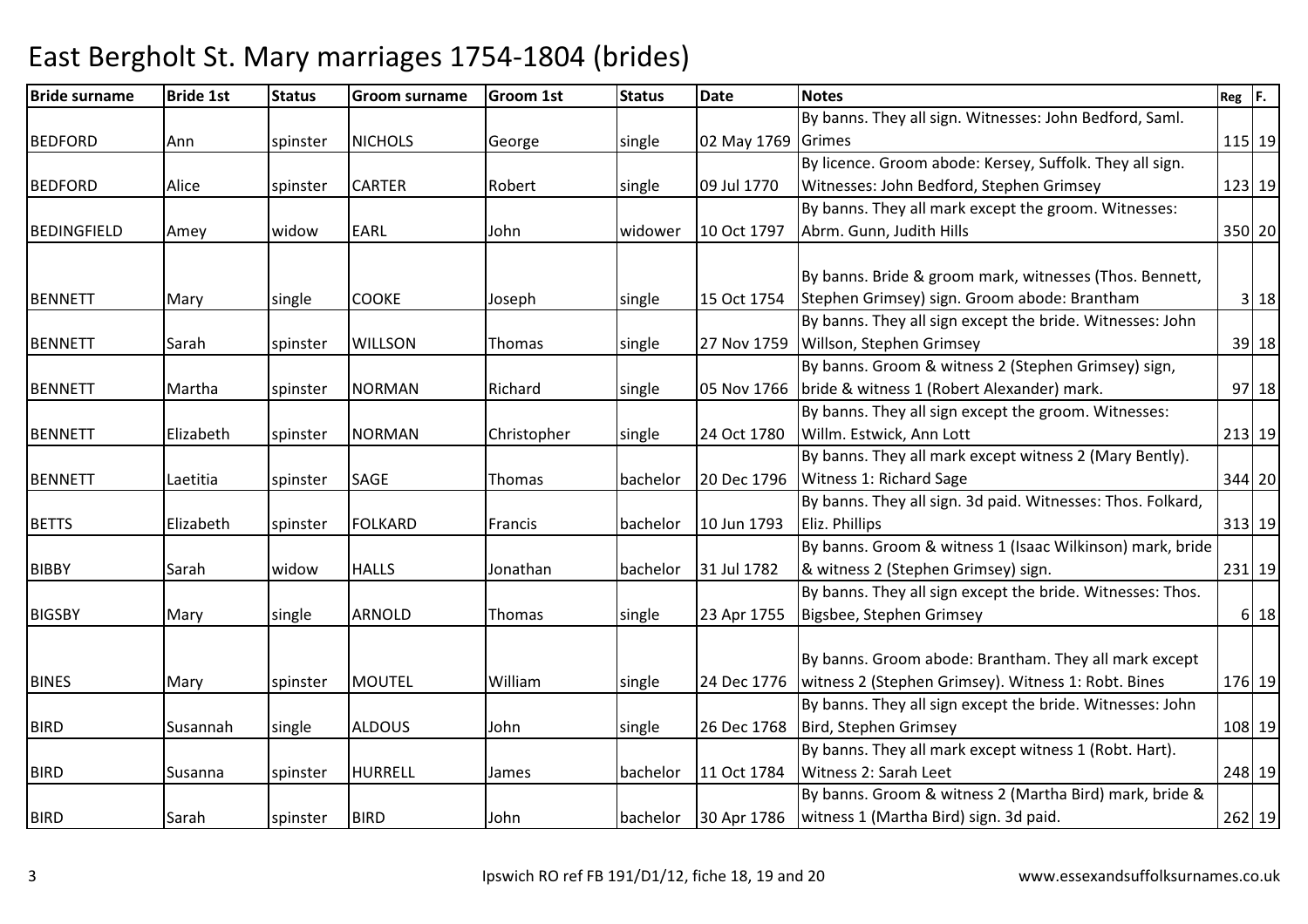| <b>Bride surname</b> | <b>Bride 1st</b> | <b>Status</b> | <b>Groom surname</b> | <b>Groom 1st</b> | <b>Status</b> | <b>Date</b> | <b>Notes</b>                                                 | $Reg$ $F.$ |           |
|----------------------|------------------|---------------|----------------------|------------------|---------------|-------------|--------------------------------------------------------------|------------|-----------|
|                      |                  |               |                      |                  |               |             | By licence. They all sign. 3d paid. Witnesses: Saml. Hudson, |            |           |
| <b>BIRD</b>          | Hannah           | widow         | <b>DUNTHORNE</b>     | John             | bachelor      | 05 Sep 1793 | Ann Dunthorne                                                | 315 19     |           |
|                      |                  |               |                      |                  |               |             |                                                              |            |           |
|                      |                  |               |                      |                  |               |             | By banns. Bride & groom mark, witnesses (both called John    |            |           |
| <b>BIRD</b>          | Susan            | spinster      | <b>HART</b>          | William          | bachelor      | 05 Nov 1793 | Bird) sign. 3d paid. Witness 2 is John Bird junr.            |            | 317 19    |
|                      |                  |               |                      |                  |               |             | By licence. Groom abode: Stowmarket. They all sign.          |            |           |
| <b>BLAZEY</b>        | Elizabeth        | spinster      | <b>SMITH</b>         | Robert           | bachelor      | 28 Jan 1782 | Witnesses: Margaret Money, [H ]. [H ]imson                   |            | 227 19    |
|                      |                  |               |                      |                  |               |             | By banns. They all mark except witness 2 (Stephen            |            |           |
| <b>BLOSS</b>         | Martha           | spinster      | <b>STEPHENS</b>      | Joel             | single        | 21 Oct 1780 | Grimsey). Witness 1: Jonathan Stephens                       |            | 214 19    |
|                      |                  |               |                      |                  |               |             | By banns. They all sign except the bride. Witnesses: John    |            |           |
| <b>BLOSS</b>         | Margaret         | spinster      | <b>HARVEY</b>        | John             | bachelor      | 30 Aug 1781 | Eaton, John Sorrell                                          |            | 222 19    |
|                      |                  |               |                      |                  |               |             | By banns. They all mark except witness 1 (Charles Chisnall). |            |           |
| <b>BOLEY</b>         | Mary             | widow         | <b>ROPER</b>         | William          | widower       | 06 Oct 1789 | 3d paid. Witness 2: Sarah Osborne                            |            | 289 19    |
|                      |                  |               |                      |                  |               |             | By banns. Groom & witness 1 (John Hall) sign, bride &        |            |           |
| <b>BOND</b>          | Elizabeth        | widow         | <b>PYMAN</b>         | William          | single        | 09 Sep 1773 | witness 2 (John Marshall) mark.                              |            | 149 19    |
|                      |                  |               |                      |                  |               |             |                                                              |            |           |
|                      |                  |               |                      |                  |               |             | By licence. Groom abode: Stratford St. Mary. They all sign.  |            |           |
| <b>BOND</b>          | Mary             | spinster      | <b>OSBORN</b>        | Thomas           | bachelor      | 07 Jan 1794 | 3d paid. Witnesses: James Shadbolt, Ann Pyman                |            | 320 19    |
|                      |                  |               |                      |                  |               |             |                                                              |            |           |
|                      |                  |               |                      |                  |               |             | By licence. They all sign except the bride. Bride abode:     |            |           |
| <b>BONES</b>         | Elizabeth        | spinster      | <b>FOLKARD</b>       | Robert           | single        | 16 Nov 1775 | Dedham, Essex. Witnesses: Jno. Taylor, Sam. Lewis            |            | 167 19    |
|                      |                  |               |                      |                  |               |             | By banns. They all sign except the bride. Witnesses: John    |            |           |
| <b>BOROUGHS</b>      | Mary             | spinster      | <b>STOLLERY</b>      | Daniel           | single        | 25 Dec 1771 | Yoakly, Stephen Grimsey.                                     |            | 133 19    |
|                      |                  |               |                      |                  |               |             |                                                              |            |           |
|                      |                  |               |                      |                  |               |             | By banns. Groom abode: Mistley. They all sign. Bride signs   |            |           |
|                      |                  |               |                      |                  |               |             | her surname "Brabe" - spelt "Braby" in register. Witnesses:  |            |           |
| <b>BRABY</b>         | Susannah         | spinster      | <b>CORNELL</b>       | Daniel           | single        | 29 Apr 1762 | George Parker, Stephen Grimsey                               |            | $62$   18 |
|                      |                  |               |                      |                  |               |             | By banns. Groom abode: Dedham, Essex. Bride & groom          |            |           |
|                      |                  |               |                      |                  |               |             |                                                              |            |           |
| <b>BRETT</b>         | Elizabeth        | spinster      | <b>HUNT</b>          | Francis          | bachelor      | 12 Oct 1783 | mark, witnesses (M. E. Rhudde, Stephen Grimsey) sign.        |            | 238 19    |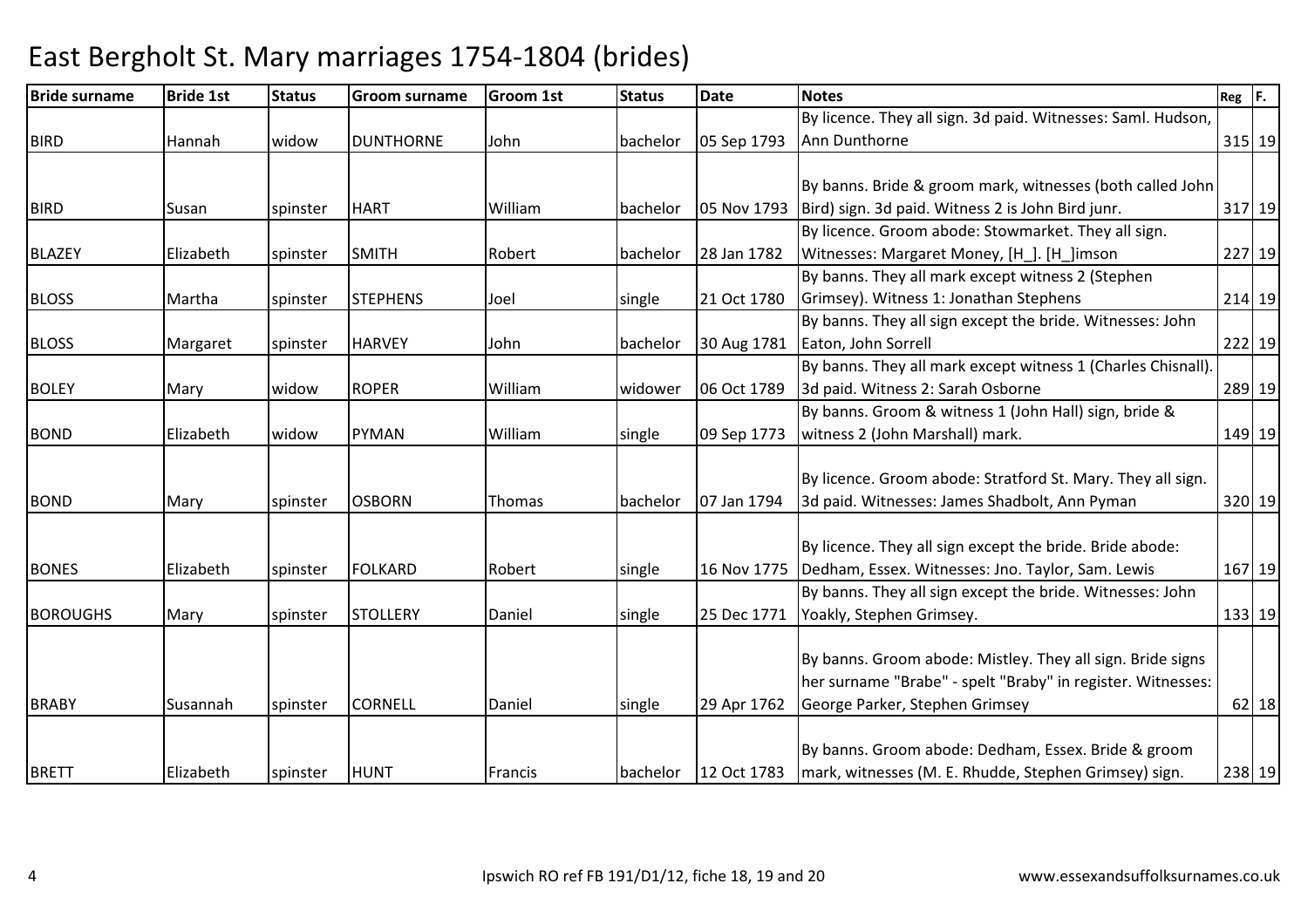| <b>Bride surname</b> | <b>Bride 1st</b> | <b>Status</b> | <b>Groom surname</b> | <b>Groom 1st</b> | <b>Status</b> | <b>Date</b> | <b>Notes</b>                                                | Reg F.    |
|----------------------|------------------|---------------|----------------------|------------------|---------------|-------------|-------------------------------------------------------------|-----------|
|                      |                  |               |                      |                  |               |             |                                                             |           |
|                      |                  |               |                      |                  |               |             | By licence. Groom abode: Stratford St. Mary, Suffolk. They  |           |
| <b>BROOKS</b>        | Mary             | spinster      | <b>GRIMES</b>        | Robert           | widower       | 22 Jan 1795 | all sign. Witnesses: Elizabeth & William Harvey             | 326 19    |
|                      |                  |               |                      |                  |               |             | By licence. Groom abode: Rentlesham, Suffolk. They all      |           |
|                      |                  |               |                      |                  |               |             | sign except the bride. Witnesses: Joseph Hankey, B.         |           |
| <b>BURROWS</b>       | Rebecca          | spinster      | <b>BROOM</b>         | John             |               | 03 Apr 1764 | Woollard.                                                   | 75 18     |
|                      |                  |               |                      |                  |               |             | By banns. Groom abode: Bentley, Suffolk. They all sign      |           |
|                      |                  |               |                      |                  |               |             | except the bride. Groom's marital status not in register.   |           |
| <b>BUTCHER</b>       | Mary             | single        | <b>CLARKE</b>        | Samuel           |               | 23 Oct 1770 | Witnesses: Jane Heard, Stephen Grimsey                      | 125 19    |
|                      |                  |               |                      |                  |               |             | Banns only - not a marriage. Banns read: 7, 14, 21 Aug      |           |
| <b>BUTCHER</b>       | Priscilla        | spinster      | <b>DENNINGTON</b>    | William          | bachelor      | $* * 1785$  | 1785. Bride abode: Dedham, Essex                            | 203 20    |
|                      |                  |               |                      |                  |               |             | By banns. They all mark except witness 2 (Stephen           |           |
| <b>CANHAM</b>        | Mary             | single        | <b>HILL</b>          | Daniel           | widower       | 30 Jan 1759 | Grimsey). Witness 1: John Pitt                              | 30 18     |
|                      |                  |               |                      |                  |               |             | By banns. They all sign except the bride. Witnesses: Joseph |           |
| <b>CARTER</b>        | Mary             | single        | <b>PARKER</b>        | George           | single        | 22 Jan 1756 | Grove, Stephen Grimsey                                      | $15$   18 |
|                      |                  |               |                      |                  |               |             | By banns. They all mark except witness 2 (Stephen           |           |
| <b>CHAMPMAN</b>      | Mary             | spinster      | <b>WHEELER</b>       | Thomas           | single        | 12 Nov 1772 | Grimsey). Witness 1: James Waterman                         | 138 19    |
|                      |                  |               |                      |                  |               |             | By banns. They all sign except the bride. Witnesses: John   |           |
| <b>CHAPLEN</b>       | Mary             | single        | <b>GRIMES</b>        | John             | single        | 12 Oct 1756 | Harvey, Stephen Grimsey                                     | 18 18     |
|                      |                  |               |                      |                  |               |             | By banns. They all sign except the bride. Witnesses: John   |           |
| <b>CHAPLIN</b>       | Sarah            | spinster      | WATERMAN             | James            | single        | 09 Feb 1773 | [J_]arrow, Stephen Grimsey                                  | 143 19    |
|                      |                  |               |                      |                  |               |             | By banns. They all mark except witness 2 (Stephen           |           |
| <b>CHAPLIN</b>       | Sarah            | spinster      | <b>HALL</b>          | William          | bachelor      | 27 Sep 1785 | Grimsey). 3d paid. Witness 1: John Chaplin                  | 256 19    |
|                      |                  |               |                      |                  |               |             | By banns. They all mark except witness 2 (Saml. Grimsey).   |           |
| <b>CHAPLIN</b>       | Mary             | spinster      | <b>HICKS</b>         | William          | bachelor      | 02 Nov 1794 | Witness 1: John Lemon                                       | 324 19    |
|                      |                  |               |                      |                  |               |             | Banns only - not a marriage. Read: 19 May 1793. Further     |           |
| <b>CHAPLIN</b>       | Mary             | spinster      | <b>HICKS</b>         | William          | bachelor      | * * 1793    | publication forbidden by Mary Chaplin.                      | 254 20    |
|                      |                  |               |                      |                  |               |             | By banns. Groom abode: Caple. They all mark. Witnesses:     |           |
| <b>CHAPMAN</b>       | Ann              | spinster      | <b>COOPER</b>        | William          | bachelor      | 16 Apr 1799 | William & Mary Chapman                                      | 357 20    |
|                      |                  |               |                      |                  |               |             | By licence. They all sign except the bride. Paupers married |           |
| <b>CHENEY</b>        | Martha           | single        | PEAD                 | Samuel           | bachelor      | 13 Aug 1785 | by Parish. Witnesses: Saml. Green, ? * field                | 255 19    |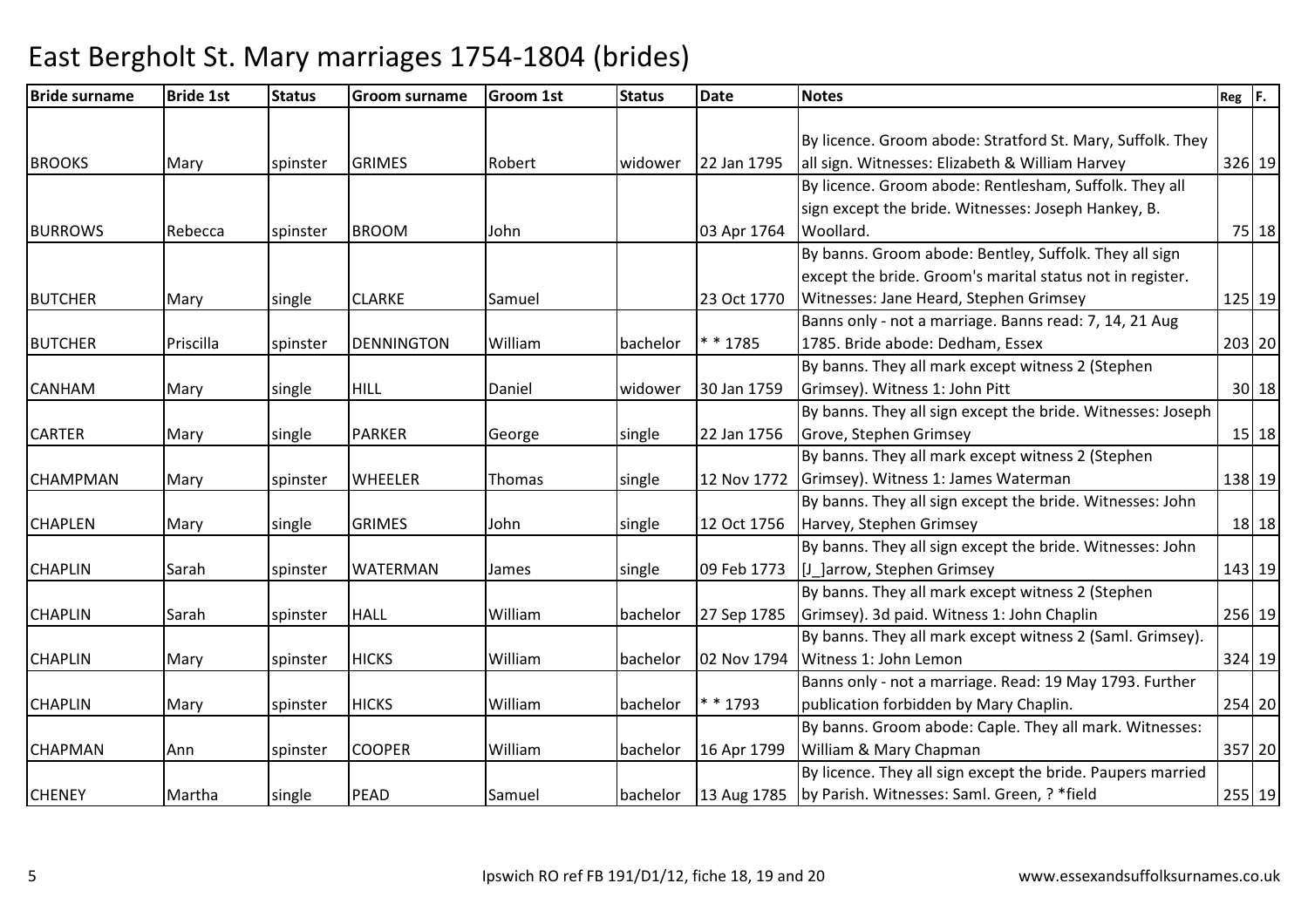| <b>Bride surname</b> | <b>Bride 1st</b> | <b>Status</b> | <b>Groom surname</b> | <b>Groom 1st</b> | <b>Status</b> | <b>Date</b> | <b>Notes</b>                                                 | $Reg$ $F.$ |
|----------------------|------------------|---------------|----------------------|------------------|---------------|-------------|--------------------------------------------------------------|------------|
|                      |                  |               |                      |                  |               |             | By banns. Groom abode: Manningtree, Essex. They all sign     |            |
|                      |                  |               |                      |                  |               |             | except the bride. Witnesses: John Randall, Thomas            |            |
| <b>CHINNERY</b>      | Sarah            | spinster      | <b>NEWMAN</b>        | John             | bachelor      | 22 Nov 1796 | Newman                                                       | 343 20     |
|                      |                  |               |                      |                  |               |             | By banns. Bride & groom mark, witnesses (William Estwick,    |            |
| <b>CHISNAL</b>       | Mary             | spinster      | <b>PENNOCK</b>       | George           | single        | 23 Oct 1777 | John Garnham) sign.                                          | 184 19     |
|                      |                  |               |                      |                  |               |             | By banns. Groom abode: Mile End, Essex. They all mark        |            |
|                      |                  |               |                      |                  |               |             | except witness 2 (Stephen Grimsey). Witness 1: William       |            |
| <b>CHISNALL</b>      | <b>Frances</b>   | single        | <b>CANDLER</b>       | John             | widower       | 25 Apr 1756 | Pennock                                                      | $16$ 18    |
|                      |                  |               |                      |                  |               |             | By banns. They all mark except witness 2 (Stephen            |            |
| <b>CHISNALL</b>      | Ann              | spinster      | <b>CRISP</b>         | Everett          | single        | 27 Feb 1769 | Grimsey). Witness 1: Jonathan Cole                           | $111$   19 |
|                      |                  |               |                      |                  |               |             | By licence. They all sign. Witnesses: Will. Estwick, Stephen |            |
| <b>CLARK</b>         | Mary             | spinster      | <b>GRIMES</b>        | Thomas           | single        | 31 Dec 1772 | Grimsey                                                      | 141 19     |
|                      |                  |               |                      |                  |               |             | By banns. Bride & groom mark, witnesses (Isaac Withart,      |            |
| <b>CLARK</b>         | Elisabeth        | spinster      | <b>CHAPLIN</b>       | Samuel           | bachelor      | 11 Dec 1788 | Naomi [S_]am[h_]am) sign. 3d paid.                           | 281 19     |
|                      |                  |               |                      |                  |               |             | By licence. They all sign. Witnesses: W. Ranson, Mary        |            |
| <b>CLARKE</b>        | Susan            | widow         | <b>COLEMAN</b>       | William          | bachelor      | 06 Aug 1799 | Thomson                                                      | 360 20     |
|                      |                  |               |                      |                  |               |             | By licence. They all sign. Witnesses: Jno. Lay, Stephen      |            |
| <b>COLEMAN</b>       | Martha           | spinster      | <b>RASHBROOK</b>     | Jeremiah         | single        | 03 Dec 1761 | Grimsey                                                      | $60$   18  |
|                      |                  |               |                      |                  |               |             | By licence. They all sign. Bride's marital status not in     |            |
|                      |                  |               |                      |                  |               |             | register. Bride abode: Stratford, Suffolk. Witnesses: John   |            |
| <b>COLEMAN</b>       | Sarah            |               | <b>GRIMES</b>        | Robert           | single        | 10 Mar 1776 | Harvey, Wye Burwood Prigg                                    | 167 19     |
|                      |                  |               |                      |                  |               |             | By licence. Groom abode: Manningtree, Essex. They all        |            |
| <b>COLEMAN</b>       | Ruth             | spinster      | <b>BARRETT</b>       | Henry John       | single        | 03 Oct 1776 | sign. Witnesses: Robt. Grimes, Saml. Lewis                   | 172 19     |
|                      |                  |               |                      |                  |               |             | By licence. They all sign. 3d paid. Witnesses: William       |            |
| <b>COLEMAN</b>       | Sarah            | spinster      | <b>REVANS</b>        | James            | bachelor      | 24 Feb 1789 | Harvey, Mary Brooke                                          | 283 19     |
|                      |                  |               |                      |                  |               |             | By licence. Groom abode: Ramsey. They all sign. Groom's      |            |
|                      |                  |               |                      |                  |               |             | marital status not in register. Witnesses: Golding           |            |
| <b>CONSTABLE</b>     | Martha           | single        | <b>SMITH</b>         | Thomas           |               | 28 Jan 1766 | Constable, Elizabeth Smith.                                  | $92$ 18    |
|                      |                  |               |                      |                  |               |             | By licence. Groom abode: St. Botolph Aldgate, London.        |            |
|                      |                  |               |                      |                  |               |             | They all sign. The groom is Nathaniel Whalley Esqr.          |            |
| <b>CONSTABLE</b>     | Martha           | spinster      | <b>WHALLEY</b>       | Nathaniel        | bachelor      | 23 Oct 1794 | Witnesses: Ann & G. Constable                                | 323 19     |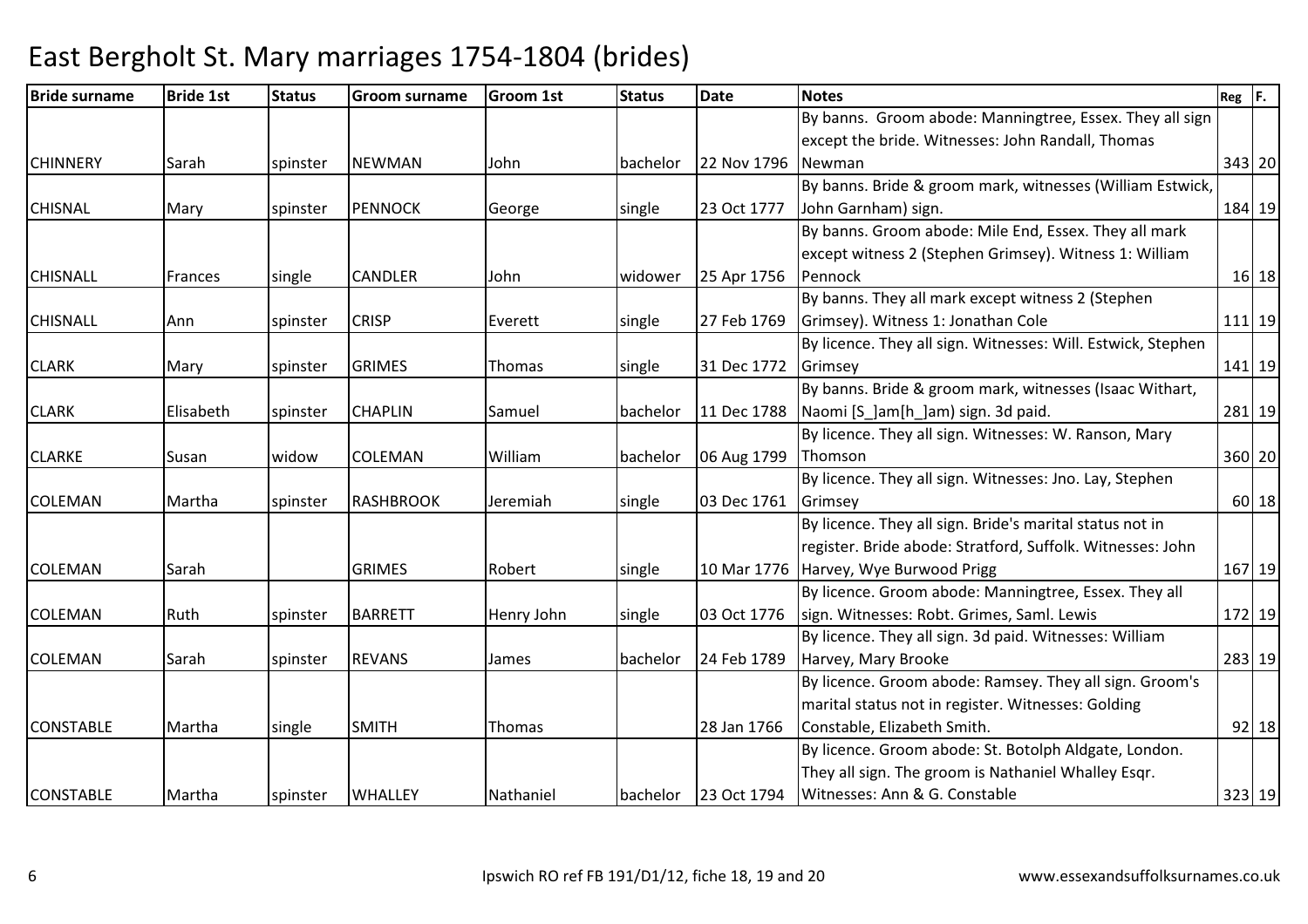| <b>Bride surname</b> | <b>Bride 1st</b> | <b>Status</b> | <b>Groom surname</b> | <b>Groom 1st</b> | <b>Status</b>   | <b>Date</b> | <b>Notes</b>                                               | $Reg$ $F.$ |
|----------------------|------------------|---------------|----------------------|------------------|-----------------|-------------|------------------------------------------------------------|------------|
|                      |                  |               |                      |                  |                 |             | By banns. Groom & witness 2 (Stephen Grimsey) sign,        |            |
| <b>COOK</b>          | Elizabeth        | single        | <b>ARNOLD</b>        | Thomas           | widower         | 30 Aug 1765 | bride & witness 1 (Mary Cook) mark.                        | 89 18      |
|                      |                  |               |                      |                  |                 |             | By banns. They all sign except the bride. Witnesses: John  |            |
| <b>COOK</b>          | Sarah            | spinster      | <b>GRIMES</b>        | Samuel           | single          | 18 Apr 1770 | Heckford, Robt. Grimes                                     | 120 19     |
|                      |                  |               |                      |                  |                 |             | By banns. They all mark except witness 1 (George Nichals). |            |
| <b>COOK</b>          | Sarah            | spinster      | <b>HART</b>          | Jacobus          | widower         | 16 Oct 1798 | Witness 2: Ann Nicholls                                    | 355 20     |
|                      |                  |               |                      |                  |                 |             | By banns. Groom abode: Great Wenham, Suffolk. They all     |            |
|                      |                  |               |                      |                  |                 |             | sign except the groom. Witnesses: Isaac Steff, Saml.       |            |
| <b>COOK</b>          | Hannah           | spinster      | <b>MADDER</b>        | William          | <b>bachelor</b> | 12 Oct 1802 | Grimsey                                                    | 375 20     |
|                      |                  |               |                      |                  |                 |             | By banns. Bride & groom mark, witnesses (James Hart,       |            |
| <b>COOPER</b>        | Ann              | widow         | <b>HICKS</b>         | Daniel           | widower         | 23 Jul 1782 | Stephen Grimsey) sign.                                     | 230 19     |
|                      |                  |               |                      |                  |                 |             | By licence. They all sign. Witnesses: William Hickford,    |            |
| <b>COOPER</b>        | Ann              | spinster      | <b>RICHARDSON</b>    | Benjamin         | bachelor        | 23 Sep 1784 | Elizabeth & Martha Cooper                                  | 247 19     |
|                      |                  |               |                      |                  |                 |             | By banns. Bride & groom mark, witnesses (Robet Pitt,       |            |
| <b>COOPER</b>        | Sarah            | widow         | <b>WILKERSON</b>     | Isaac            | widower         |             | 25 May 1786 Stephen Grimsey) sign. 3d paid.                | 263 19     |
|                      |                  |               |                      |                  |                 |             | By licence. Groom abode: St. Nicholas, Colchester, Essex.  |            |
|                      |                  |               |                      |                  |                 |             | They all sign. 3d paid. Witnesses: Sarah Phillips, Thos.   |            |
| <b>COOPER</b>        | Susannah         | spinster      | <b>CHAMBERS</b>      | William          | bachelor        | 14 Sep 1789 | Whitnall                                                   | 286 19     |
|                      |                  |               |                      |                  |                 |             | By banns. Groom abode: Dedham, Essex. Groom & witness      |            |
|                      |                  |               |                      |                  |                 |             | 2 (Samuel Grimsey) sign, bride & witness 1 (Saml. Gardner) |            |
| <b>COOPER</b>        | Judith           | spinster      | <b>GROVES</b>        | Samuel           | bachelor        | 02 Dec 1794 | mark.                                                      | 325 19     |
|                      |                  |               |                      |                  |                 |             | By banns. Groom abode: Boxstead, Essex. They all sign      |            |
|                      |                  |               |                      |                  |                 |             | except witness 2 (Mary Hecford). Witness 1: William        |            |
| <b>COOPER</b>        | Sarah            | widow         | <b>HOW</b>           | John             | widower         | 18 Jan 1803 | Jennings                                                   | 379 20     |
|                      |                  |               |                      |                  |                 |             |                                                            |            |
| <b>COOPER</b>        | Martha           | spinster      | <b>MOUTELL</b>       | James            | bachelor        | 08 Nov 1803 | By banns. Groom & witness 1 mark, bride & witness 2 sign.  | 384 20     |
|                      |                  |               |                      |                  |                 |             | By licence. Groom abode: Birch. They all sign. Bride signs |            |
|                      |                  |               |                      |                  |                 |             | Coppin, spelt Copping in register. Witnesses: John Taylor, |            |
| <b>COPPING</b>       | Mary             | spinster      | <b>TAYLOR</b>        | John             | bachelor        | 09 Oct 1798 | <b>Thomas Bridges Taylor</b>                               | 354 20     |
|                      |                  |               |                      |                  |                 |             | By banns. They all mark. 3d paid. Witnesses: Luce &        |            |
| <b>CORNELL</b>       | Anne             | spinster      | SPRINGETT            | Abraham          | widower         | 25 Oct 1786 | <b>Margaret Springett</b>                                  | 270 19     |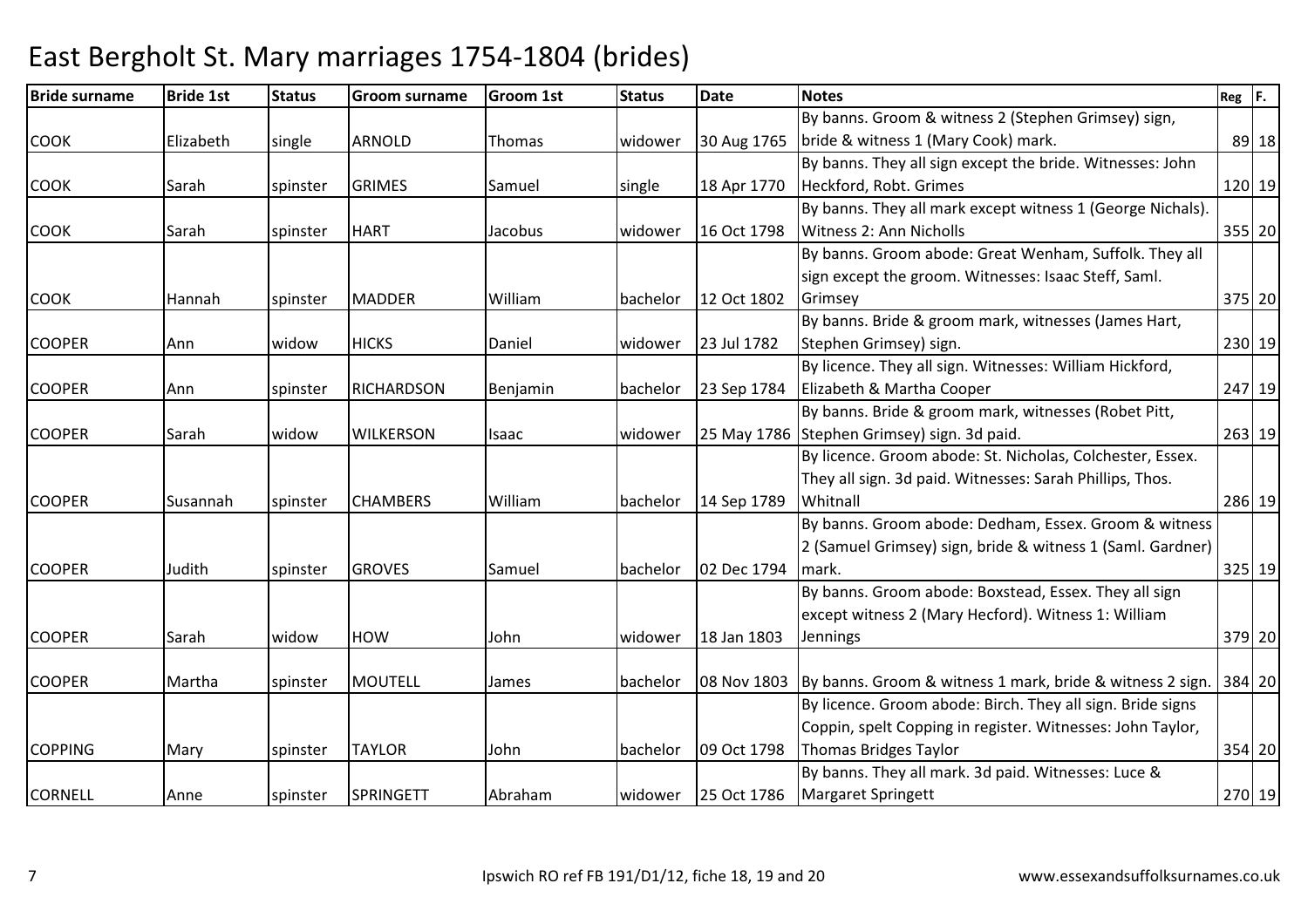| <b>Bride surname</b> | <b>Bride 1st</b> | <b>Status</b> | <b>Groom surname</b> | <b>Groom 1st</b> | <b>Status</b> | <b>Date</b> | <b>Notes</b>                                                 | $Reg$ $F.$ |         |
|----------------------|------------------|---------------|----------------------|------------------|---------------|-------------|--------------------------------------------------------------|------------|---------|
|                      |                  |               |                      |                  |               |             | By banns. They all sign. Witnesses: Susannah Rust, Stephen   |            |         |
| <b>COUSSENS</b>      | Hannah           | spinster      | <b>FORDHAM</b>       | James            | bachelor      | 12 Nov 1770 | Grimsey                                                      | 127 19     |         |
|                      |                  |               |                      |                  |               |             | By banns. They all sign. Witnesses: James Stiles, Richard    |            |         |
| <b>COZENS</b>        | Mary             | spinster      | <b>CAUCH</b>         | John             | single        | 30 Jan 1760 | Mason                                                        |            | $42$ 18 |
|                      |                  |               |                      |                  |               |             | By banns. Bride & groom mark, witnesses (Tho. Bennett,       |            |         |
| <b>CRACKNALL</b>     | Mary             | spinster      | <b>BIRD</b>          | Samuel           | single        | 24 Feb 1767 | Stephen Grimsey) sign.                                       | $102$ 19   |         |
|                      |                  |               |                      |                  |               |             | By licence. Bride & groom mark, witnesses (Thomas Heard,     |            |         |
| <b>CRACKNALL</b>     | Sarah            | widow         | <b>BIRD</b>          | Samuel           | widower       | 22 Nov 1780 | John Garnham) sign.                                          | 216 19     |         |
|                      |                  |               |                      |                  |               |             | Banns only - not a marriage. Read: 23, 30 Sep, 7 Oct 1787.   |            |         |
| <b>CREEK</b>         | Susan            | spinster      | <b>HART</b>          | Joseph           | bachelor      | $* * 1787$  | Bride abode: Stratford St. Mary                              | 218 20     |         |
|                      |                  |               |                      |                  |               |             | By banns. They all mark except witness 2 (Stephen            |            |         |
| <b>CREEM</b>         | Elizabeth        | spinster      | <b>CHAPLIN</b>       | John             | bachelor      | 13 Nov 1788 | Grimsey). 3d paid. Witness 1: William Hall                   | 280 19     |         |
|                      |                  |               |                      |                  |               |             | By banns. They all sign. Witnesses: Matthie Mecklenburgh,    |            |         |
| <b>CROSBEE</b>       | Elizabeth        | spinster      | MECKLENBURGH         | John             | bachelor      | 08 Feb 1799 | Mary Beaumont                                                | 356 20     |         |
|                      |                  |               |                      |                  |               |             | By banns. Groom abode: Layham. They all sign. 3d paid.       |            |         |
| <b>CROSS</b>         | Sarah            | spinster      | <b>WOODS</b>         | John             | bachelor      | 20 Dec 1785 | Witnesses: Robt. Grimes, Saml. Coleman                       | 260 19     |         |
|                      |                  |               |                      |                  |               |             | By banns. Groom abode: Wenham. They all sign.                |            |         |
| <b>CUTBERT</b>       | Hannah           | spinster      | <b>LAMB</b>          | Thomas           | bachelor      | 14 Sep 1797 | Witnesses: Maria Smoothey, Daniel Stiles Raison              | 349 20     |         |
|                      |                  |               |                      |                  |               |             | By banns. They all mark except witness 2 (Stephen            |            |         |
| <b>DAINES</b>        | Susannah         | spinster      | <b>HUNT</b>          | Francis          | single        | 04 Oct 1758 | Grimsey). Witness 1: Mary Daines                             |            | 28 18   |
|                      |                  |               |                      |                  |               |             | By banns. They all sign except the bride. Witnesses: Francis |            |         |
| <b>DAINES</b>        | Elizabeth        | spinster      | <b>WOOLLARD</b>      | Joseph           | single        | 05 Jun 1759 | Glandfield, Stephen Grimsey                                  |            | 35 18   |
|                      |                  |               |                      |                  |               |             | By banns. Groom & witness 2 (Stephen Grimsey) sign,          |            |         |
| <b>DAINES</b>        | Judith           | spinster      | <b>KEMPSTER</b>      | Samuel           | single        | 21 Jul 1760 | bride & witness 1 (Francis Hunt) mark.                       |            | 43 18   |
|                      |                  |               |                      |                  |               |             |                                                              |            |         |
|                      |                  |               |                      |                  |               |             | By banns. Groom abode: Hadleigh, Suffolk. Bride & groom      |            |         |
|                      |                  |               |                      |                  |               |             | mark, witnesses (Richard Norman, Stephen Grimsey) sign.      |            |         |
| <b>DAINES</b>        | Mary             | spinster      | <b>GRIMSEY</b>       | Francis          |               | 05 Feb 1765 | Groom's marital status not in register.                      |            | 83 18   |
|                      |                  |               |                      |                  |               |             | By licence. Groom abode: Mistley, Essex. They all mark       |            |         |
|                      |                  |               |                      |                  |               |             | except the groom. 3d paid. Witnesses: William Church, Ann    |            |         |
| <b>DAINES</b>        | <b>Sarah</b>     | single        | <b>BETTS</b>         | John             | bachelor      | 29 Nov 1793 | Hunt                                                         | $319$ 19   |         |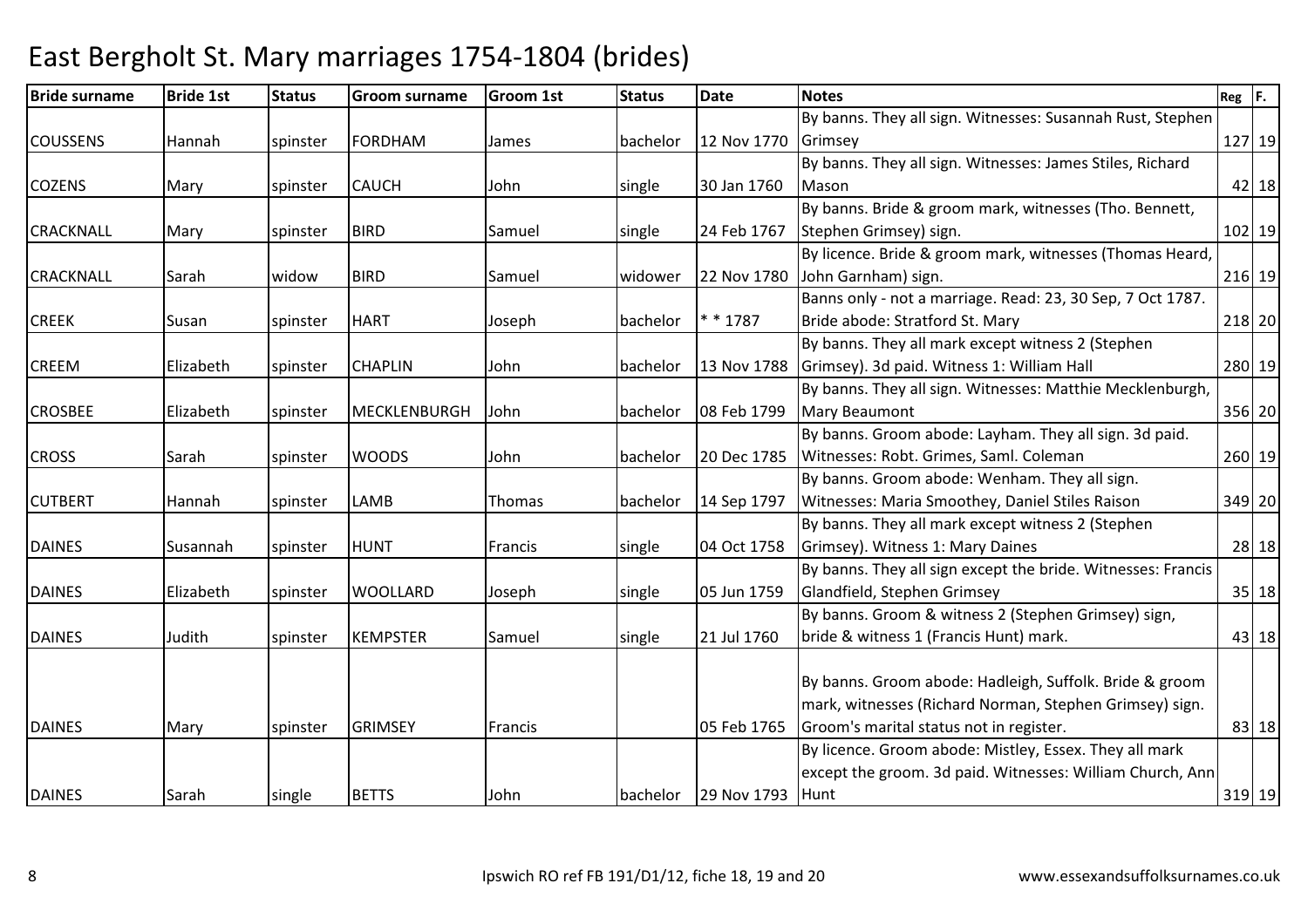#### Bride surnamee Bride 1st Status Groom surname Groom 1st Status Date Notes Reg F. DAVY Deborah single JUSTICE / JUSTIESS 3 John single 24 Mar 1757 Davy, Stephen Grimsey By banns. They all sign. Groom signs "Justies" but his surname is spelt "Justice" in the register. Witnesses: Danl. y 21|18 DAY Margaret Spinster EASTY Samuel bachelor 06 Apr 1779 By licence. Groom abode: Hadleigh. They all sign. Witnesses: Jno. & Susannah Phillips <sup>192</sup> <sup>19</sup>DEARSLEY Elizabeth spinster HART James single 04 Jun 1769By banns. They all sign. Bride's surname spelt 'Dearsley' in register, she signs 'Dearsly'. Witnesses: William Hart, Stephen Grimseyy 117|19 DEARSLY Mary spinster REYNOLDS Abraham bachelor 22 Nov 1803By banns. They all sign except the bride. Witnesses: Willm. & Mary Heckfordd 386 20 DIGGENS Sarah Spinster CUTTING Samuel single 16 Apr 1780 By banns. Groom abode: Brantham. Bride & groom mark, witnesses (John Eaton, Stephen Grimsey) sign. 208 19DORKIN Elizabeth spinster UNDERWOOD Thomas bachelor 30 Jul 1793By licence. They all sign. 3d paid. Witnesses: Jonathan Beaumont, Mary Elinor Dakin <sup>314</sup> <sup>19</sup>DOUBLE Mary single RASHBROOK Samuel widower 15 Mar 1776Stephen GrimseyBy banns. They all sign. Witnesses: Abraham Brown, y 168 19 DURANT Margaret spinster PRICKE John single 14 Oct 1766By banns. They all sign except the bride. Witnesses: Saml. Ifee 96 18 DURRANT Susan spinster FROST William single 10 Nov 1760By banns. Bride & groom mark, witnesses sign. Witnesses: Stephen Grimsey junr & senr. $47 \mid 18$ DURRANT Elizabeth single FRANCIS William 09 Apr 1769By banns. Groom abode: Bradfield, Essex. They all sign. Groom's marital status not in register. Witnesses: John Day, Stephen Grimseyy 112 19 DURRANT Martha single BINES Robert single 07 Oct 1777By banns. Bride & groom mark, witnesses (Robert & Isaac Webb) sign. 181 19DURRANT Anne spinster MASON Robert bachelor 24 Mar 1803By banns. Groom abode: Dedham, Essex. They all sign 24 Mar 1803 lexcept the bride. Witnesses: Johnson & Susannah Harris <sup>381</sup> <sup>20</sup>E[VU]E[LT] |Susan |spinster |GRIMSEY |Stephen |widower |22 Jun 1761 By banns. They all sign except the bride. Bride's first name given as both Susan and Susannh. in the register. Witnsses: Elizabeth Estwick, John Eaton.55 18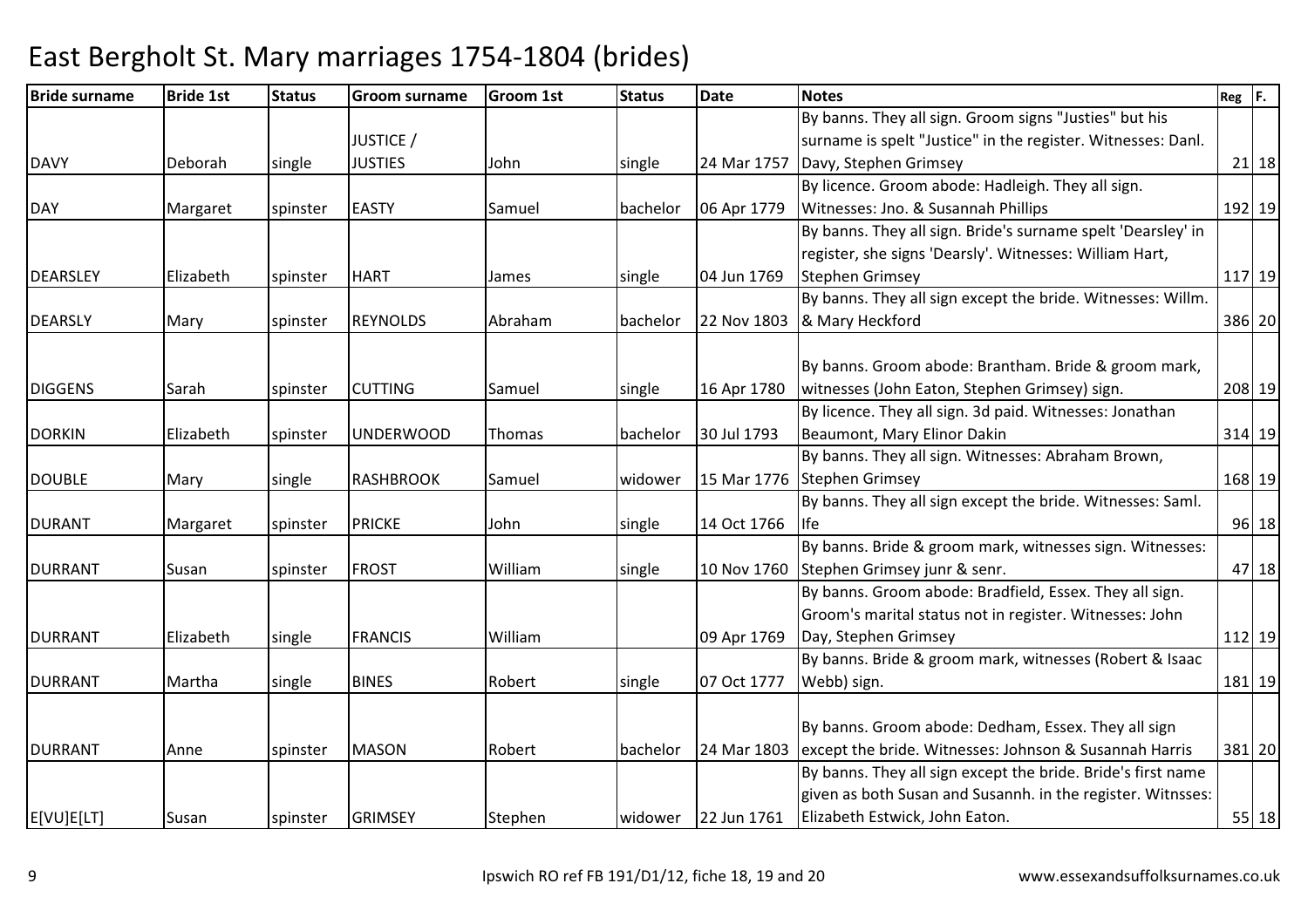#### Bride surnamee Bride 1st Status Groom surname Groom 1st Status Date Notes Reg F. EARL Mary spinster WRIGHT Jarvas 29 Mar 1758not in register. Witness 2: Stephen GrimseyBy banns. Groom abode: Little Bromley, Essex. They all sign except witness 1 (John Vincant). Groom's marital status <sup>24</sup> <sup>18</sup>EARL Sarah spinster COLEMAN Joseph single 14 Nov 1759By licence. They all sign. Witnesses: Stepn. Earl, Stephen Grimseyy 38 18 EARL Susan Susing Susan Susan Internative Section (Anthony 1905 Aug 1779) By licence. Groom abode: Brightlingsea, Essex. They all sign except witness 2 (Robert Folkard, who marks with a letter R). Groom's marital status not in register. Witness 1: Saml. Lewiss and  $\sim$  19 EASTEE Mary single DARDLEY William widower 21 Jul 1782By banns. They all mark except witness 2 (Stephen Grimsey). Witness 1: William Chaplin <sup>229</sup> <sup>19</sup>EASTWICKElizabeth / Elizaa 1991 Spinster FREEBORN John 18 Dachelor 18 May 1785 Eliza. 3d paid. Witness 1: William Estwick. By licence. Groom abode: St. James Westminster, Middlesex. They all sign except witness 2 (Stephen Grimsey). Bride's name is Elizabeth in register but she signs 251 19EDGELEY Mary spinster SALISBURY George bachelor 23 Oct 1796By banns. They all mark except witness 1 (James Lewis). Witness 2: Mary Lewis <sup>342</sup> <sup>20</sup>EMNEY Anne spinster COOPER John 15 Jul 1800By licence. Groom abode: Stoke by Naylan. They all mark except the groom. Groom's marital status not in register. Witnesses: Samuel Skeet, Joseph Lee <sup>369</sup> <sup>20</sup>ESTWICK Mary HUDSON Samuel 29 Aug 1775By licence. Groom abode: Little Chelsea, Middlesex. They all sign. Marital statuses not in register. Witnesses: Sukey Greaves, Stephen Grimsey <sup>165</sup> <sup>19</sup>EVANS Elizabeth spinster GRIMSEY Samuel single 22 Oct 1776By banns. Bride & groom mark, witnesses (Ann Sanford, Stephen Grimsey) sign. 173 19FALLOWS Anne spinster WINDSOR William bachelor 28 Jul 1784By banns. Groom abode: Little Wenham. They all mark. Witnesses: Samuel Cox, Susanna Barnard <sup>245</sup> <sup>19</sup>FALLOWS Sarah spinster SAWYER Ezekiel bachelor 18 Nov 1803By banns. Groom abode: Holbrook, Suffolk. Groom & witness 1 (William Fallows?) sign, bride & witness 2 (Anne Windser) mark.385 20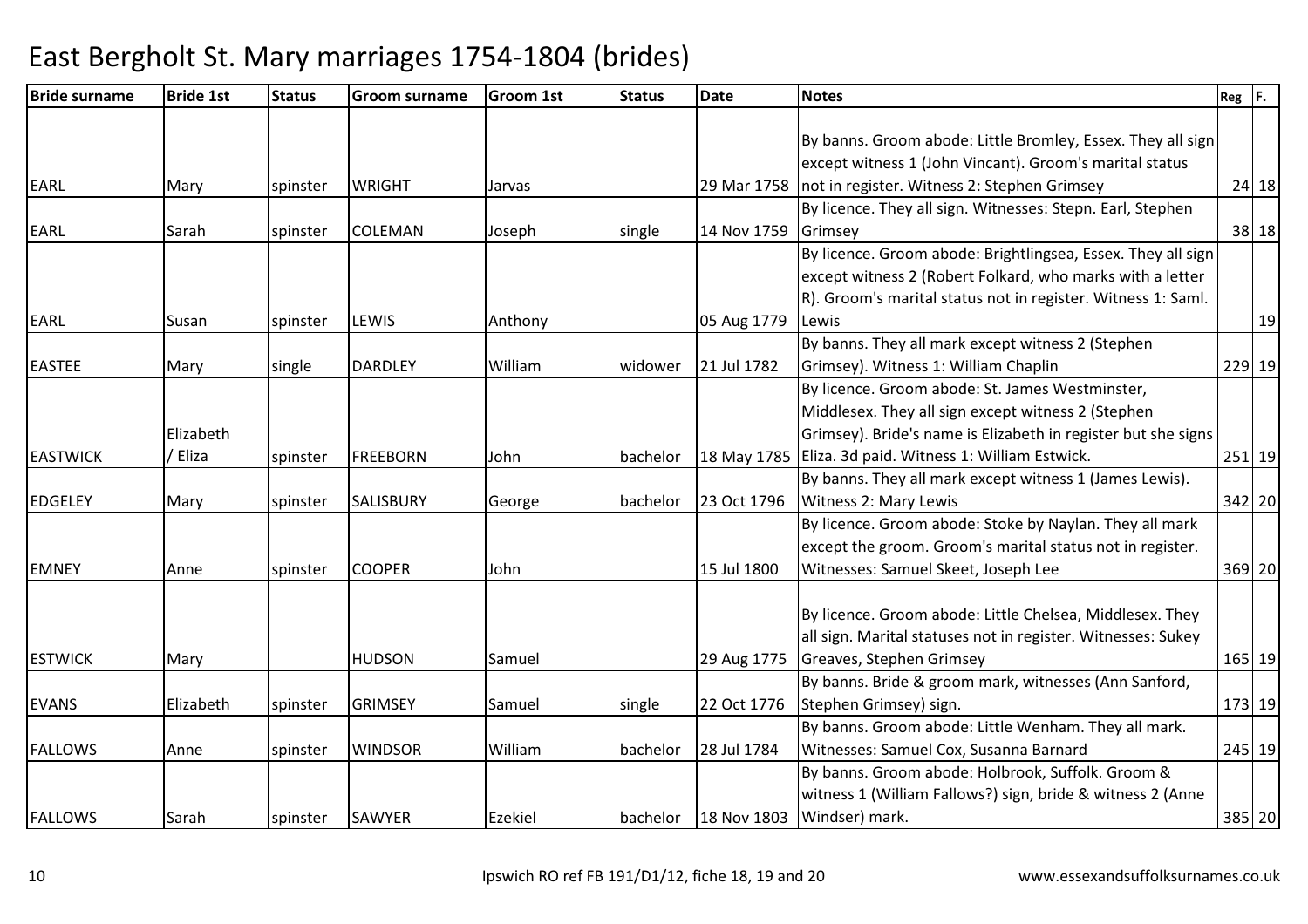| <b>Bride surname</b> | <b>Bride 1st</b> | <b>Status</b> | <b>Groom surname</b> | <b>Groom 1st</b> | <b>Status</b> | <b>Date</b> | <b>Notes</b>                                                | $Reg$ $F.$ |
|----------------------|------------------|---------------|----------------------|------------------|---------------|-------------|-------------------------------------------------------------|------------|
|                      |                  |               |                      |                  |               |             | By banns. Groom abode: Great Wenham. They all mark          |            |
|                      |                  |               |                      |                  |               |             | except witness 2 (William Gusterson). Witness 1: Sarah      |            |
| <b>FENN</b>          | Margaret         | spinster      | <b>HUDSON</b>        | James            | widower       | 29 Sep 1783 | Gutteridge                                                  | 237 19     |
|                      |                  |               |                      |                  |               |             | By banns. Groom & witness 1 (Stephen Coney) sign, bride     |            |
| <b>FINCH</b>         | Elizabeth        | spinster      | <b>WOOLLARD</b>      | Joseph           | bachelor      | 30 Oct 1783 | & witness 2 (Sarah Finch) mark.                             | 241 19     |
|                      |                  |               |                      |                  |               |             | By banns. Groom abode: Dedham, Essex. They all sign. 3d     |            |
| <b>FINCH</b>         | Hannah           | spinster      | <b>PHILLIPS</b>      | lJohn.           | bachelor      | 22 Oct 1793 | paid. Witnesses: Joseph Phillips, James Finch               | 316 19     |
|                      |                  |               |                      |                  |               |             |                                                             |            |
|                      |                  |               |                      |                  |               |             | By licence. Bride & groom mark, witnesses (Edmund           |            |
|                      |                  |               |                      |                  |               |             | Palmer, Stephen Grimsey) sign. The groom is George          |            |
| <b>FOLKARD</b>       | Sarah            | spinster      | <b>MURGEN</b>        | George           | single        | 17 Jul 1765 | Murgen junior. Bride's abode: Ramsey                        | 87 18      |
|                      |                  |               |                      |                  |               |             | By licence. Marital statuses not in register. They all sign |            |
|                      |                  |               |                      |                  |               |             | except witness 1. The witnesses are Robert Folkard senr     |            |
| <b>FOLKARD</b>       | Sarah            |               | LEWIS                | Samuel           |               | 26 Jan 1774 | and junr.                                                   | 151 19     |
|                      |                  |               |                      |                  |               |             | By licence. Groom abode: Offton. They all sign. Witnesses:  |            |
| <b>FOLKARD</b>       | Rebecca          | single        | <b>COOK</b>          | Arthur           | single        | 30 Dec 1779 | Saml. Lewis, James Folkard                                  | 204 19     |
|                      |                  |               |                      |                  |               |             | By banns. They all mark except witness 2 (Stephen           |            |
| <b>FOSDIKE</b>       | Susannah         | spinster      | <b>WEBB</b>          | Richard          | single        | 26 Jun 1770 | Grimsey). Witness 1: Richard Mason                          | 122 19     |
|                      |                  |               |                      |                  |               |             | By banns. They all mark except witness 1 (John Leman). 3d   |            |
| <b>FROST</b>         | Susan            | widow         | <b>PITT</b>          | Robert           | widower       | 29 Sep 1789 | paid. Witness 1: Thomas Carlyon                             | 287 19     |
|                      |                  |               |                      |                  |               |             | By banns. Bride & groom mark, witnesses (Stephen            |            |
| <b>FULLER</b>        | Mary             | widow         | <b>WHEELER</b>       | Daniel           | single        | 30 Jul 1777 | Grimsey, Thomas Chapman) sign.                              | 180 19     |
|                      |                  |               |                      |                  |               |             | By banns. They all sign except the bride. 3d paid.          |            |
| <b>FULLER</b>        | Sarah            | spinster      | <b>RASHBROOK</b>     | Samuel           | bachelor      | 25 Oct 1791 | Witnesses: James Lewis, Mary Double                         | 301 19     |
|                      |                  |               |                      |                  |               |             | By banns. They all sign. Witnesses: Will. Kettle, John      |            |
| <b>GARNHAM</b>       | Elizabeth        | spinster      | <b>HART</b>          | Robert           | single        | 21 Apr 1778 | Garnham                                                     | 187 19     |
|                      |                  |               |                      |                  |               |             | By banns. They all sign except the groom. Witnesses: John   |            |
| <b>GARNHAM</b>       | Mercey           | spinster      | <b>GOODRICH</b>      | George           | single        | 03 Jun 1800 | & Martha Garnham                                            | 367 20     |
|                      |                  |               |                      |                  |               |             | Banns only - not a marriage. Read: 28 Aug, 4, 11 Sep 1791.  |            |
| <b>GARNHAM</b>       | Naomi            | spinster      | EVERARD              | Robert           | bachelor      | $* * 1791$  | Bride abode: Belsted                                        | 247 20     |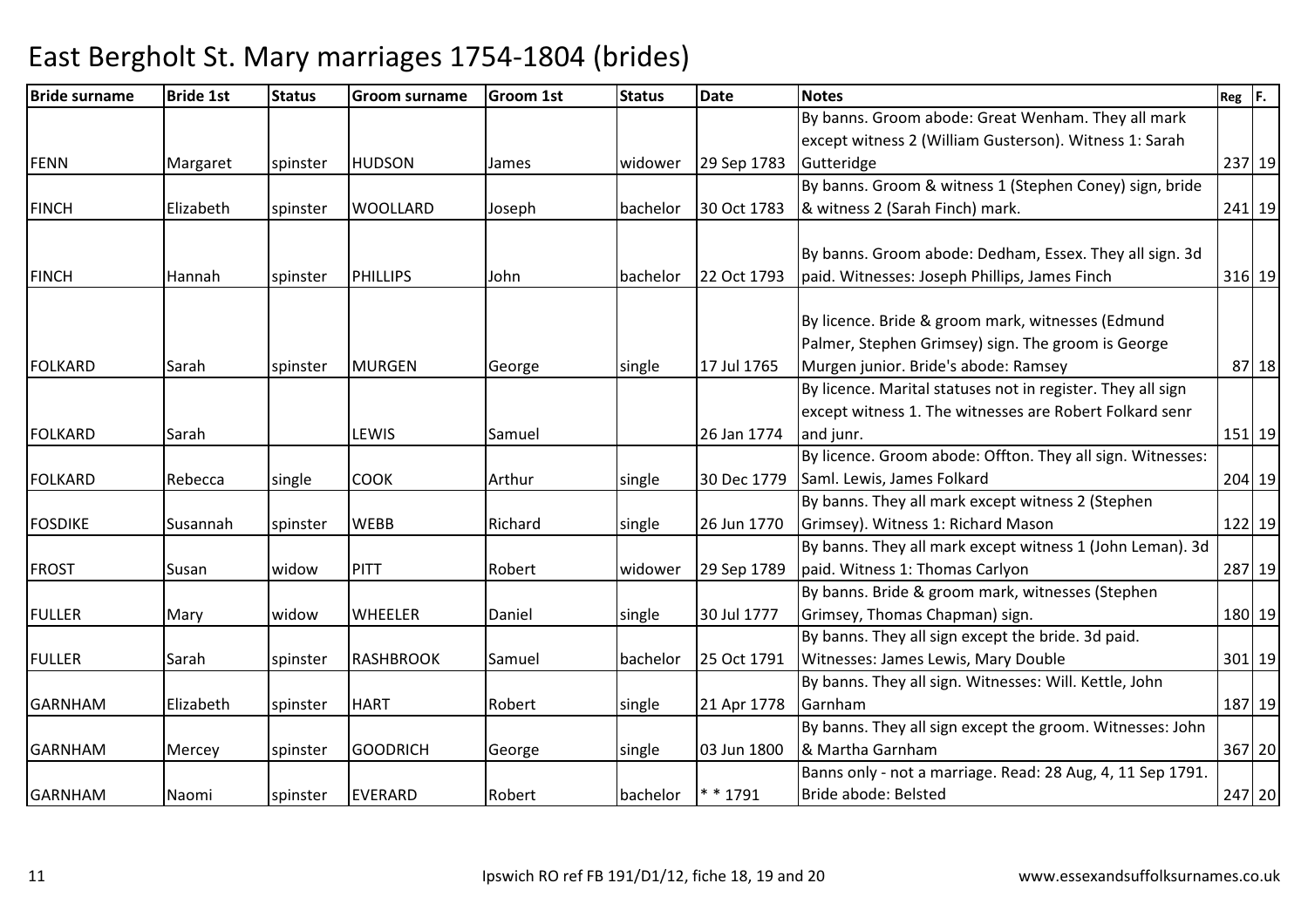| <b>Bride surname</b> | <b>Bride 1st</b> | <b>Status</b> | <b>Groom surname</b> | <b>Groom 1st</b> | <b>Status</b> | <b>Date</b> | <b>Notes</b>                                               | $Reg$ $F.$ |          |
|----------------------|------------------|---------------|----------------------|------------------|---------------|-------------|------------------------------------------------------------|------------|----------|
|                      |                  |               |                      |                  |               |             | By banns. They all mark except witness 2 (Stephen          |            |          |
| <b>GARROOD</b>       | Elizabeth        | spinster      | <b>CHURCH</b>        | William          | single        | 17 Apr 1759 | Grimsey). Witness 1: William Garrood                       |            | 33 18    |
|                      |                  |               |                      |                  |               |             | By banns. Bride & groom mark, witnesses sign. Witnesses:   |            |          |
| <b>GARROOD</b>       | Martha           | widow         | <b>WITLOW</b>        | <b>Thomas</b>    | single        | 04 Jan 1765 | Robert & Mary Gillet, Stephen Grimsey                      |            | 82 18    |
|                      |                  |               |                      |                  |               |             | By banns. They all mark. 3d paid. Witnesses: Robert &      |            |          |
| <b>GARWOOD</b>       | Mary             | spinster      | <b>GRIMSEY</b>       | Samuel           | widower       | 17 Feb 1789 | <b>Elizabeth Grimsey</b>                                   |            | 282 19   |
|                      |                  |               |                      |                  |               |             | By banns. Bride & groom mark, witnesses (Thos. How,        |            |          |
| <b>GARWOOD</b>       | Mary             | spinster      | <b>HOWARD</b>        | William          | bachelor      | 26 Jan 1790 | Samuel Grimsey) sign. 3d paid.                             |            | 294 19   |
|                      |                  |               |                      |                  |               |             | By banns. They all mark except witness 1 (Saml. Grimsey).  |            |          |
| <b>GARWOOD</b>       | Sarah            | spinster      | WELLUM               | John             | bachelor      |             | 17 May 1791 3d paid. Witness 2: Lucy Manning               |            | 300 19   |
|                      |                  |               |                      |                  |               |             | By licence. Groom abode: Thetford, Norfolk. They all sign. |            |          |
| GERRARD              | Deborah          | spinster      | <b>OSBORNE</b>       | Wm               | single        | 13 Oct 1781 | Witnesses: Thos. Woodgate, John Garnham                    |            | 224 19   |
|                      |                  |               |                      |                  |               |             | By banns. They all sign except the bride. Witnesses:       |            |          |
| <b>GILLINGWATER</b>  | Martha           | spinster      | <b>ORRIS</b>         | Samuel           | bachelor      | 05 Apr 1796 | Deborah Balls, Wm. Wellum                                  |            | 334 20   |
|                      |                  |               |                      |                  |               |             | By banns. Groom abode: St. Matthew, Ipswich. They all      |            |          |
|                      |                  |               |                      |                  |               |             | mark except witness 2 (James Evans). Witness 1: James      |            |          |
| <b>GILLINGWATER</b>  | Hetty            | spinster      | <b>KINSEY</b>        | James            | bachelor      | 29 Aug 1797 | Gillingwater                                               |            | 348 20   |
|                      |                  |               |                      |                  |               |             | Banns only - not a marriage. Read: 27 Dec 1795. NB These   |            |          |
|                      |                  |               |                      |                  |               |             | Banns were privately forbidden by the girl's father, she   |            |          |
| <b>GILLINGWATER</b>  | Kitty            | spinster      | <b>TEMPLER</b>       | William          | bachelor      | * * 1795    | being a minor.                                             |            | 273 20   |
|                      |                  |               |                      |                  |               |             | By banns. Groom & witness 2 (Stephen Grimsey) sign,        |            |          |
| <b>GLADDING</b>      | lFenn            | spinster      | <b>CHIPPERFIELD</b>  | John             | single        | 03 Jun 1762 | bride & witness 1 (Elizabeth May) mark.                    |            | 63 18    |
|                      |                  |               |                      |                  |               |             | By banns. Bride & groom mark, witnesses (Jos. Lott,        |            |          |
| <b>GLADDING</b>      | Mary             | spinster      | <b>WALLER</b>        | John             | single        | 16 Jan 1766 | Stephen Grimsey) sign.                                     |            | $91$ 18  |
|                      |                  |               |                      |                  |               |             | By banns. Bride & groom mark, witnesses (Jeremiah          |            |          |
| <b>GLADDING</b>      | Ann              | spinster      | <b>PITT</b>          | James            | single        | 29 Nov 1774 | Folkard, Stephen Grimsey) sign.                            |            | $161$ 19 |
|                      |                  |               |                      |                  |               |             | By banns. They all sign. Witnesses: Elizabeth Pilbro,      |            |          |
| <b>GLADING</b>       | Sarah            | spinster      | <b>ATKINSON</b>      | William          | single        | 23 Apr 1761 | <b>Stephen Grimsey</b>                                     |            | $52$ 18  |
|                      |                  |               |                      |                  |               |             | By banns. Groom abode: Brantham. Bride & groom mark,       |            |          |
| GLANDFIELD           | Sarah            | single        | PANNIFEE             | John             | single        |             | 11 Oct 1764   witnesses (both called Eliz Tyndall) sign.   |            | 78 18    |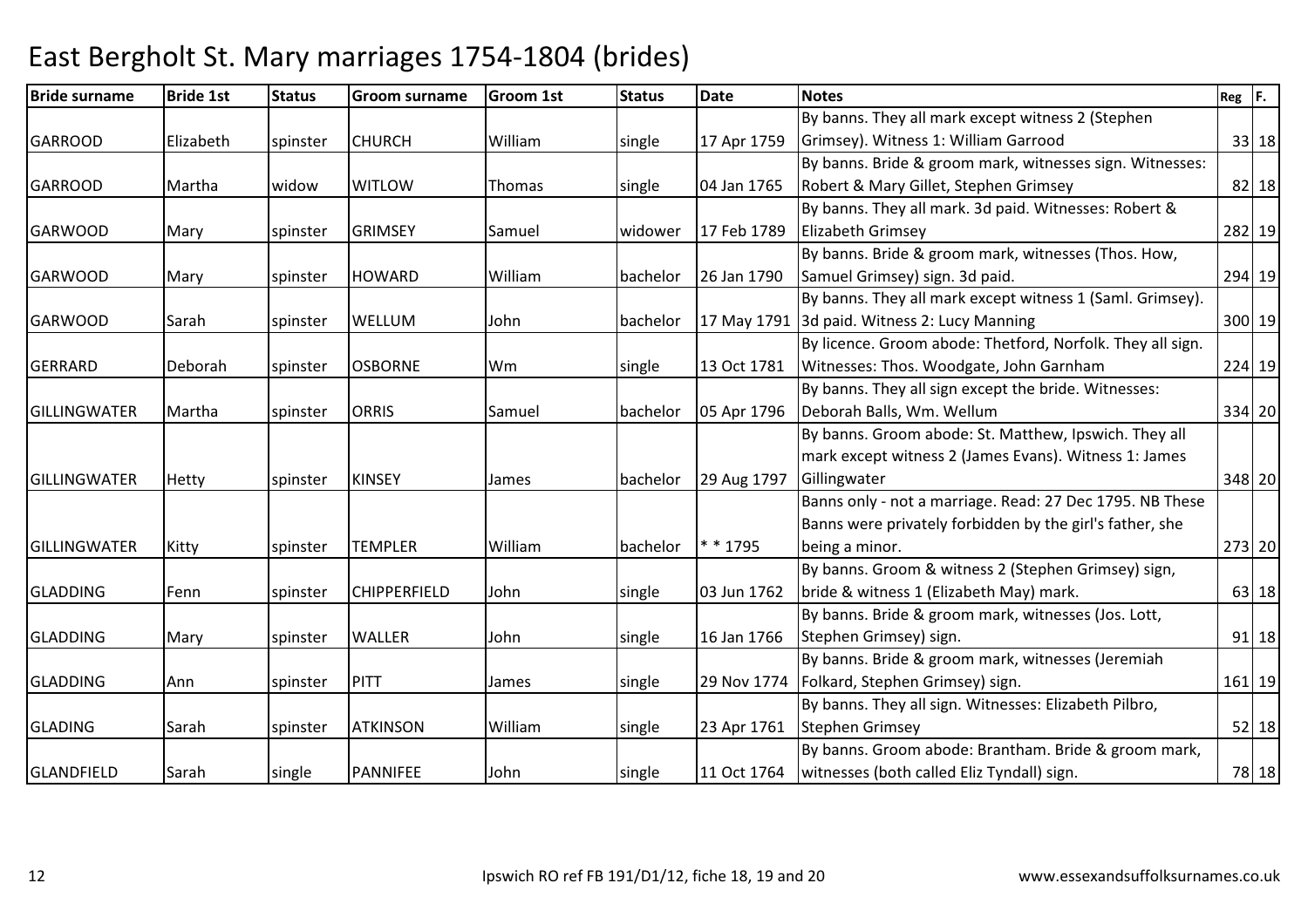#### Bride surnamee Bride 1st Status Groom surname Groom 1st Status Date Notes Reg F. GLANFIELD Sarah spinster COCKERELL Thomas bachelor 23 Oct 1792By banns. Groom abode: Stratford St. Mary. They all sign except the bride. 3d paid. Witnesses: John Cook, Saml. **Grimsey** y 309 19 GLIDE Mary Spinster SAUNDERS Phillip 108 Aug 1769 By licence. Groom abode: Strutton. They all sign. Groom's marital status not in register. Witnesses: James & Elizabeth **Waller** r 118 19 GLOVER Mary widow WOODARD Jacob widower 04 Jun 1781By banns. Bride & groom mark, witnesses (Joseph Lott, Stephen Grimsey) sign. 220 19GOOD Elizabeth spinster LORD Robert single 06 Feb 1767By banns. They all mark except witness 2 (Stephen Grimsey). Witness 1: James Walmsley <sup>101</sup> <sup>19</sup>GRAY **Anne** Spinster PURSLEY John 1 127 Apr 1761 By banns. They all sign except the groom. Witnesses: Thos. Thorrowgood D'Oyly, Stephen Grimsey <sup>53</sup> <sup>18</sup>GREAVES Sukey Spinster SPURLING William Single 20 Sep 1779 By licence. They all sign. Witnesses: Abrm. Anderson, John **Harvey** y 199 19 GREEN Mary PROOM Thomas widower 28 May 1780given. Witnesses: John Eaton, Stephen GrimseyBy licence. They all sign except the bride, who is "late of the parish of Saint Osyth in Essex". Her marital status isn't <sup>209</sup> <sup>19</sup>GREEN Susanna spinster HURREL James widower 19 Feb 1792By banns. Bride & groom mark, witnesses sign. 3d paid. Witnesses: Robt. Hart, Samuel Grimsey303 19 GREGGS Mary widow ROOFE John widower 29 Aug 1784Samuel & Sarah CuttingBy banns. They all mark except the groom. Witnesses: g 246 19 GREY Sarah widow PITT Robert widower 19 Sep 1764By licence. Bride & groom mark, witnesses (John Norman, Stephen Grimsey) sign. 77 18GREY Susannah spinster LEMON John single 14 Aug 1781Beaumont, Stephen Grimsey) sign.By banns. Bride & groom mark, witnesses (Elisabeth 221 19GRIMES Frances Spinster MANN Lewis Single 106 Dec 1774 By banns. They all sign. Witnesses: Will. Estwick, Stephen **Grimsey** y 162 19 GRIMSEY Mary widow NORMAN John single 21 Feb 1768By banns. Groom abode: Manningtree, Essex. They all sign except the bride. Witnesses: Stephen Coney, Stephen **Grimsey** y 105|19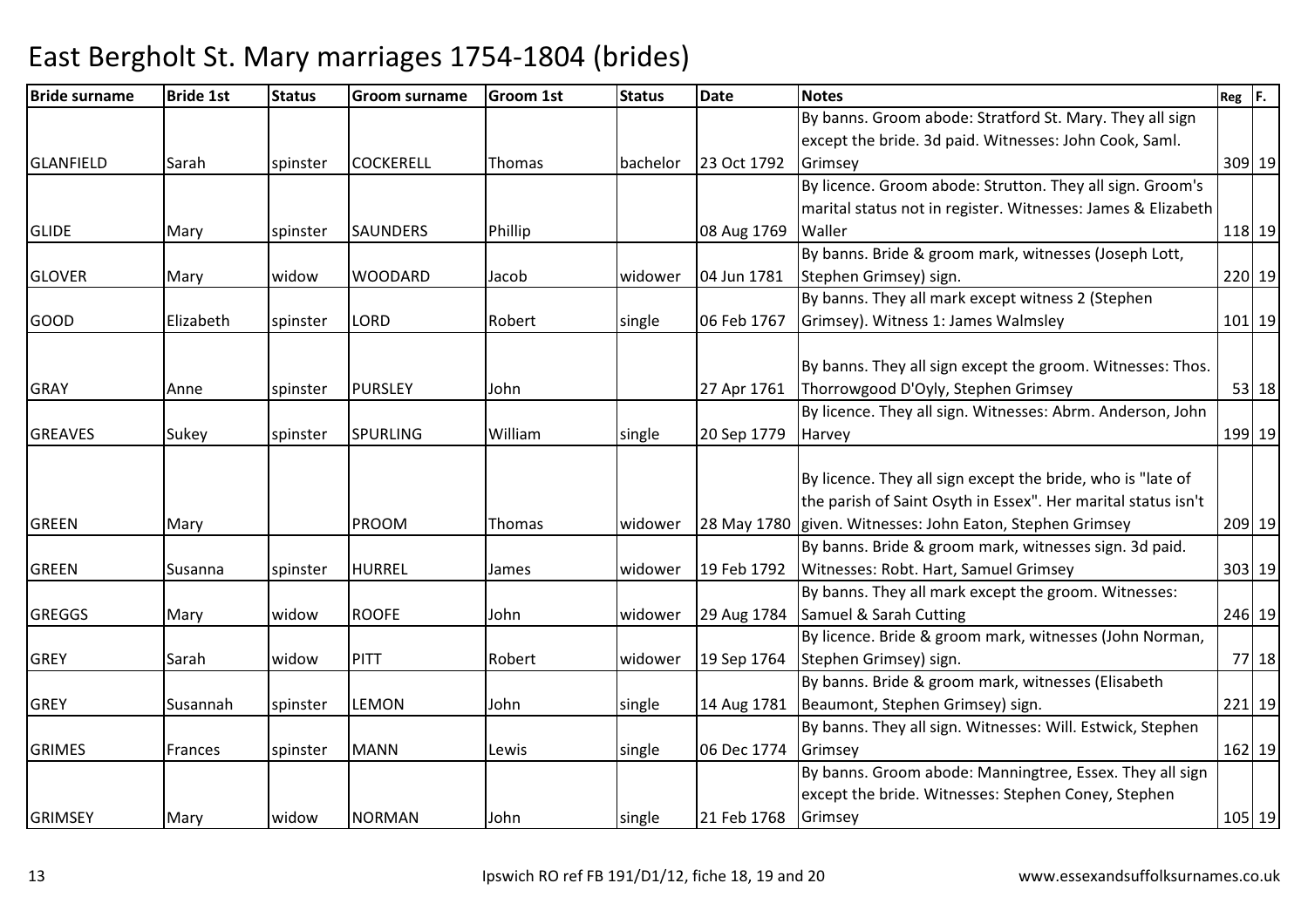| <b>Bride surname</b> | <b>Bride 1st</b> | <b>Status</b> | <b>Groom surname</b> | <b>Groom 1st</b> | <b>Status</b> | <b>Date</b> | <b>Notes</b>                                                   | $Reg$ $F.$ |        |
|----------------------|------------------|---------------|----------------------|------------------|---------------|-------------|----------------------------------------------------------------|------------|--------|
|                      |                  |               |                      |                  |               |             | By banns. They all sign. 3d paid. Witnesses: Hannah            |            |        |
| <b>GRIMSEY</b>       | Hannah           | spinster      | <b>DANFORD</b>       | John             | bachelor      | 19 Jul 1792 | Hearsum, Saml. Grimsey                                         |            | 307 19 |
|                      |                  |               |                      |                  |               |             |                                                                |            |        |
|                      |                  |               |                      |                  |               |             | By banns. They all mark except witness 3 (Saml Grimsey).       |            |        |
| <b>GRIMSEY</b>       | Esther           | spinster      | <b>REYNOLDS</b>      | Isaac            | bachelor      | 08 Dec 1803 | Witnesses 1 & 2: Isaac Grimsey, Anne Reynolds                  |            | 387 20 |
|                      |                  |               |                      |                  |               |             | By banns. Groom & witness 1 (Robt. Folkard) mark, bride &      |            |        |
| <b>GUNN</b>          | Elizabeth        | spinster      | <b>MARSHALL</b>      | John             | widower       | 26 Sep 1773 | witness 2 (Stephen Grimsey) sign.                              |            | 150 19 |
|                      |                  |               |                      |                  |               |             | By banns. They all mark. 3d paid. Witnesses: Jonathan          |            |        |
| <b>GUSTERSON</b>     | Elisabeth        | spinster      | <b>FOSGATE</b>       | Richard          | bachelor      | 13 Nov 1787 | Halls, Anne Gusterson                                          |            | 276 19 |
|                      |                  |               |                      |                  |               |             | Banns only - not a marriage. Read: 4, 11, 18 Oct 1795.         |            |        |
| <b>GUSTERSON</b>     | Ann              | spinster      | <b>SAGE</b>          | Robert           | bachelor      | * * 1795    | Bride abode: Hiam                                              |            | 268 20 |
|                      |                  |               |                      |                  |               |             | By banns. They all mark except witness 1 (Samuel               |            |        |
| <b>GUTTERDIGE</b>    | Anne             | spinster      | <b>PARKER</b>        | Thomas           | bachelor      | 05 Dec 1797 | Grimsey). Witness 2: James Moss                                |            | 351 20 |
|                      |                  |               |                      |                  |               |             | By banns. They all mark. 3d paid. Witnesses: John              |            |        |
| <b>GUTTERIDGE</b>    | Sarah            | spinster      | <b>MOSS</b>          | James            | bachelor      | 16 Oct 1787 | Hannibal, Stephen Grimsey                                      |            | 274 19 |
|                      |                  |               |                      |                  |               |             | By banns. They all mark. Witnesses: John Langham, Ann          |            |        |
| <b>HALL</b>          | Sarah            | widow         | <b>MANN</b>          | Daniel           | widower       | 05 Jan 1796 | Chapman                                                        |            | 330 20 |
|                      |                  |               |                      |                  |               |             |                                                                |            |        |
|                      |                  |               |                      |                  |               |             | By banns. Groom abode: Coggeshall, Essex. Bride & groom        |            |        |
| <b>HALLS</b>         | Ann              | spinster      | <b>CHURCH</b>        | Bartholomew      | widower       | 29 Oct 1759 | mark, witnesses (Thos. Mott, Stephen Grimsey) sign.            |            | 37 18  |
|                      |                  |               |                      |                  |               |             | By banns. They all sign. 3d paid. Witnesses: Partridge Todd,   |            |        |
| <b>HALLS</b>         | Sarah            | widow         | <b>BRITTIFF</b>      | Thomas           | widower       | 05 Jan 1791 | John Robinson                                                  |            | 298 19 |
|                      |                  |               |                      |                  |               |             | By banns. Groom abode: Brightlingsea. They all sign.           |            |        |
|                      |                  |               |                      |                  |               |             | Groom's marital status not in register. Witnesses: Sukey       |            |        |
| <b>HAM</b>           | Susan            |               | <b>HART</b>          | John             |               |             | 30 May 1776 Greaves, Robt. Grimes                              |            | 171 19 |
|                      |                  |               |                      |                  |               |             |                                                                |            |        |
|                      |                  |               |                      |                  |               |             | By licence. They all sign. 3d paid. Bride's marital status not |            |        |
|                      |                  |               |                      |                  |               |             | in register. Witnesses: James Revans, Margaret Willins,        |            |        |
| <b>HAM</b>           | Elizabeth        |               | <b>HARVEY</b>        | William          | single        | 25 Apr 1787 | Mary Brooke, Sarah Coleman, Saml. Spurling                     |            | 273 19 |
|                      |                  |               |                      |                  |               |             | By banns. Groom & witness 1 (S. Grimsey) sign, bride &         |            |        |
| <b>HANNIBAL</b>      | Mary             | spinster      | <b>REYNOLDS</b>      | William          | bachelor      |             | 31 Oct 1799   witness 2 (John Hannibal) mark.                  |            | 364 20 |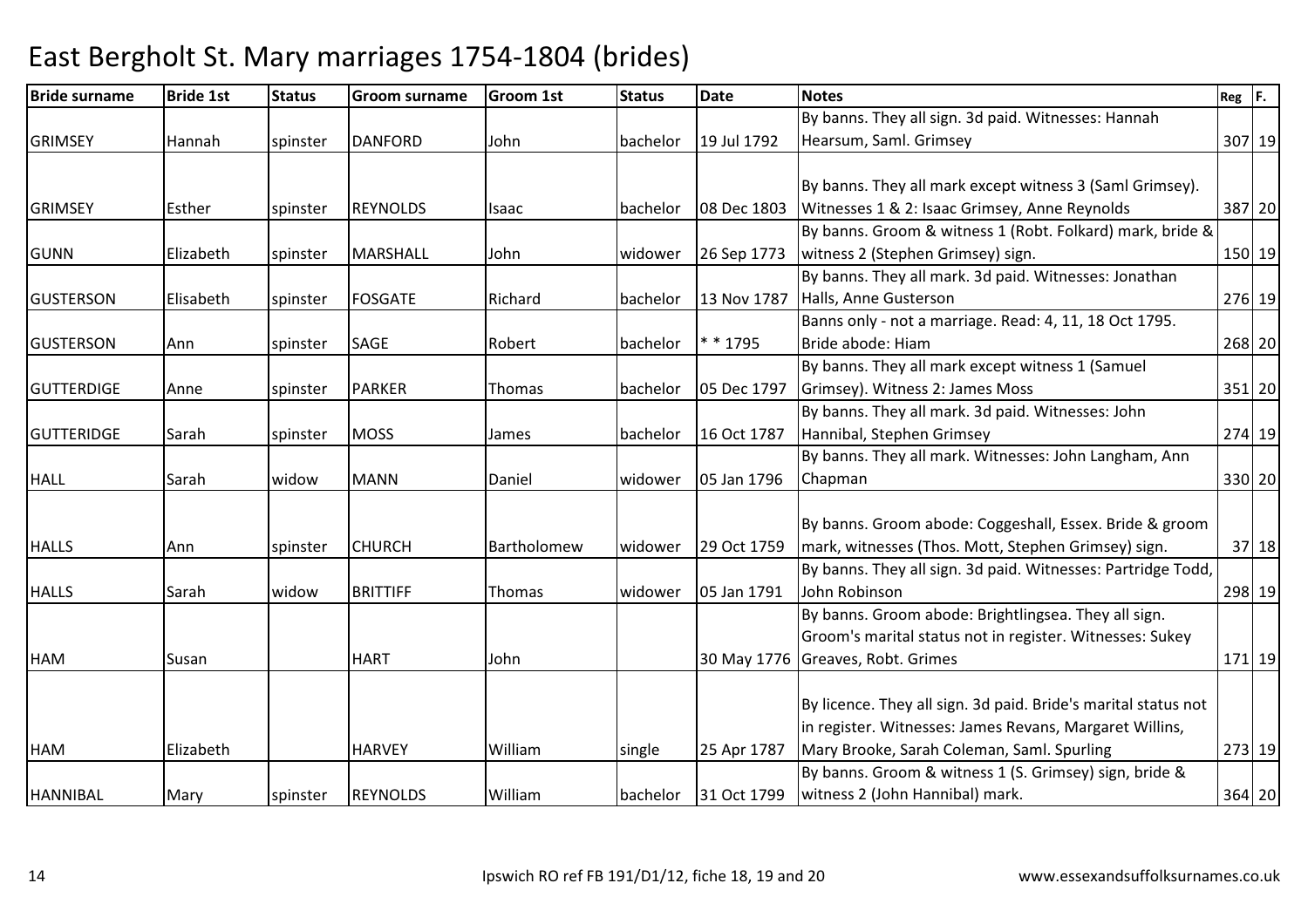#### Bride surnamee Bride 1st Status Groom surname Groom 1st Status Date Notes Reg F. HANNIBAL Lucy spinster PASKAL John widower 16 Dec 1802By banns. They all mark except witnesses 2 (Elizabeth Hannibal) and 3 (Saml Grimsey). Witness 1: Samuel Chaplin <sup>378</sup> <sup>20</sup>HARRIS Sarah spinster DOUBEL Daniel bachelor 17 Nov 1789By banns. They all sign except the bride. 3d paid. The groom's surname is spelt Doubel in the register as Double, but he signs Doubel. Witnesses: Stephen & Saml. Grimsey <sup>293</sup> <sup>19</sup>HARRIS Elisabeth spinster BINES James bachelor \* \* 1792Banns only - not a marriage. Read: 25 Mar, 1, 8 Apr 1792. Bride abode: Stratford St. Mary <sup>251</sup> <sup>20</sup>HART Martha spinster GILLINGWATER James 17 Jun 1770By banns. Bride & groom mark, witnesses (James Hart, Stephen Grimsey) sign. Groom's marital status not in register. 121 19HART Mary single BATLEY Richard single 30 Jun 1774By banns. They all sign. Witnesses: Sam. Severne, Will. **Estwick** k 160 19 HART Martha spinster PRIGG Wye Burwood single 29 Jan 1778By licence. They all sign except the bride. Groom's middle name spelt "Burward" in register, but he signs it "Burwood". Bride abode: St. Margarett, Ipswich. Witnesses: Charles Playlers, John Harvey <sup>186</sup> <sup>19</sup>HART Sarah spinster ATKINS John bachelor 30 Jul 1789By banns. They all sign. 3d paid. Witnesses: Wm. Hart, Amy Windsor <sup>285</sup> <sup>19</sup>HARVEY Susan spinster HARRINGTON Edward 28 Dec 1759By licence. Groom abode: Manningtree, Essex. They all sign. Groom's marital status not in register. Witnesses: William Estwick, John Harvey <sup>40</sup> <sup>18</sup>HARVEY Susanna Spinster FOLKARD James bachelor 16 Dec 1784 By banns. They all sign. Witnesses: Wm. Harvey, Wm. **Harrington**  <sup>249</sup> <sup>19</sup>HARVEY Mary spinster JOHNSON Henry Martin bachelor 19 Oct 1786By licence. Groom abode: All Saints, Colchester, Essex. They all sign. 3d paid. Witnesses: Willm. Harvey, William Estwickk 268 19 HASELTON Hannah spinster WOOLLARD Joseph widower 02 Sep 1788By banns. They all sign. 3d paid. Witnesses: Joseph & Rachel Arnoldd 278 | 19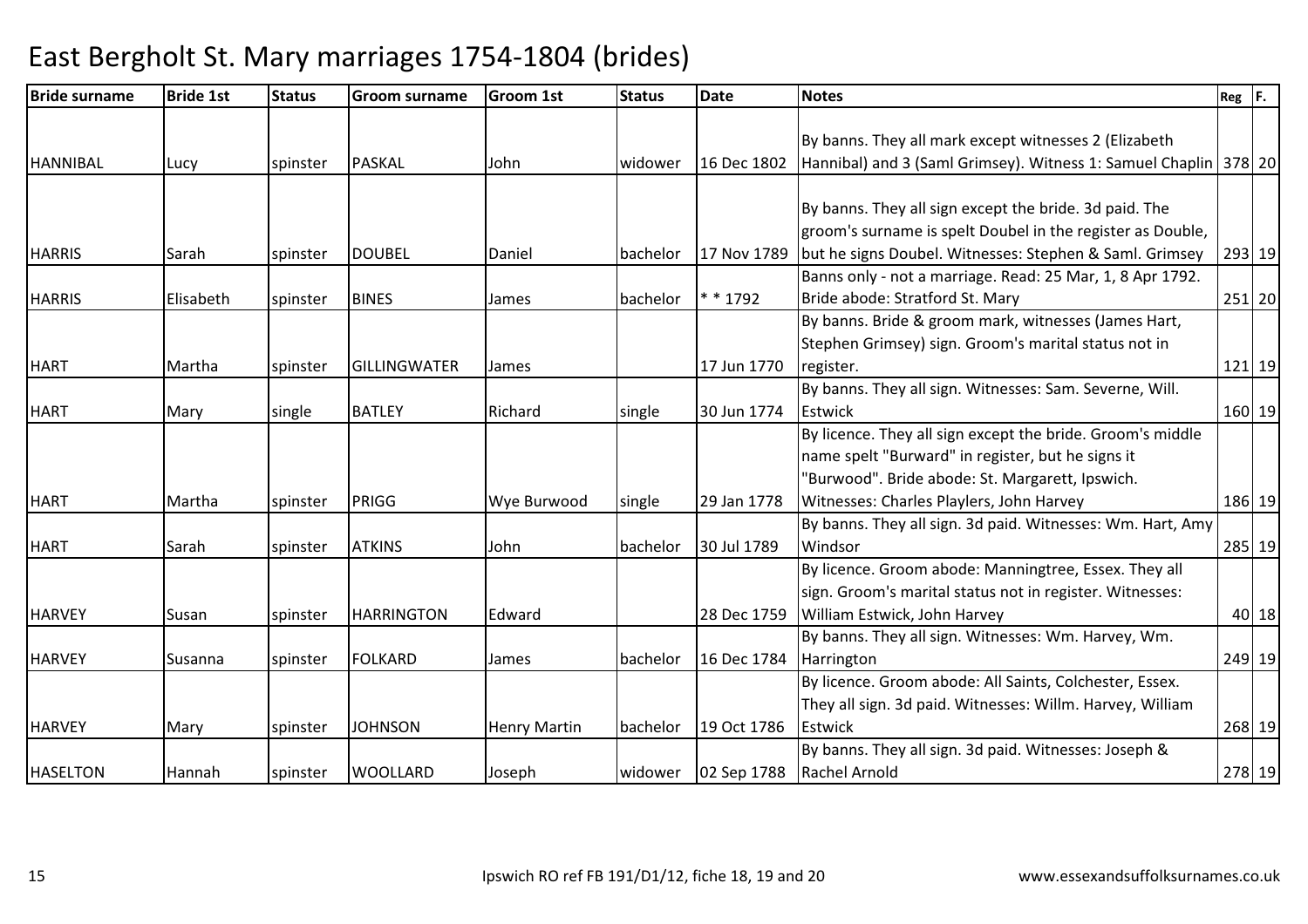| <b>Bride surname</b> | <b>Bride 1st</b> | <b>Status</b> | <b>Groom surname</b> | <b>Groom 1st</b> | <b>Status</b> | <b>Date</b> | <b>Notes</b>                                                  | $Reg$ $F.$ |         |
|----------------------|------------------|---------------|----------------------|------------------|---------------|-------------|---------------------------------------------------------------|------------|---------|
|                      |                  |               |                      |                  |               |             |                                                               |            |         |
|                      |                  |               |                      |                  |               |             | By licence. Groom abode: St. James, Colchester, Essex.        |            |         |
|                      |                  |               |                      |                  |               |             | They all sign except the groom. Groom's marital status not    |            |         |
| <b>HAXELL</b>        | Anne             | spinster      | <b>REED</b>          | William          |               | 11 Dec 1760 | in register. Witneses: Edward Corell?, Stephen Grimsey.       |            | 48 18   |
|                      |                  |               |                      |                  |               |             | By banns. They all sign except the bride. Witnesses: Thos.    |            |         |
| <b>HAZELTON</b>      | Mary             | spinster      | CANT                 | William          | single        | 13 Mar 1771 | Baker? Cole, John Redgrave                                    | 128 19     |         |
|                      |                  |               |                      |                  |               |             |                                                               |            |         |
|                      |                  |               |                      |                  |               |             | By licence with consent of parents. They all sign. Bride is a |            |         |
| <b>HEARD</b>         | Jane             | single        | <b>ALLEN</b>         | John Reason      | single        | 19 May 1774 | minor. Witnesses: Ann Heard, Richd. Bowers                    | 156 19     |         |
|                      |                  |               |                      |                  |               |             | By licence. Groom abode: Langham, Essex. They all sign. 3d    |            |         |
| <b>HEARD</b>         | Anne             | spinster      | <b>BLYTH</b>         | Thomas           | bachelor      | 27 Sep 1792 | paid. Witnesses: R. & Jane Allen                              | 308 19     |         |
|                      |                  |               |                      |                  |               |             | By banns. They all sign. Witnesses: Jos. Lott, Stephen        |            |         |
| <b>HECKFORD</b>      | Martha           | spinster      | <b>DEARSLY</b>       | John             | single        | 15 Feb 1774 | Grimsey                                                       | 152 19     |         |
|                      |                  |               |                      |                  |               |             | By banns. They all sign. Witnesses: Martha Presny, John       |            |         |
| <b>HERSOM</b>        | Sarah            | widow         | <b>PRIKE</b>         | John             | widower       | 09 Nov 1779 | Eaton                                                         | $201$ 19   |         |
|                      |                  |               |                      |                  |               |             | By licence. Groom abode: Wood Ditton, Cambridgeshire.         |            |         |
|                      |                  |               |                      |                  |               |             | They all sign except the bride. 3d paid. Witnesses: Richard   |            |         |
| <b>HICKES</b>        | Esther           | spinster      | <b>CLAYDON</b>       | John             | bachelor      | 28 May 1792 | Youngs, Mary Hills                                            | 306 19     |         |
|                      |                  |               |                      |                  |               |             | By banns. They all mark except witness 2 (Stephen             |            |         |
| <b>HICKS</b>         | Esther           | spinster      | LEET                 | Israel           | single        | 12 Oct 1762 | Grimsey). Witness 1: Robert Pitt                              |            | $64$ 18 |
|                      |                  |               |                      |                  |               |             | Banns only - not a marriage. Read: 15 Dec 1799. It            |            |         |
|                      |                  |               |                      |                  |               |             | appeared on Enquiry that Camplin's wife was living. Groom     |            |         |
| <b>HILL</b>          | Elizabeth        | spinster      | <b>CAMPLIN</b>       | William          | widower       | * * 1799    | abode: Great Bromley, Essex                                   | $304$ 20   |         |
|                      |                  |               |                      |                  |               |             | Banns only - not a marriage. Read: 23, 30 May, 06 Jun         |            |         |
| <b>HILL</b>          | Mary             | spinster      | <b>NICHOLLS</b>      | John             | widower       | * * 1802    | 1802. Bride abode: Little Bromley, Essex                      | 314 20     |         |
|                      |                  |               |                      |                  |               |             | By banns. Bride & groom mark, witnesses (William              |            |         |
| <b>HOLDEN</b>        | Sarah            | spinster      | LOTT                 | William          | widower       | 20 Jul 1779 | Gusterson, Stephen Grimsey) sign.                             |            | 19      |
|                      |                  |               |                      |                  |               |             | By banns. Bride & groom mark, witnesses (George Parker,       |            |         |
| <b>HOLDER</b>        | Sarah            | widow         | <b>EVANS</b>         | John             | single        | 02 Feb 1773 | Stephen Grimsey) sign.                                        | 142 19     |         |
|                      |                  |               |                      |                  |               |             | By banns. Bride & groom mark, witnesses (Jeremiah             |            |         |
| <b>HOLDER</b>        | Mary             | spinster      | <b>HOUSE</b>         | John             | bachelor      |             | 09 Dec 1790   Warren, Saml. Grimsey) sign. 3d paid.           | 297 19     |         |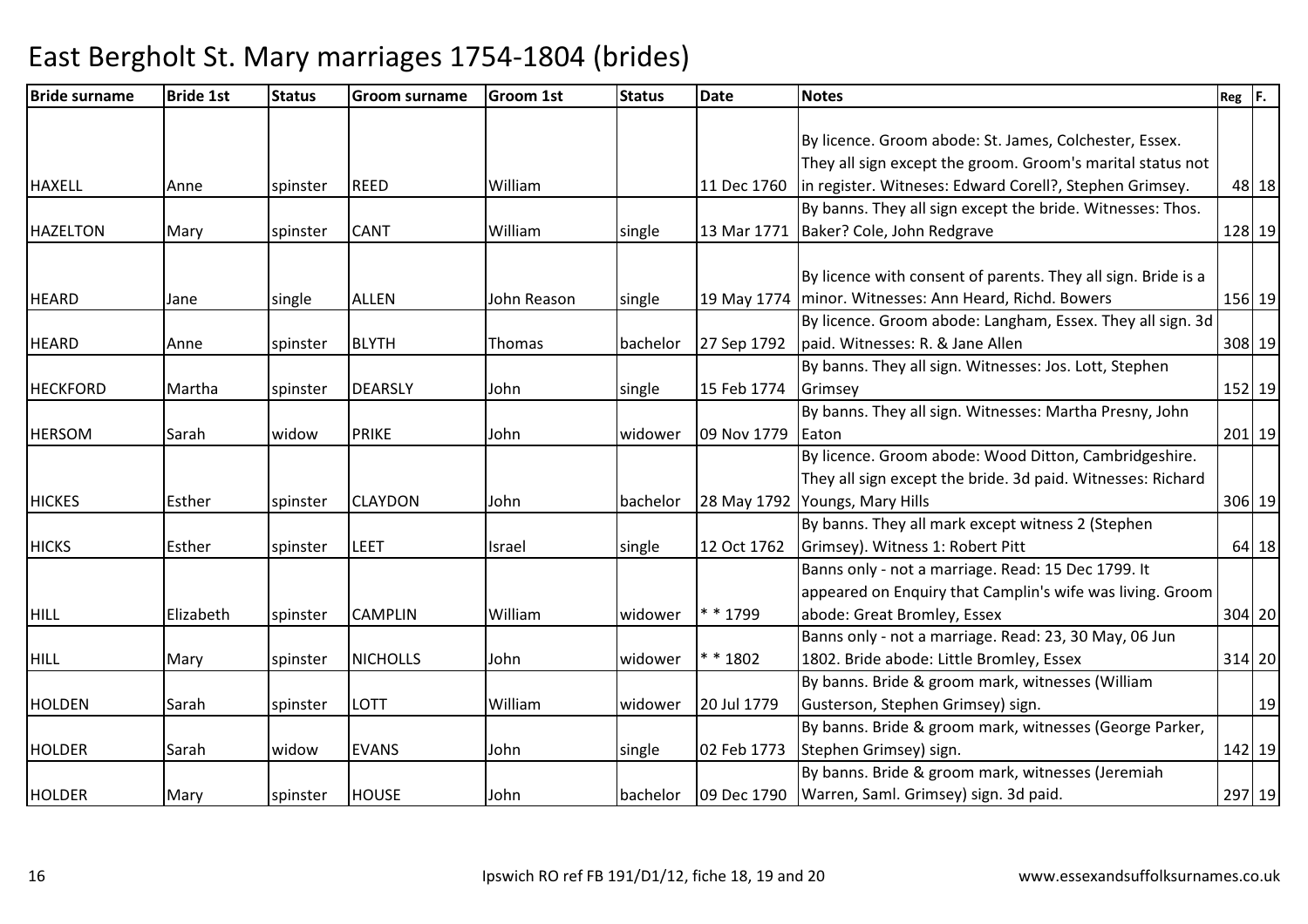| <b>Bride surname</b> | <b>Bride 1st</b> | <b>Status</b> | <b>Groom surname</b> | <b>Groom 1st</b> | <b>Status</b> | <b>Date</b> | <b>Notes</b>                                                 | $Reg$ $F.$ |       |
|----------------------|------------------|---------------|----------------------|------------------|---------------|-------------|--------------------------------------------------------------|------------|-------|
|                      |                  |               |                      |                  |               |             | By banns. They all sign except the bride. Witnesses: Wm.     |            |       |
| <b>HOOPS</b>         | Mary             | spinster      | <b>FOOKE</b>         | Samuel           | single        | 29 Jun 1759 | Atkinson, Stephen Grimsey                                    |            | 36 18 |
|                      |                  |               |                      |                  |               |             | By banns. They all sign. Witnesses: Thos. Mott, Stephen      |            |       |
| <b>HOW</b>           | Sarah            | spinster      | <b>GREEN</b>         | Robert           | single        | 11 Oct 1760 | Grimsey                                                      |            | 45 18 |
|                      |                  |               |                      |                  |               |             | By banns. They all sign except the bride. Witnesses: John    |            |       |
| HOW                  | Mary             | spinster      | <b>IFE</b>           | Samuel           | single        |             | 06 Mar 1764 Chipperfield, Stephen Grimsey                    |            | 74 18 |
|                      |                  |               |                      |                  |               |             | By banns. They all sign except the groom. Witnesses:         |            |       |
| HOW                  | Hannah           | spinster      | <b>RICHARDSON</b>    | George           | single        | 20 Oct 1778 | William Grimes, Edward Woollard                              | 189 19     |       |
|                      |                  |               |                      |                  |               |             | By licence. By consent of her father she being a minor.      |            |       |
|                      |                  |               |                      |                  |               |             | Bride & groom mark, witnesses (Wm. Roundakers, Thos.         |            |       |
| <b>HOW</b>           | Elizabeth        | spinster      | <b>ALDGATE</b>       | Robert           | bachelor      | 20 Apr 1796 | How) sign.                                                   | 335 20     |       |
|                      |                  |               |                      |                  |               |             |                                                              |            |       |
| <b>HOW</b>           | Elizabeth        | spinster      | <b>STENING</b>       | Thomas           | bachelor      | * * 1795    | Banns only - not a marriage. Read: 11, 18, 25 Oct 1795       | 269 20     |       |
|                      |                  |               |                      |                  |               |             |                                                              |            |       |
|                      |                  |               |                      |                  |               |             | By licence. Groom abode: Bentley, Essex. Bride & groom       |            |       |
| <b>HOWZEGO</b>       | Christian        | single        | <b>BECKWITH</b>      | James            | single        | 21 Jun 1765 | mark, witnesses (Jos. Lott, Stephen Grimsey) sign.           |            | 86 18 |
|                      |                  |               |                      |                  |               |             | By banns. They all sign except witness 1 (William Church).   |            |       |
|                      |                  |               |                      |                  |               |             | Bride's surname spelt in Hunnibal in register, she signs     |            |       |
| <b>HUNNIBAL</b>      | Mary             | spinster      | <b>SAVELL</b>        | James            | single        | 11 Apr 1781 | Hunebell. Witness 2: Stephen Grimsey                         | 219 19     |       |
|                      |                  |               |                      |                  |               |             | By banns. They all sign except the bride. Witnesses: Francis |            |       |
| <b>HURELL</b>        | Ann              | spinster      | <b>GLANDFIELD</b>    | William          | bachelor      | 18 Apr 1799 | Glandfield, Mary Batley                                      | 358 20     |       |
|                      |                  |               |                      |                  |               |             | Banns only - not a marriage. Read: 19 Mar 1797. NB These     |            |       |
|                      |                  |               |                      |                  |               |             | Banns were privately forbidden on 19th March 1797 by the     |            |       |
| <b>IFE</b>           | Mary             | widow         | <b>MECKLENBURGH</b>  | l John           | bachelor      | * * 1797    | said John Mecklenburgh.                                      | 288 20     |       |
|                      |                  |               |                      |                  |               |             | By licence. They all sign. Witnesses: Nathaniel Manning,     |            |       |
| <b>JACOBS</b>        | Sarah            | single        | <b>RASHBROOK</b>     | Jeremiah         | widower       | 29 Oct 1756 | <b>Stephen Grimsey</b>                                       |            | 20 18 |
|                      |                  |               |                      |                  |               |             |                                                              |            |       |
|                      |                  |               |                      |                  |               |             | By banns. They all sign except the bride. Groom's parish is  |            |       |
|                      |                  |               |                      |                  |               |             | possible a mistake for "St. Runwald" Colchester.             |            |       |
| <b>JACOBS</b>        | Sarah            | spinster      | <b>SEABROOK</b>      | John             | bachelor      | 19 Jan 1804 | Witnesses: Thomas Seabrook, Rachel Church                    | 388 20     |       |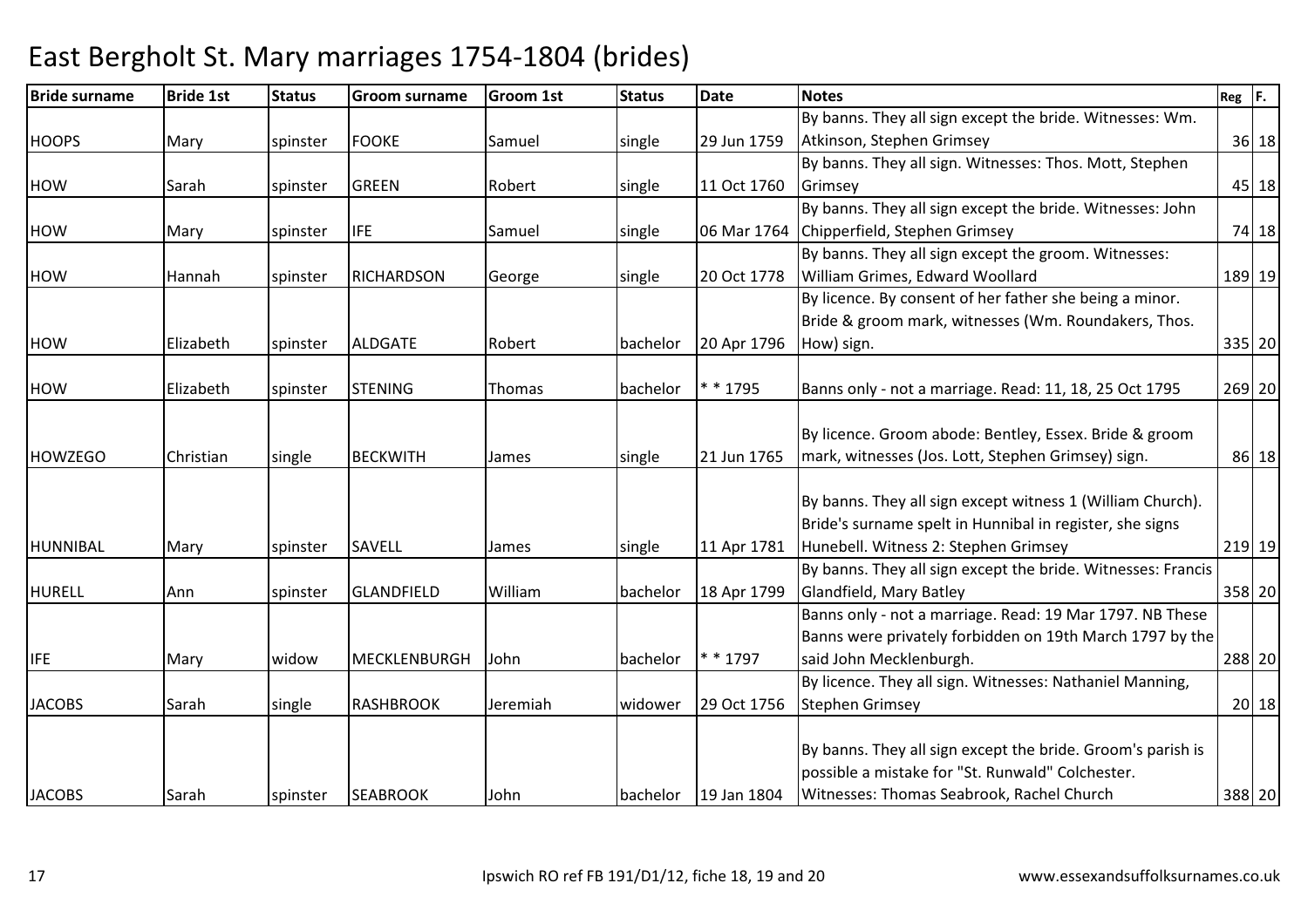| <b>Bride surname</b> | <b>Bride 1st</b> | <b>Status</b> | <b>Groom surname</b> | <b>Groom 1st</b> | <b>Status</b> | <b>Date</b>        | <b>Notes</b>                                                   | $Reg$ $F.$ |          |
|----------------------|------------------|---------------|----------------------|------------------|---------------|--------------------|----------------------------------------------------------------|------------|----------|
|                      |                  |               |                      |                  |               |                    | By banns. They all sign. Witnesses: Wm. Glandfield, Hen.       |            |          |
| <b>JEFFREY</b>       | Martha           | spinster      | <b>ABBOTT</b>        | Joseph           | single        | 04 May 1774 Turner |                                                                |            | 155 19   |
|                      |                  |               |                      |                  |               |                    | By banns. They all sign. Witnesses: Robt. Page, Stephen        |            |          |
| <b>JONES</b>         | Margaret         | widow         | <b>PAGE</b>          | William          | widower       | 04 Aug 1754        | Grimsey                                                        |            | 1 18     |
|                      |                  |               |                      |                  |               |                    |                                                                |            |          |
|                      |                  |               |                      |                  |               |                    | By banns. Groom abode: Lawford. They all mark except           |            |          |
|                      |                  |               |                      |                  |               |                    | witness 1 (Thomas Kemp). Marital statuses not in register.     |            |          |
| <b>KEABLE</b>        | Elizabeth        |               | SOUTHGATE            | Samuel           |               | 02 Jun 1786        | 3d paid. Witness 2: Elizabeth Southgate                        |            | 264 19   |
|                      |                  |               |                      |                  |               |                    | By banns. Groom & witness 2 (Stephen Grimsey) sign,            |            |          |
| <b>KEEBLE</b>        | Sarah            | spinster      | <b>CHAPLIN</b>       | Edward           | widower       | 30 Apr 1761        | bride & witness 1 (John Rumsey) mark.                          |            | $54$ 18  |
|                      |                  |               |                      |                  |               |                    | By banns. Groom & witness 2 (Saml. Grimsey) sign, bride &      |            |          |
| <b>KILBOURNE</b>     | Mary             | spinster      | <b>FOLKARD</b>       | Robert           | bachelor      | 01 Sep 1799        | witness 1 (Richard Basket) mark.                               |            | 362 20   |
|                      |                  |               |                      |                  |               |                    | By banns. Bride & groom mark, witnesses (both called Eliz      |            |          |
| <b>KING</b>          | Mary             | spinster      | <b>ASKEW</b>         | Robert           | single        |                    | 01 Nov 1764   Tyndall) sign.                                   |            | 80 18    |
|                      |                  |               |                      |                  |               |                    | By banns. Bride & groom mark, witnesses (George Baker,         |            |          |
| <b>KING</b>          | Mary             | spinster      | <b>SAWYER</b>        | William          | single        | 25 Dec 1765        | Stephen Grimsey) sign.                                         |            | $90$ 18  |
|                      |                  |               |                      |                  |               |                    | By banns. They all sign. 3d paid. Bride's name is Elisabeth in |            |          |
|                      | Elisabeth        |               |                      |                  |               |                    | the register but she signs Eliza. Witnesses: Jno. Taylor,      |            |          |
| <b>KING</b>          | / Eliza          | spinster      | <b>FOLKARD</b>       | Thomas           | bachelor      | 03 Oct 1786        | Sarah Ham, Sarah Dyer                                          |            | $267$ 19 |
|                      |                  |               |                      |                  |               |                    | By banns. Groom abode: Stratford St. Mary. They all mark       |            |          |
|                      |                  |               |                      |                  |               |                    | except witness 2 (Robert Askew). Witness 1: John               |            |          |
| <b>KNIGHTS</b>       | Elizabeth        | spinster      | <b>JOCELYN</b>       | Jonathan         | bachelor      | 26 Jun 1796        | Richardson                                                     |            | 337 20   |
|                      |                  |               |                      |                  |               |                    |                                                                |            |          |
|                      |                  |               |                      |                  |               |                    | By banns. They all mark except witness 3 (Saml Grimsey).       |            |          |
| LAMBARD              | Eleanor          | spinster      | <b>PICKESS</b>       | Stephen          | bachelor      |                    | 04 Nov 1802 Witnesses 1 & 2: Samuel Pickess, Martha Lambard    |            | 377 20   |
|                      |                  |               |                      |                  |               |                    | By banns. They all sign. Witnesses: Jas. Fordham, Richard      |            |          |
| LANGHAM              | Mary             | spinster      | <b>ROBINSON</b>      | William          | bachelor      | 18 Jul 1784        | Harvey                                                         |            | 244 19   |
|                      |                  |               |                      |                  |               |                    | By banns. They all mark. Witnesses: Isaac Wilkinson,           |            |          |
| LANGLEY              | Mary             | spinster      | <b>EVANS</b>         | Joseph           | bachelor      |                    | 20 May 1782 Thomasin Holden                                    |            | 228 19   |
|                      |                  |               |                      |                  |               |                    | By banns. They all mark. Witnesses: Frances & Elizabeth        |            |          |
| LAWN                 | Mary             | widow         | <b>OSBORN</b>        | John             | bachelor      | 22 May 1797 Hunt   |                                                                |            | 347 20   |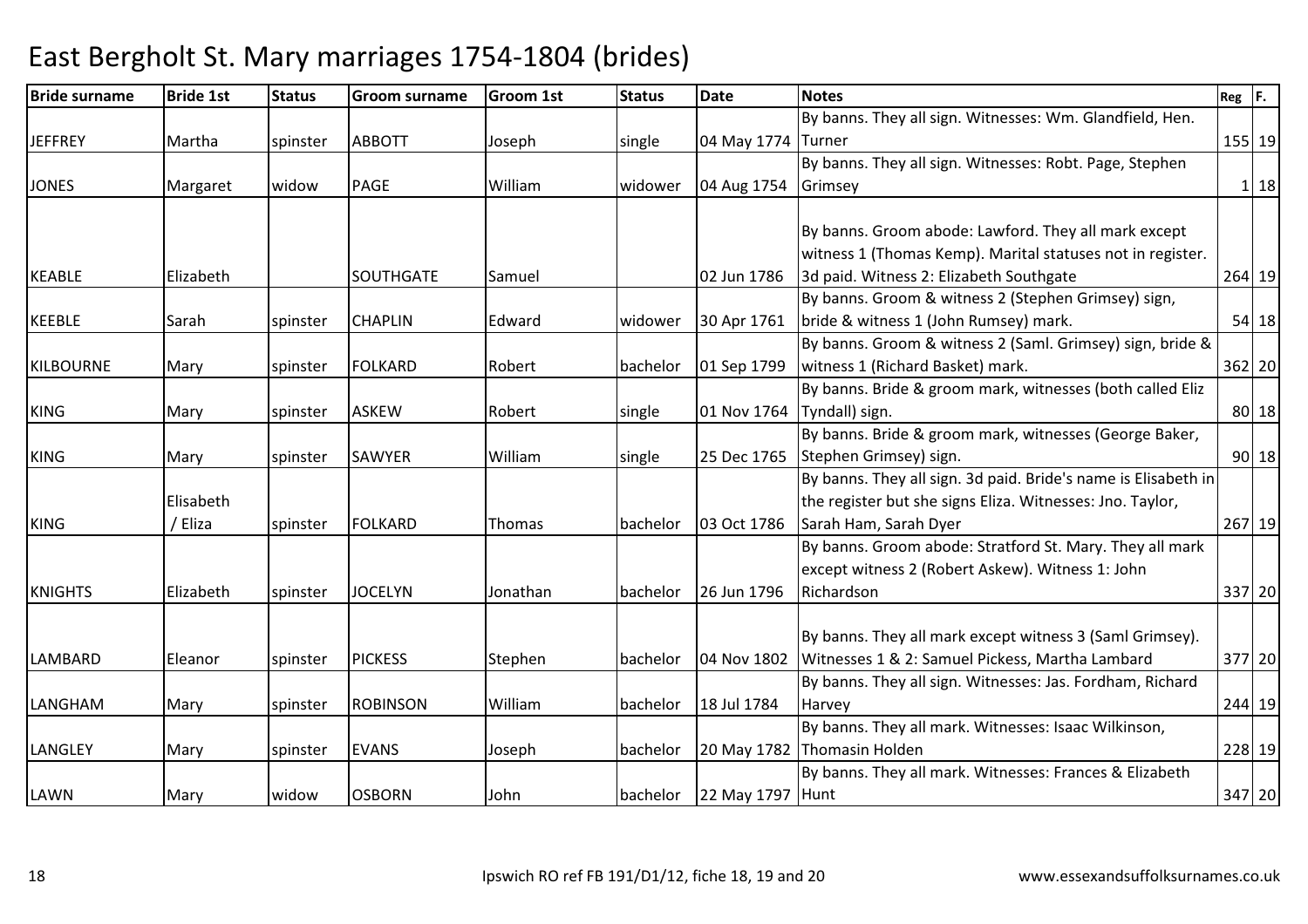#### Bride surnamee Bride 1st Status Groom surname Groom 1st Status Date Notes Reg F. LEET Hester spinster BUGG William bachelor 23 Sep 1783By banns. They all sign. Bride's first name is Hester in the register but she signs Easter. Witnesses: Robt. Hart, Elizabeth Brituff <sup>236</sup> <sup>19</sup>LEET Sarah spinster RANDALL John bachelor 26 Apr 1791By banns. They all sign except the bride. 3d paid. Witnesses: Robert Askew, Saml. Grimsey <sup>299</sup> <sup>19</sup>LEMMON Sarah spinster HALL Abraham bachelor \* \* 1783Banns only - not a marriage. Banns read: 17, 24 Aug 1783. Forbidden by John Hall, father of Abraham - the son being a minor.185 20 LEMON Sarah spinster CHAPMAN William single 17 Oct 1771By banns. They all mark. Witnesses: James Walmsley, John Lemonn 132 19 LEMON Ann spinster TALMACH Abraham single 29 Jun 1779By banns. Groom abode: Stratford. They all mark except witness 2 (Stephen Grimsey). Witness 1: John Lemon195 19 LEMON Sarah spinster HALL Abraham bachelor 22 Feb 1785By banns. They all mark. 3d paid. Witnesses: Stephen Grimsey, Sarah Chaplin <sup>250</sup> <sup>19</sup>LEMON Elizabeth spinster ELLIS Henry single 02 Mar 1797By licence. Groom abode: St. Margaret, Ipswich, Suffolk. Groom & witness 1 (Edward Lemon) sign, bride & witness 02 Mar 1797 12 (Esther Lemon) mark. 345 20LEWIS Lidia single COCK John single 14 Feb 1759By banns. Groom abode: Kirby. They all sign except the groom. Witnesses: John Lewis, Stephen Grimsey <sup>31</sup> <sup>18</sup>LEWIS Martha spinster BIRD John single 02 May 1771Bevan, Johap? Hankey jnr, Joseph TyndallBy banns. They all sign except the bride. Witnesses: Henry 129 19LONG | Abigail | single | WARD | Thomas | widower | 28 Sep 1758 By licence. They all sign. Witnesses: William Estwick, John **Eaton** n 27 | 18 LOTT Mary spinster COOK Anthony single 04 Oct 1780By banns. They all sign. Witnesses: Thomas Newman, Lucy Lottt 211 | 19 LOTT Sarah spinster LEWIS Samuel widower 22 Oct 178322 Oct 1783 By licence. They all sign. Witnesses: John & Lucy Lott | 239 19 LOTT Elizabeth spinster LOTT Joseph bachelor 02 Apr 1793By licence. Groom abode: Little Clacton, Essex. They all sign. 3d paid. Witnesses: John & Lucy Lott<sup>311</sup> <sup>19</sup>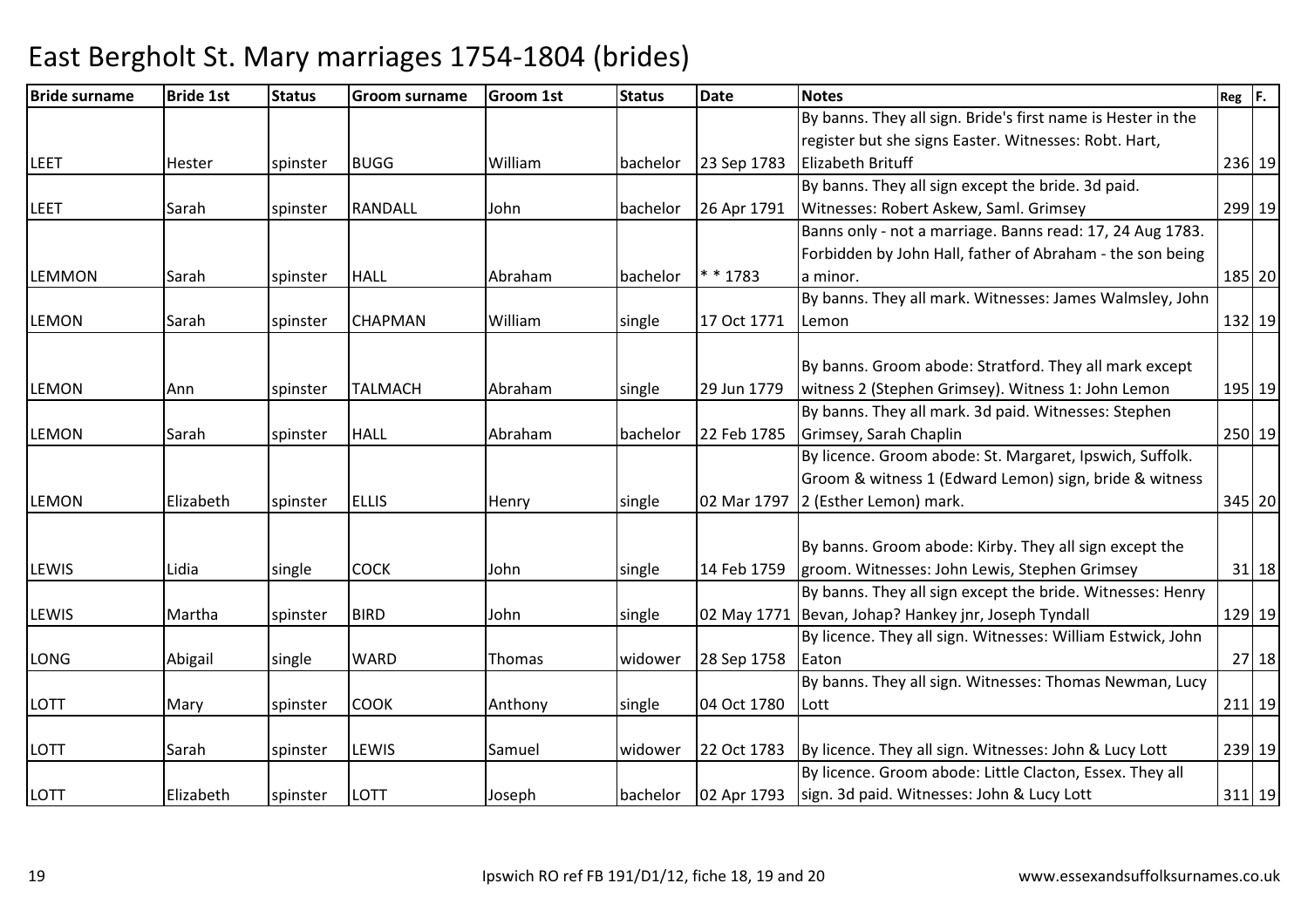| <b>Bride surname</b> | <b>Bride 1st</b> | <b>Status</b> | <b>Groom surname</b> | <b>Groom 1st</b> | <b>Status</b> | <b>Date</b>         | <b>Notes</b>                                                | $Reg$ $F.$ |        |
|----------------------|------------------|---------------|----------------------|------------------|---------------|---------------------|-------------------------------------------------------------|------------|--------|
|                      |                  |               |                      |                  |               |                     | By banns. They all mark except witness 2 (Stephen           |            |        |
| <b>MANN</b>          | Sarah            | single        | <b>CRACKNALL</b>     | John             | single        | 22 Jun 1774         | Grimsey). Witness 1: Richard Mason                          |            | 158 19 |
|                      |                  |               |                      |                  |               |                     | By licence. They all sign. Witnesses: Samuell Woolvett,     |            |        |
| <b>MANNING</b>       | Elizabeth        | single        | <b>SKINNER</b>       | John             | single        | 08 Aug 1757         | <b>Stephen Grimsey</b>                                      |            | 22 18  |
|                      |                  |               |                      |                  |               |                     | Banns only - not a marriage. Banns read: 3, 10, 17 Aug      |            |        |
| <b>MANNING</b>       | Sarah            | spinster      | <b>NOWLER</b>        | William          | bachelor      | $* * 1783$          | 1783. Groom is o Weeks [Wix], Essex                         |            | 184 20 |
|                      |                  |               |                      |                  |               |                     | By banns. Bride & groom mark, witnesses (Tho. Ling,         |            |        |
| <b>MANWOOD</b>       | Elizabeth        | spinster      | <b>MILLER</b>        | <b>Bryant</b>    | single        |                     | 09 May 1758 Stephen Grimsey) sign.                          |            | 25 18  |
|                      |                  |               |                      |                  |               |                     | By banns. They all sign except the bride. Witnesses: James  |            |        |
| <b>MAY</b>           | Elizabeth        | spinster      | <b>BOND</b>          | John             | single        | 03 Mar 1763         | Gusterson, Stephen Grimsey                                  |            | 67 18  |
|                      |                  |               |                      |                  |               |                     | By banns. They all mark. Witnesses: Sarah Moutell, John     |            |        |
| <b>MAYER</b>         | Martha           | spinster      | <b>CRACKNELL</b>     | Daniel           | bachelor      | 11 Nov 1800         | Cracknell                                                   |            | 371 20 |
|                      |                  |               |                      |                  |               |                     | By banns. Groom abode: Great Holland, Essex. They all       |            |        |
| <b>MAYOR</b>         | Ann              | single        | <b>OSBORN</b>        | Robert           | single        | 23 Jul 1783         | sign. Witnesses: Thos. & James Folkard                      |            | 234 19 |
|                      |                  |               |                      |                  |               |                     |                                                             |            |        |
|                      |                  |               |                      |                  |               |                     | Banns only - not a marriage. Read: 5, 12 Sep 1802. NB The   |            |        |
|                      |                  |               |                      |                  |               |                     | further Publication of these Banns forbidden by Maria       |            |        |
| <b>MECKLENBURGH</b>  | Maria            | spinster      | <b>SHARP</b>         | Samuel           | widower       | * * 1802            | Mecklenburgh. Groom abode: Dedham, Essex                    |            | 318 20 |
|                      |                  |               |                      |                  |               |                     | By licence. Groom abode: Bentley. They all sign. Witnesses: |            |        |
| <b>MOOR</b>          | Mary             | spinster      | <b>CLARK</b>         | Robert           | widower       | 16 Oct 1760         | Sarah Marven, Josiah Stubbin                                |            | 46 18  |
|                      |                  |               |                      |                  |               |                     |                                                             |            |        |
|                      |                  |               |                      |                  |               |                     | By banns. Groom abode: Stratford. Bride & groom mark,       |            |        |
| <b>MOOR</b>          | Mary             | spinster      | <b>GRAINGER</b>      | Henry            | single        | 27 Jun 1773         | witnesses (John Arnold, Stephen Coney) sign.                |            | 148 19 |
|                      |                  |               |                      |                  |               |                     | By banns. They all mark except witness 1 (Isaac Grimsey).   |            |        |
| <b>MOORE</b>         | Sarah            | spinster      | <b>GUNN</b>          | Abraham          | bachelor      | 14 Oct 1789         | 3d paid. Witness 2: Robert Grimsey                          |            | 290 19 |
|                      |                  |               |                      |                  |               |                     | By banns. Groom & witness 2 (Saml. Grimsey) sign, bride &   |            |        |
|                      |                  |               |                      |                  |               |                     | witness 1 (Sarah Woollard) mark. Groom signs Gentree,       |            |        |
| <b>MOUTELL</b>       | Christian        | spinster      | <b>GENTREE</b>       | William          | widower       | 18 Sep 1796         | spelt Gentry in register.                                   |            | 339 20 |
|                      |                  |               |                      |                  |               |                     | By banns. Bride & groom mark, witnesses (C. Perriman,       |            |        |
| MUMFORD              | Hannah           | spinster      | <b>COOK</b>          | John             | bachelor      | 10 Oct 1781         | Stephen Grimsey) sign.                                      |            | 223 19 |
|                      |                  |               |                      |                  |               |                     | By banns. They all sign except the groom. Witnesses: John   |            |        |
| <b>NEWMAN</b>        | Sarah            | widow         | <b>NORMAN</b>        | Jacob            |               | widower 06 Jul 1758 | Bedford, Stephen Grimsey                                    |            | 26 18  |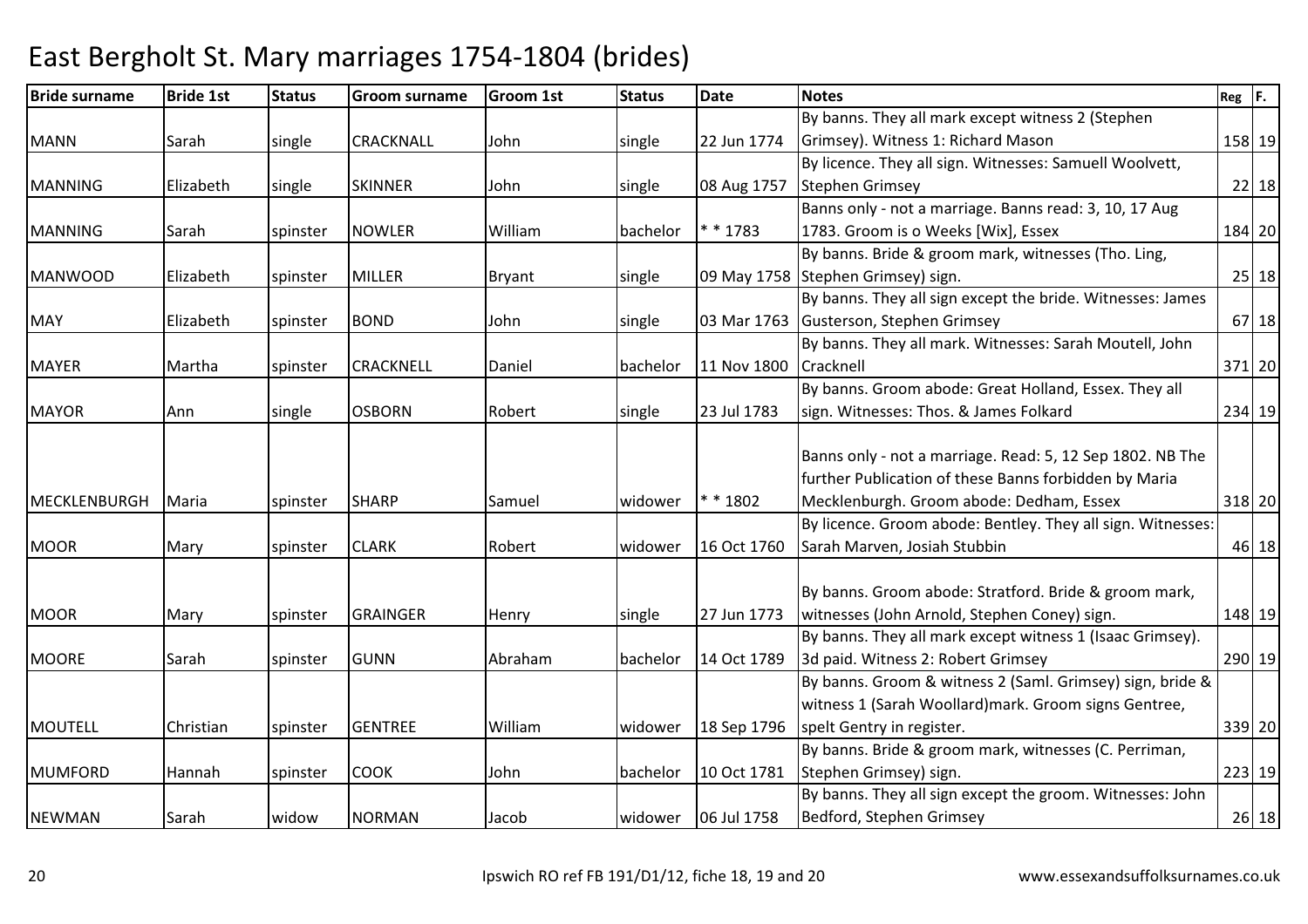| <b>Bride surname</b> | <b>Bride 1st</b> | <b>Status</b> | <b>Groom surname</b> | <b>Groom 1st</b> | <b>Status</b> | <b>Date</b> | <b>Notes</b>                                                | $Reg$ $F.$ |           |
|----------------------|------------------|---------------|----------------------|------------------|---------------|-------------|-------------------------------------------------------------|------------|-----------|
|                      |                  |               |                      |                  |               |             | By banns. They all mark except witness 2 (Stephen           |            |           |
| <b>NEWMAN</b>        | Sarah            | spinster      | <b>NEWMAN</b>        | Thomas           | single        | 26 Dec 1760 | Grimsey). Witness 1: John Newman                            |            | 49 18     |
|                      |                  |               |                      |                  |               |             |                                                             |            |           |
|                      |                  |               |                      |                  |               |             | By licence. They all sign except the groom. Witnesses: John |            |           |
| <b>NEWMAN</b>        | Mary             | spinster      | <b>NORMAN</b>        | Jacob            | widower       | 08 Apr 1761 | Bedford, Sarah Newman, Stephen Grimsey                      |            | $51$   18 |
|                      |                  |               |                      |                  |               |             | By banns. Bride & groom mark, witnesses (Arthur & John      |            |           |
| <b>NEWMAN</b>        | Sarah            | widow         | <b>MINTER</b>        | William          | widower       | 26 Oct 1775 | Dearsly) sign.                                              |            | 166 19    |
|                      |                  |               |                      |                  |               |             | By licence. Groom abode: Weeley, Essex. They all sign.      |            |           |
|                      |                  |               |                      |                  |               |             | Groom's marital status not in register. Witnesses: Thomas   |            |           |
| <b>NEWMAN</b>        | Sarah            | single        | <b>HILLS</b>         | Henry            |               | 13 May 1777 | Chisnall, Stephen Grimsey                                   |            | 178 19    |
|                      |                  |               |                      |                  |               |             | By banns. Groom abode: St. Osyth, Essex. They all sign      |            |           |
|                      |                  |               |                      |                  |               |             | except the groom. Witnesses: Ann Cooper, Stephen            |            |           |
| <b>NEWMAN</b>        | Alice            | spinster      | <b>BRIDGE</b>        | Francis          | single        | 12 Jun 1777 | Grimsey.                                                    |            | 179 19    |
|                      |                  |               |                      |                  |               |             | By banns. Bride & groom sign, witnesses (Jacob Norman,      |            |           |
| <b>NEWMAN</b>        | Judith Smith     | spinster      | <b>NORMAN</b>        | John             | bachelor      | 03 Aug 1785 | Martha Bird) mark. 3d paid.                                 |            | 253 19    |
|                      |                  |               |                      |                  |               |             | By banns. They all mark except the bride. 3d paid.          |            |           |
| <b>NEWMAN</b>        | Sarah            | spinster      | <b>ABLEWHITE</b>     | John             | bachelor      | 30 Dec 1785 | Witnesses: Elisabeth Ablewhite, John Newman                 |            | 261 19    |
|                      |                  |               |                      |                  |               |             | By banns. They all sign except the bride. Witnesses: Susan  |            |           |
| <b>NICHOLLS</b>      | Elizabeth        | widow         | <b>MOTT</b>          | Thomas           | widower       | 01 Oct 1761 | Earl, Stephen Grimsey                                       |            | $58$   18 |
|                      |                  |               |                      |                  |               |             | By banns. They all sign except the bride. Witnesses: Thos.  |            |           |
| <b>NORMAN</b>        | Judith           | spinster      | <b>BENNETT</b>       | Thomas           | single        | 29 Sep 1778 | Wilson, Stephen Grimsey                                     |            | 188 19    |
|                      |                  |               |                      |                  |               |             | By banns. They all sign. 3d paid. Groom's first name spelt  |            |           |
|                      |                  |               |                      |                  |               |             | Manson in register, he signs Munson. Witnesses: George      |            |           |
| <b>NORMAN</b>        | Judith           | widow         | <b>HILLS</b>         | Manson           | bachelor      |             | 27 May 1788   Parker, Margaret Anah Caird                   |            | 277 19    |
|                      |                  |               |                      |                  |               |             | By licence. Groom abode: St. Mary Elms, Ipswich, Suffolk.   |            |           |
|                      |                  |               |                      |                  |               |             | They all sign. 3d paid. Witnesses: Jonathan Beaumont,       |            |           |
| <b>ORMES</b>         | Joanna           | widow         | <b>JARARD</b>        | Edward           | bachelor      | 05 Apr 1792 | Thos. Folkard                                               |            | 305 19    |
|                      |                  |               |                      |                  |               |             |                                                             |            |           |
|                      |                  |               |                      |                  |               |             | By banns. Groom abode: Brantham. They all mark except       |            |           |
| <b>ORRIS</b>         | Mary             | spinster      | <b>SCARPH</b>        | John             | single        | 16 Oct 1777 | the groom. Witnesses: Robert Grimsey, Elizabeth Orris       |            | 182 19    |
|                      |                  |               |                      |                  |               |             | By banns. They all sign except the groom. Witnesses:        |            |           |
| <b>ORRIS</b>         | Elizabeth        | spinster      | <b>GRIMSEY</b>       | Robert           | bachelor      | 12 Jun 1783 | Stephen Grimsey, Thomas Orris                               |            | 233 19    |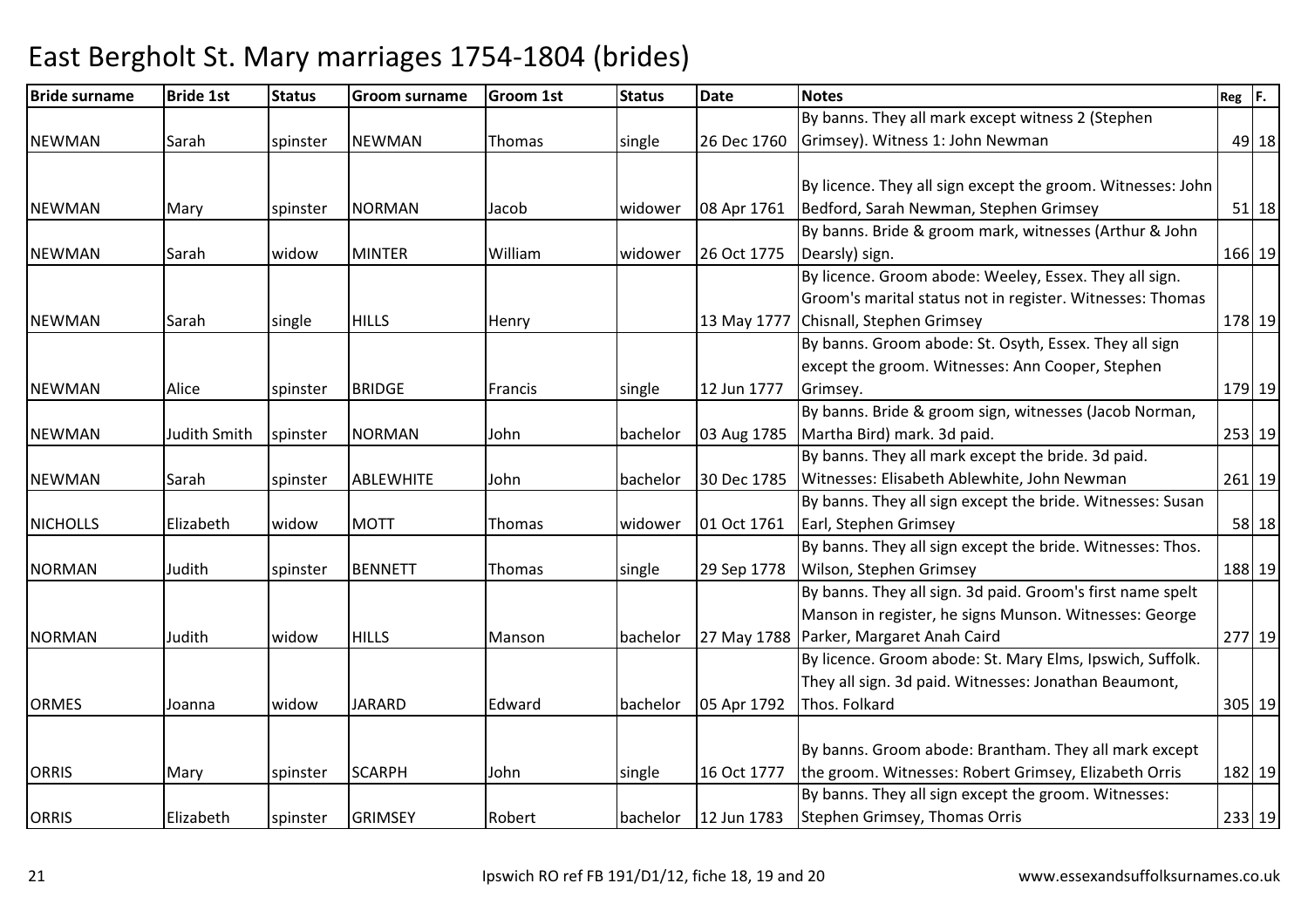| <b>Bride surname</b> | <b>Bride 1st</b> | <b>Status</b> | <b>Groom surname</b> | <b>Groom 1st</b> | <b>Status</b> | <b>Date</b>      | <b>Notes</b>                                                       | $Reg$ $F.$ |           |
|----------------------|------------------|---------------|----------------------|------------------|---------------|------------------|--------------------------------------------------------------------|------------|-----------|
|                      |                  |               |                      |                  |               |                  | By banns. Bride & groom mark, witnesses (Stephen? &                |            |           |
| <b>ORVIS</b>         | Elizabeth        | spinster      | <b>DAINES</b>        | Beardwell        | single        | 28 Mar 1765      | Stephe Grimsey) sign.                                              |            | 85 18     |
|                      |                  |               |                      |                  |               |                  | By banns. They all sign. Witnesses: William Estwick,               |            |           |
| <b>ORVIS</b>         | Martha           | spinster      | <b>GARNHAM</b>       | John             | single        | 23 Oct 1777      | Elizabeth Garnham                                                  | 183 19     |           |
|                      |                  |               |                      |                  |               |                  | By banns. They all sign. Witnesses: H. Hankey junr., John          |            |           |
| <b>ORVISS</b>        | Sarah            | spinster      | <b>COOPER</b>        | Mannister        | single        | 13 May 1771 Hall |                                                                    | 130 19     |           |
|                      |                  |               |                      |                  |               |                  | Banns only - not a marriage. Read: 19, 26 Apr, 3 Mar 1795.         |            |           |
| <b>OTLEY</b>         | Esther           | spinster      | <b>LYNN</b>          | Richard          | bachelor      | * * 1795         | Bride abode: Capel, Suffolk                                        | 267 20     |           |
|                      |                  |               |                      |                  |               |                  | By banns. They all sign. Witnesses: Philip Harris, Stephen         |            |           |
| <b>OXLEY</b>         | Hannah           | spinster      | <b>BIRD</b>          | William          | single        | 20 Mar 1781      | Grimsey                                                            | 218 19     |           |
|                      |                  |               |                      |                  |               |                  | By licence. They all sign. Witnesses: Sarah Hankey, John           |            |           |
| <b>PARKER</b>        | Anne             | single        | <b>FRANKS</b>        | Richard          | single        | 28 Sep 1756      | Parson?                                                            |            | $17$   18 |
|                      |                  |               |                      |                  |               |                  |                                                                    |            |           |
|                      |                  |               |                      |                  |               |                  | By banns. Groom abode: Bently, Suffolk. Bride & groom              |            |           |
|                      |                  |               |                      |                  |               |                  | mark, witnesses (Abraham Cole, Stephen Grimsey) sign.              |            |           |
| <b>PASCALL</b>       | Elizabeth        | spinster      | <b>WRIGHT</b>        | Samuel           |               | 23 Jan 1760      | Groom's marital status not in register.                            |            | 41 18     |
|                      |                  |               |                      |                  |               |                  | By banns. They all sign. Witnesses: Will. Estwick, Samuel          |            |           |
| PEARCE               | Mary             | spinster      | <b>SPURLING</b>      | Michael          | single        | 01 Nov 1781      | Spurling                                                           | 225 19     |           |
|                      |                  |               |                      |                  |               |                  | By banns. Groom abode: Lawford, Essex. Groom & witness             |            |           |
|                      |                  |               |                      |                  |               |                  | 2 (Stephen Grimsey) sign, bride & witness 1 (John Barber)          |            |           |
| <b>PECK</b>          | Mary             | single        | <b>FENN</b>          | Samuel           | single        | 15 Oct 1758      | mark.                                                              |            | 29 18     |
|                      |                  |               |                      |                  |               |                  | By banns. Bride & groom mark, witnesses (William Boyce,            |            |           |
| <b>PEEKE</b>         | Ann              | spinster      | <b>GUNN</b>          | Abraham          | widower       | 10 Jul 1799      | Saml. Grimsey) sign.                                               | 359 20     |           |
|                      |                  |               |                      |                  |               |                  |                                                                    |            |           |
|                      |                  |               |                      |                  |               |                  | By banns. Groom abode: Bradfield. They all mark except             |            |           |
| <b>PENNOCK</b>       | Mary             | single        | LARGE                | Isaac            | single        | 14 Oct 1755      | witness 1 (Stephen Grimsey). Witness 2: John Large                 |            | $10$ 18   |
|                      |                  |               |                      |                  |               |                  |                                                                    |            |           |
|                      |                  |               |                      |                  |               |                  | By banns. Groom abode: Stratford. Bride & groom mark,              |            |           |
| <b>PENNOCK</b>       | Mary             | single        | <b>GARWOOD</b>       | Peace            | widower       | 15 Oct 1755      | witnesses (Stephen Grimsey, John Eaton)sign.                       |            | $11$   18 |
|                      |                  |               |                      |                  |               |                  |                                                                    |            |           |
|                      |                  |               |                      |                  |               |                  | By banns. Groom abode: Stutton, Suffolk. Bride & groom             |            |           |
| <b>PENNOCK</b>       | Mary             | single        | <b>WHINNEY</b>       | Abraham          | widower       |                  | 12 Oct 1756   mark, witnesses (John Harvey, Stephen Grimsey) sign. |            | $19$   18 |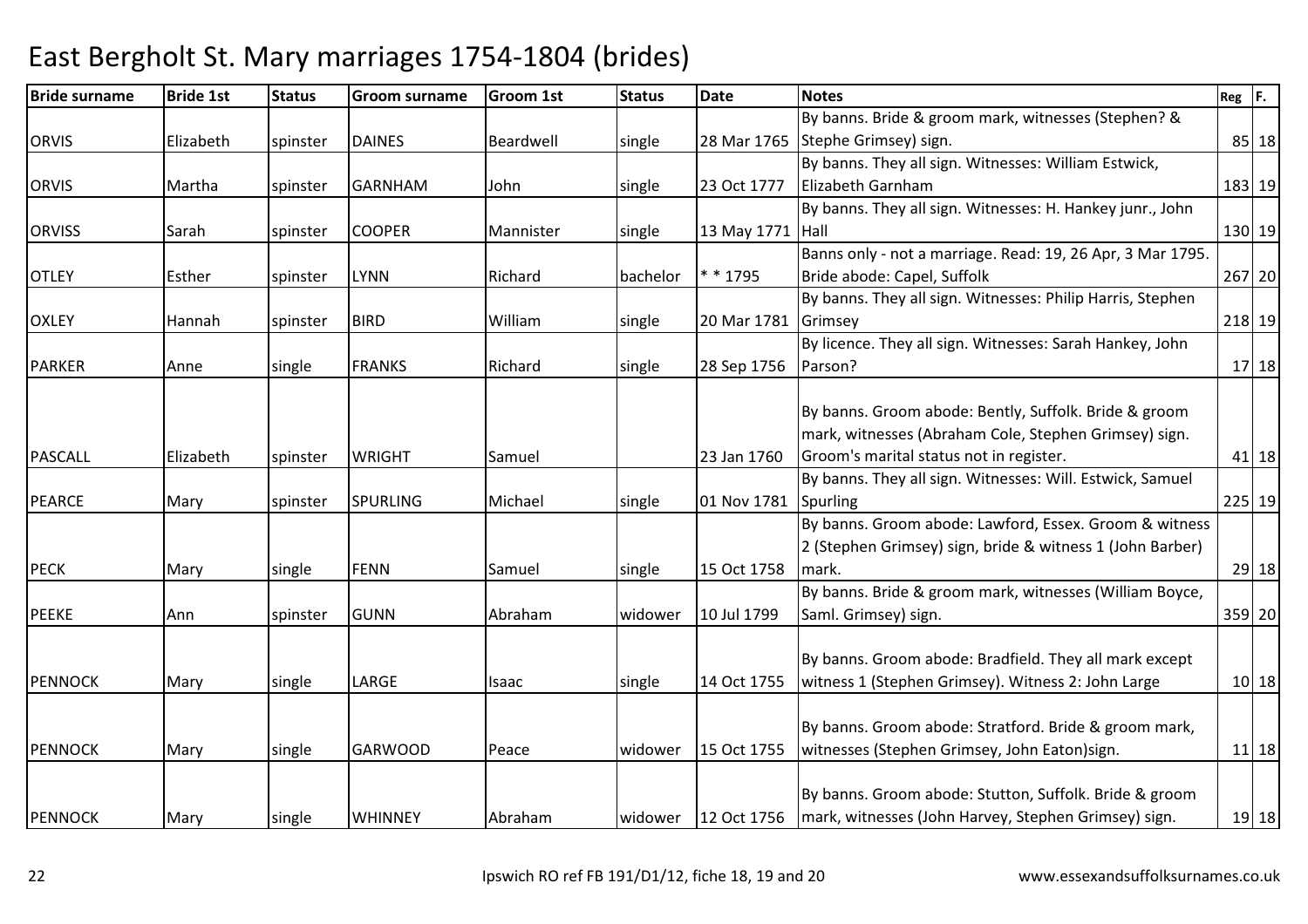| <b>Bride surname</b> | <b>Bride 1st</b> | <b>Status</b> | <b>Groom surname</b> | <b>Groom 1st</b> | <b>Status</b> | <b>Date</b> | <b>Notes</b>                                                       | Reg F. |           |
|----------------------|------------------|---------------|----------------------|------------------|---------------|-------------|--------------------------------------------------------------------|--------|-----------|
|                      |                  |               |                      |                  |               |             | By banns. They all mark except witness 2 (Stephen                  |        |           |
|                      |                  |               |                      |                  |               |             | Grimsey). Marital statuses not in register. Witness 1: Wm.         |        |           |
| <b>PENNOCK</b>       | Grace            |               | <b>SAUNDERS</b>      | Saml             |               | 17 Sep 1761 | Pennock                                                            |        | $57$   18 |
|                      |                  |               |                      |                  |               |             |                                                                    |        |           |
|                      |                  |               |                      |                  |               |             | By banns. Groom abode: Bradfield. They all sign except the         |        |           |
| <b>PENNOCK</b>       | Elizabeth        | single        | <b>SAUNDERS</b>      | Nathaniel        | single        | 23 Oct 1767 | bride. Witnesses: James Stiles, Stephen Grimsey                    |        | 103 19    |
|                      |                  |               |                      |                  |               |             | By banns. They all sign. Witnesses: Richard Baskett,               |        |           |
| PERRIMAN             | Martha           | single        | <b>HARVEY</b>        | John             | single        | 01 Jan 1756 | <b>Stephen Grimsey</b>                                             |        | 13 18     |
|                      |                  |               |                      |                  |               |             |                                                                    |        |           |
|                      |                  |               |                      |                  |               |             | By banns. Groom abode: Dedham, Essex. They all mark                |        |           |
| PERRIMAN             | Martha           | spinster      | <b>MAY</b>           | Thomas           | single        |             | 05 May 1777 except the bride. Witnesses: Ann Raby, Stephen Grimsey |        | 177 19    |
|                      |                  |               |                      |                  |               |             | By licence. They all sign. 3d paid. Witnesses: John                |        |           |
| <b>PHILLIPS</b>      | Joanna           | spinster      | <b>ORMES</b>         | John             | bachelor      |             | 12 Aug 1785   Beaumont, Wm. Rudlen                                 |        | 254 19    |
|                      |                  |               |                      |                  |               |             | By banns. They all sign except the bride. Witnesses: Samuel        |        |           |
| <b>PICKESS</b>       | Mary             | spinster      | <b>REYNOLDS</b>      | Isaac            | single        |             | 18 Nov 1768   Pickess, Stephen Grimsey                             |        | 107 19    |
|                      |                  |               |                      |                  |               |             | By banns. They all mark except witness 2 (Stephen                  |        |           |
| <b>PIPER</b>         | Sarah            | spinster      | <b>GUNN</b>          | Stephen          | bachelor      | 31 Jul 1783 | Grimsey). Witness 1: Robert Grimsey                                |        | 235 19    |
|                      |                  |               |                      |                  |               |             | By banns. Groom & witness 2 (Stephen Grimsey) sign,                |        |           |
| <b>PITT</b>          | Sarah            | spinster      | <b>FOLKARD</b>       | Jeremiah         | single        | 11 Apr 1769 | bride & witness 1 (Robert Pitt) mark.                              |        | 114 19    |
|                      |                  |               |                      |                  |               |             | By licence. Groom abode: Baylham. Bride & groom mark,              |        |           |
|                      |                  |               |                      |                  |               |             | witnesses (William Grimes, James Hart) sign. Groom's               |        |           |
| PITT                 | Mary             | spinster      | <b>CHAMBERS</b>      | William          |               | 01 Nov 1778 | marital status not in register.                                    |        | 190 19    |
|                      |                  |               |                      |                  |               |             |                                                                    |        |           |
|                      |                  |               |                      |                  |               |             | By banns. Groom abode: Stratford St. Mary. They all sign           |        |           |
| <b>PITT</b>          | Lucy             | spinster      | <b>STEFF</b>         | Isaac            | bachelor      | 22 Apr 1800 | except witness 2 (Robert Pitt). Witness 1: Mercey Garnham 366 20   |        |           |
|                      |                  |               |                      |                  |               |             | By banns. Groom & witness 2 (Stephen Grimsey) sign,                |        |           |
|                      |                  |               |                      |                  |               |             | bride & witness 1 (William Randale) mark. Groom signs              |        |           |
|                      |                  |               |                      |                  |               |             | 'Randel' but surname spelt 'Randale' in register. Bride            |        |           |
| <b>POLEY</b>         | Sarah            | spinster      | RANDEL               | James            | single        | 14 Nov 1780 | abode: Langham, Essex                                              |        | 215 19    |
|                      |                  |               |                      |                  |               |             | By banns. They all sign except the groom. Witnesses: Robt.         |        |           |
| <b>PRATT</b>         | Hannah           | single        | <b>BLOSS</b>         | Jonathan         | single        |             | 12 May 1755   Page, Stephen Grimsey                                |        | 7 18      |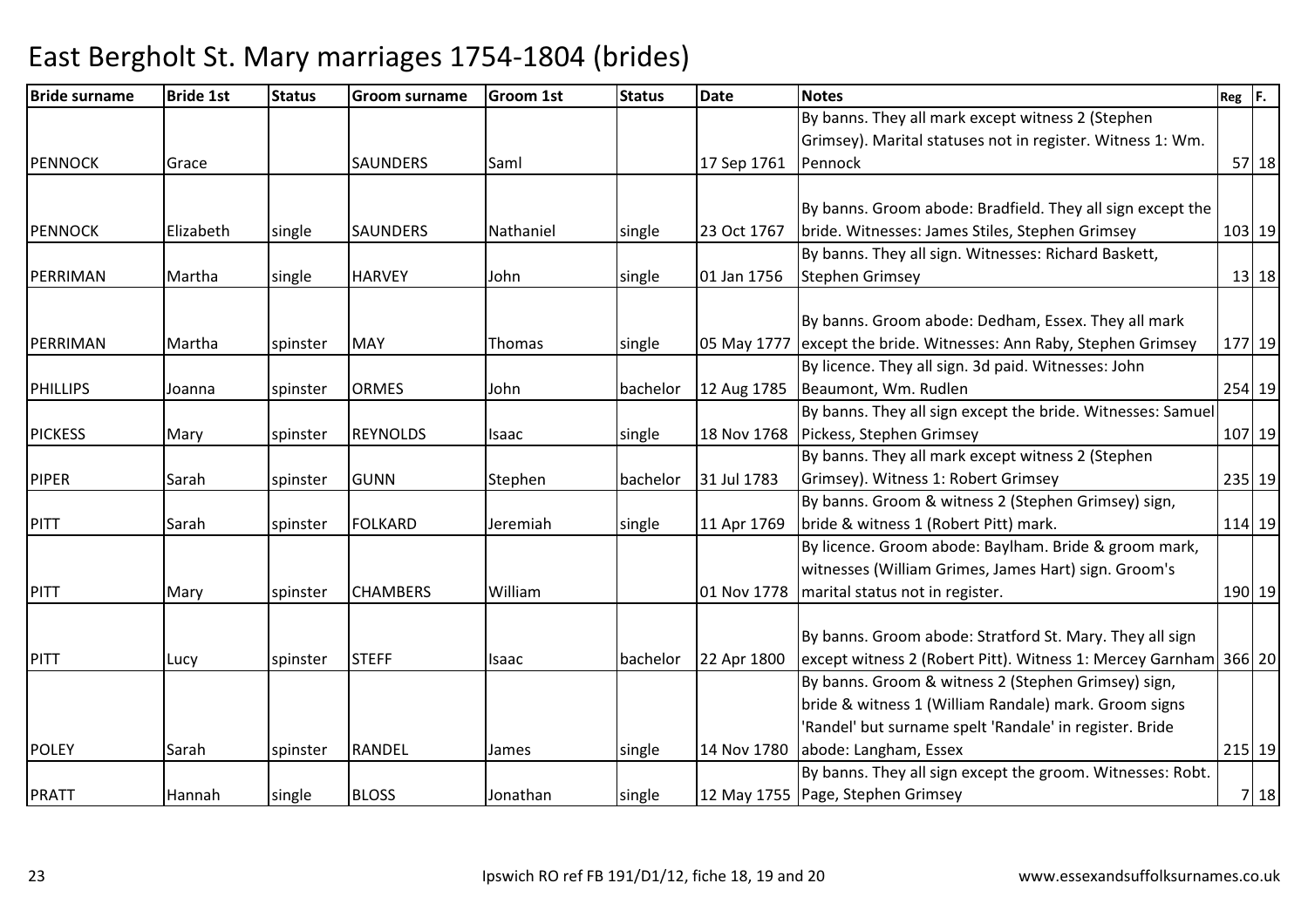| <b>Bride surname</b> | <b>Bride 1st</b> | <b>Status</b> | <b>Groom surname</b> | <b>Groom 1st</b> | <b>Status</b> | <b>Date</b> | <b>Notes</b>                                               | $Reg$ $F.$ |        |
|----------------------|------------------|---------------|----------------------|------------------|---------------|-------------|------------------------------------------------------------|------------|--------|
|                      |                  |               |                      |                  |               |             | By banns. They all mark. Witnesses: John Watts, Anne       |            |        |
| <b>PRIME</b>         | Phoebe           | spinster      | <b>NEVERD</b>        | Arthur           | bachelor      | 18 Oct 1796 | Prime                                                      |            | 341 20 |
|                      | Anne             |               |                      |                  |               |             | By banns. They all sign. Witnesses: Henry King, Sophia     |            |        |
| <b>PYMAN</b>         | Wilhelmina       | spinster      | <b>COLEMAN</b>       | Samuel           | bachelor      | 23 May 1803 | Pyman                                                      |            | 382 20 |
|                      |                  |               |                      |                  |               |             | By licence. They all sign. Witnesses: Arthur Dearsly,      |            |        |
| RAND                 | Sarah            | spinster      | <b>ALDOUS</b>        | John             | widower       | 29 Mar 1774 | Stephen Grimsey                                            |            | 154 19 |
|                      |                  |               |                      |                  |               |             | By banns. They all sign. Witnesses: Will. Grimes, Thos.    |            |        |
| <b>RAND</b>          | Ann              | widow         | LOTT                 | James            | single        | 14 Mar 1780 | Wilson                                                     |            | 206 19 |
|                      |                  |               |                      |                  |               |             | By banns. They all sign except the bride. 3d paid.         |            |        |
| <b>RANDALL</b>       | Sarah            | spinster      | <b>ASKEW</b>         | Robert           | bachelor      | 27 Dec 1791 | Witnesses: John Randall, Samuel Grimsey                    |            | 302 19 |
|                      |                  |               |                      |                  |               |             | Banns only - not a marriage. Read: 23, 30 Oct, 6 Nov 1803. |            |        |
| RANDALL              | Rebecca          | spinster      | <b>ABBOTT</b>        | Joseph           | bachelor      | * * 1803    | Groom abode: Bently, Suffolk                               |            | 329 20 |
|                      |                  |               |                      |                  |               |             | By banns. Bride & groom mark, witnesses (John Randall,     |            |        |
| RANDLE               | Mary             | spinster      | <b>TISLEY</b>        | Roger            | bachelor      | 09 Sep 1794 | Sarah Burgess) sign. 3d paid.                              |            | 322 19 |
|                      |                  |               |                      |                  |               |             | Banns only - not a marriage. Read: 4, 11, 18 Sep 1785.     |            |        |
| <b>RANSON</b>        | Hannah           | spinster      | <b>CHISNALL</b>      | Isaac            | bachelor      | * * 1785    | Bride abode: Washbrook                                     |            | 204 20 |
|                      |                  |               |                      |                  |               |             |                                                            |            |        |
|                      |                  |               |                      |                  |               |             | By licence. Groom abode: Roydon. They all sign except the  |            |        |
| <b>RASHBROOK</b>     | Elizabeth        | spinster      | <b>COOK</b>          | John             | single        | 14 Aug 1760 | bride. Witnesses: James Cook, Stephen Grimsey              |            | 44 18  |
|                      |                  |               |                      |                  |               |             | By licence. Groom abode: Nacton, Suffolk. They all sign.   |            |        |
|                      |                  |               |                      |                  |               |             | Bride's marital status not in register. Witnesses: Jere.   |            |        |
| <b>RASHBROOK</b>     | Sarah            |               | <b>JACOBS</b>        | James            | single        | 02 Jan 1782 | Rashbrook, Robert Jacobs                                   |            | 226 19 |
|                      |                  |               |                      |                  |               |             | By licence. They all sign except the groom. 3d paid.       |            |        |
| <b>RASHBROOK</b>     | Mary             | spinster      | <b>WHITE</b>         | Henry            | bachelor      | 30 Apr 1793 | Witnesses: Daniel Raison, Sarah Rashbrook                  |            | 312 19 |
|                      |                  |               |                      |                  |               |             | By banns. They all sign. Groom signs Crosbee, spelt Crosby |            |        |
|                      |                  |               |                      |                  |               |             | in register. Witnesses: Henry John Barrett, Sarah          |            |        |
| <b>RASHBROOK</b>     | Mary             | spinster      | <b>CROSBEE</b>       | William          | bachelor      | 11 Oct 1796 | Rashbrook.                                                 |            | 340 20 |
|                      |                  |               |                      |                  |               |             | By banns. They all sign except witness 2 (Anne Reynolds).  |            |        |
| <b>REYNOLDS</b>      | Ruth             | spinster      | <b>HUM</b>           | James            | bachelor      | 02 Aug 1803 | Witness 1: William Hpes?                                   |            | 383 20 |
|                      |                  |               |                      |                  |               |             | By banns. They all sign. Witnesses: Joseph Woollard,       |            |        |
| <b>RICHARDSON</b>    | Hannah           | widow         | <b>GOSLIN</b>        | William          | single        | 23 Nov 1780 | <b>Stephen Grimsey</b>                                     |            | 217 19 |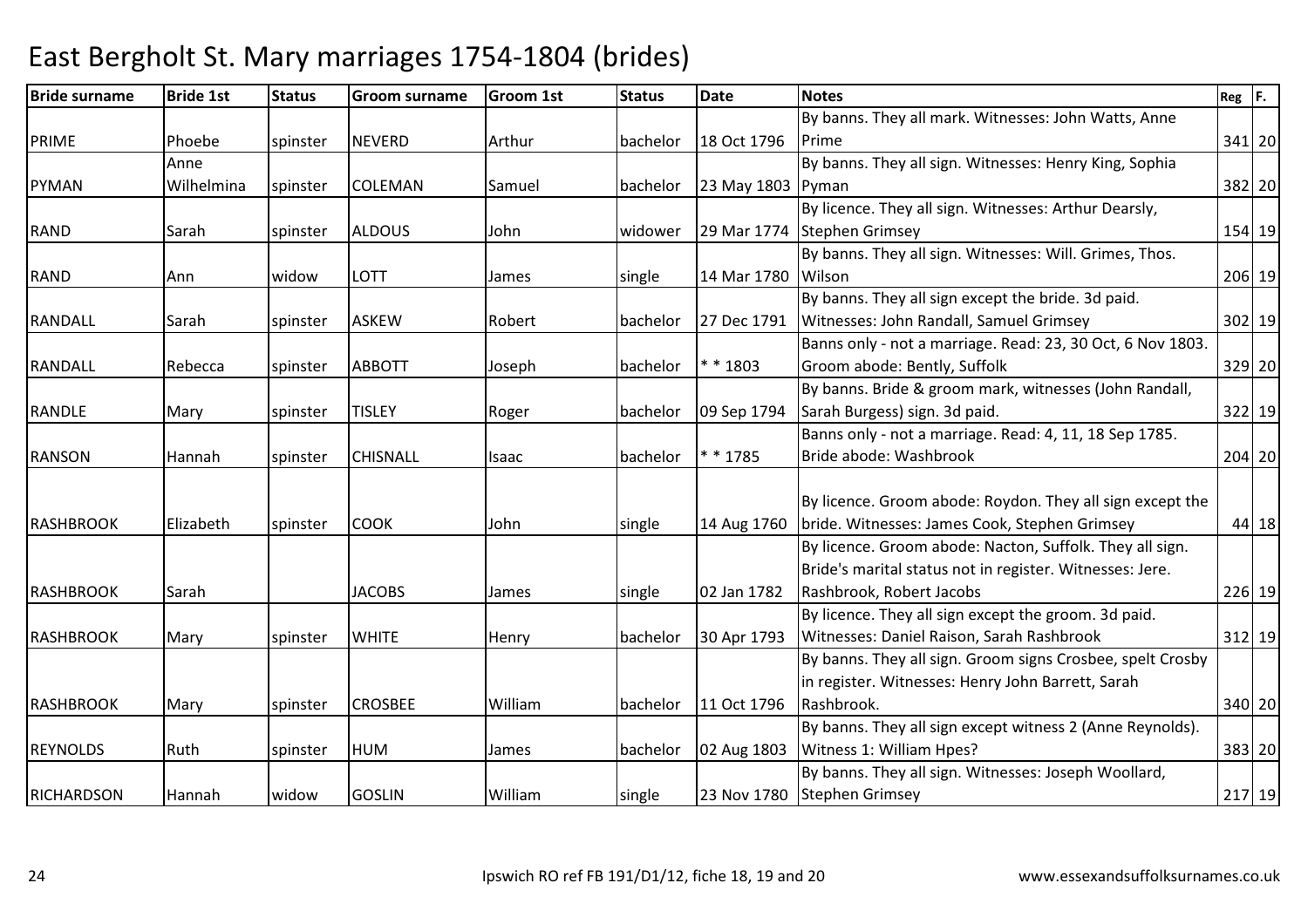| <b>Bride surname</b> | <b>Bride 1st</b> | <b>Status</b> | <b>Groom surname</b> | <b>Groom 1st</b> | <b>Status</b> | <b>Date</b> | <b>Notes</b>                                                 | $Reg$ $F.$ |          |
|----------------------|------------------|---------------|----------------------|------------------|---------------|-------------|--------------------------------------------------------------|------------|----------|
|                      |                  |               |                      |                  |               |             | By licence. Groom abode: St. Matthew, Ipswich. They all      |            |          |
| <b>RIVERS</b>        | Sarah            | spinster      | <b>BROOK</b>         | Isaac            | widower       | 23 Jun 1763 | sign. Witnesses: _. & Sarah Thornton                         |            | 68 18    |
|                      |                  |               |                      |                  |               |             | By banns. Bride & groom mark, witnesses (John Payne,         |            |          |
| <b>ROBERTS</b>       | Mary             | spinster      | <b>MALLETT</b>       | John             | single        | 30 Sep 1774 | Stephen Grimsey) sign.                                       |            | 159 19   |
|                      |                  |               |                      |                  |               |             | Banns only - not a marriage. Read: 29 Aug, 5, 12 Sep 1802.   |            |          |
| <b>ROBINSON</b>      | Rhoda            | spinster      | <b>MECKLENBURGH</b>  | William          | bachelor      | $* * 1802$  | Bride abode: Billingford, Suffolk                            |            | 316 20   |
|                      |                  |               |                      |                  |               |             | By banns. They all sign except the bride. The groom is       |            |          |
|                      |                  |               |                      |                  |               |             | Abraham Reynolds jnr. Witnesses: William Shearman,           |            |          |
| <b>ROFFE</b>         | Susannah         | single        | <b>REYNOLDS</b>      | Abraham          | widower       | 25 Jul 1755 | <b>Stephen Grimsey</b>                                       |            | 8 18     |
|                      |                  |               |                      |                  |               |             | By banns. Groom abode: Holton. They all sign except the      |            |          |
| <b>ROLFE</b>         | Amy              | widow         | <b>PICKESS</b>       | Samuel           | widower       |             | 16 May 1796   bride. Witnesses: John Pickess, Saml. Grimsey  |            | 336 20   |
|                      |                  |               |                      |                  |               |             | By banns. They all sign except the bride. Witnesses: Francis |            |          |
| <b>ROSE</b>          | Mary             | spinster      | <b>ORRIS</b>         | Thomas           | single        | 13 Apr 1773 | Glandfield, Stephn. Grimsey                                  |            | 144 19   |
|                      |                  |               |                      |                  |               |             |                                                              |            |          |
|                      |                  |               |                      |                  |               |             | By banns. Groom & witness 2 (Elizabeth Grimsey) sign,        |            |          |
| <b>ROWLAND</b>       | Mary             | spinster      | <b>WALLIS</b>        | Samuel           | bachelor      | 17 Jul 1785 | bride & witness 1 (Robert Grimsey) mark. 3d paid.            |            | 252 19   |
|                      |                  |               |                      |                  |               |             | By licence. They all sign except the bride. Witnesses: B. &. |            |          |
| <b>RUDLAND</b>       | Sarah            | widow         | <b>TURNER</b>        | James            | single        | 07 Mar 1765 | Woollard                                                     |            | $84$ 18  |
|                      |                  |               |                      |                  |               |             |                                                              |            |          |
|                      |                  |               |                      |                  |               |             | By banns. Groom abode: Thorington, Essex. Groom &            |            |          |
|                      |                  |               |                      |                  |               |             | witness 2 (Stephen Grimsey) sign, bride & witness 1 (John    |            |          |
| <b>RUMSEY</b>        | Mary             | spinster      | <b>RASHBROOK</b>     | Jeremiah         |               | 03 Dec 1766 | Rumsey) mark. Groom's marital status not in register.        |            | $100$ 18 |
|                      |                  |               |                      |                  |               |             |                                                              |            |          |
|                      |                  |               |                      |                  |               |             | By licence. Groom abode: Manningtree, Essex. They all sign   |            |          |
|                      |                  |               |                      |                  |               |             | except the bride. Marital statuses not in register.          |            |          |
| <b>RUMSEY</b>        | Sarah            |               | <b>STAPLES</b>       | Thomas           |               | 31 Jul 1771 | Witnesses: Thos. Staples, Stephen Grimsey                    |            | $131$ 19 |
|                      |                  |               |                      |                  |               |             | By licence. Groom abode: Hadleigh. They all sign.            |            |          |
| <b>SADLER</b>        | Rebecca          | spinster      | <b>JOHNSON</b>       | William          | single        |             | 13 Nov 1776   Witnesses: Isaac Ponder, Stephen Grimsey       |            | 174 19   |
|                      |                  |               |                      |                  |               |             | By banns. Bride & groom mark, witnesses (John Deeks,         |            |          |
| SAGE                 | Elisabeth        | spinster      | <b>GENTRY</b>        | Isaac            | bachelor      |             | 09 May 1784 Elisabeth Chaplin) sign.                         |            | 243 19   |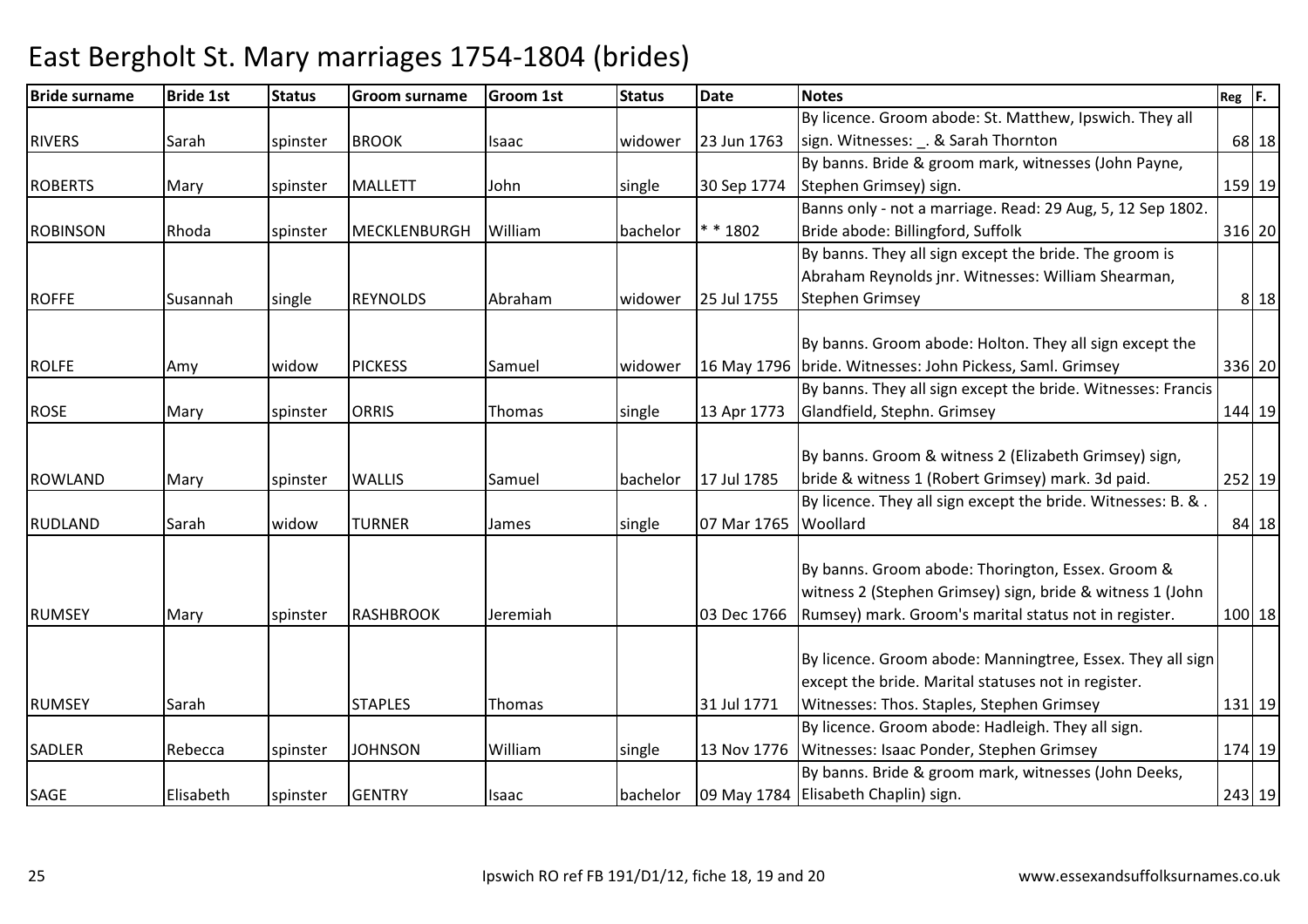| <b>Bride surname</b> | <b>Bride 1st</b> | <b>Status</b> | <b>Groom surname</b> | <b>Groom 1st</b> | <b>Status</b> | <b>Date</b> | <b>Notes</b>                                                 | $ Reg $ $ F.$ |
|----------------------|------------------|---------------|----------------------|------------------|---------------|-------------|--------------------------------------------------------------|---------------|
|                      |                  |               |                      |                  |               |             | By banns. Groom abode: Great Wenham. They all mark. 3d       |               |
| <b>SALISBURY</b>     | Anne             | spinster      | <b>THORP</b>         | Henry            | bachelor      | 23 Oct 1786 | paid. Witnesses: Daniel & Mary Wheeler                       | 269 19        |
|                      |                  |               |                      |                  |               |             | By banns. Bride & groom mark, witnesses (Thomas Orris,       |               |
| <b>SALISBURY</b>     | Sarah            | spinster      | <b>ORRIS</b>         | Samuel           | bachelor      | 08 Mar 1792 | Robert Askew) sign. 3d paid.                                 | 304 19        |
|                      |                  |               |                      |                  |               |             |                                                              |               |
|                      |                  |               |                      |                  |               |             | By licence. Groom abode: Nayland. They all sign. Bride       |               |
|                      |                  |               |                      |                  |               |             | signs her surname "Sargeant", but is spelt "Sarjent" in      |               |
|                      |                  |               |                      |                  |               |             | register. Witness 1's name partially obscured by ink spot.   |               |
| <b>SARGEANT</b>      | Elizabeth        | spinster      | <b>GLOVER</b>        | John             | single        | 26 Dec 1775 | Witnesses: Eliza Di*ield, Saml. Beaumont                     | 168 19        |
|                      |                  |               |                      |                  |               |             | By banns. Groom & witness 2 (Stephen Grimsey) sign,          |               |
|                      |                  |               |                      |                  |               |             | bride & witness 1 (Grace Saunders) mark. Groom's name        |               |
| <b>SAUNDERS</b>      | Elizabeth        | spinster      | <b>BEST</b>          | Richard          | single        | 08 Jul 1763 | spelt 'Best' in the register, but he signs 'Beast'.          | $69$ 18       |
|                      |                  |               |                      |                  |               |             | By banns. They all sign except the bride. Witnesses: James   |               |
| <b>SAUNDERS</b>      | Grace            | widow         | <b>HUMPHREY</b>      | William          | single        | 13 Feb 1770 | Stiles, John Eaton                                           | 119 19        |
|                      |                  |               |                      |                  |               |             | Banns only - not a marriage. Banns read: 21, 28 Mar, 04      |               |
| <b>SAUNDERS</b>      | Sarah            | spinster      | <b>COOPER</b>        | Thomas           | bachelor      | * * 1784    | Apr 1784. Bride abode: Capel                                 | 193 20        |
|                      |                  |               |                      |                  |               |             | Banns only - not a marriage. Read: 11, 18, 25 Dec 1796.      |               |
| <b>SAUNDERS</b>      | Mary             | spinster      | <b>ABBOTT</b>        | Abraham          | bachelor      | * * 1796    | Groom abode: Dedham, Essex                                   | 286 20        |
|                      |                  |               |                      |                  |               |             | By banns. They all sign except the bride. Witnesses:         |               |
| <b>SAWER</b>         | Mary             | single        | <b>WINCH</b>         | Robt             | widower       | 18 Jan 1756 | <b>Edward Sherman, Stephen Grimsey</b>                       | $14$ 18       |
|                      |                  |               |                      |                  |               |             |                                                              |               |
|                      |                  |               |                      |                  |               |             | By licence. Groom abode: Little Bromley, Essex. Bride &      |               |
| <b>SAWYER</b>        | Sarah            | single        | <b>KERRY</b>         | Thomas           | single        | 26 Jan 1769 | groom mark, witnesses (John Girling, John Blomfield) sign.   | 109 19        |
|                      |                  |               |                      |                  |               |             | By banns. Bride & groom mark, witnesses (Thomas              |               |
|                      |                  |               |                      |                  |               |             | Whellor, Eliza Drayton, Ann Trusson, Susan Colchester)       |               |
| <b>SCARFE</b>        | Mary             | spinster      | <b>HUNNIBAL</b>      | John             | single        | 14 Oct 1779 | sign.                                                        | 200 19        |
|                      |                  |               |                      |                  |               |             | By banns. Bride & groom mark, witnesses (Robt. Winch,        |               |
| <b>SCRIVENOR</b>     | Sarah            | spinster      | <b>LAMBERT</b>       | James            | widower       | 30 Dec 1771 | Stephen Grimsey) sign.                                       | 134 19        |
|                      |                  |               |                      |                  |               |             | By licence. They all sign except witness 2 (Sarah Cross). 3d |               |
| <b>SELL</b>          | Mary             | widow         | <b>WALKER</b>        | William          | bachelor      | 20 Oct 1785 | paid. Witnesses: William Heckford                            | 258 19        |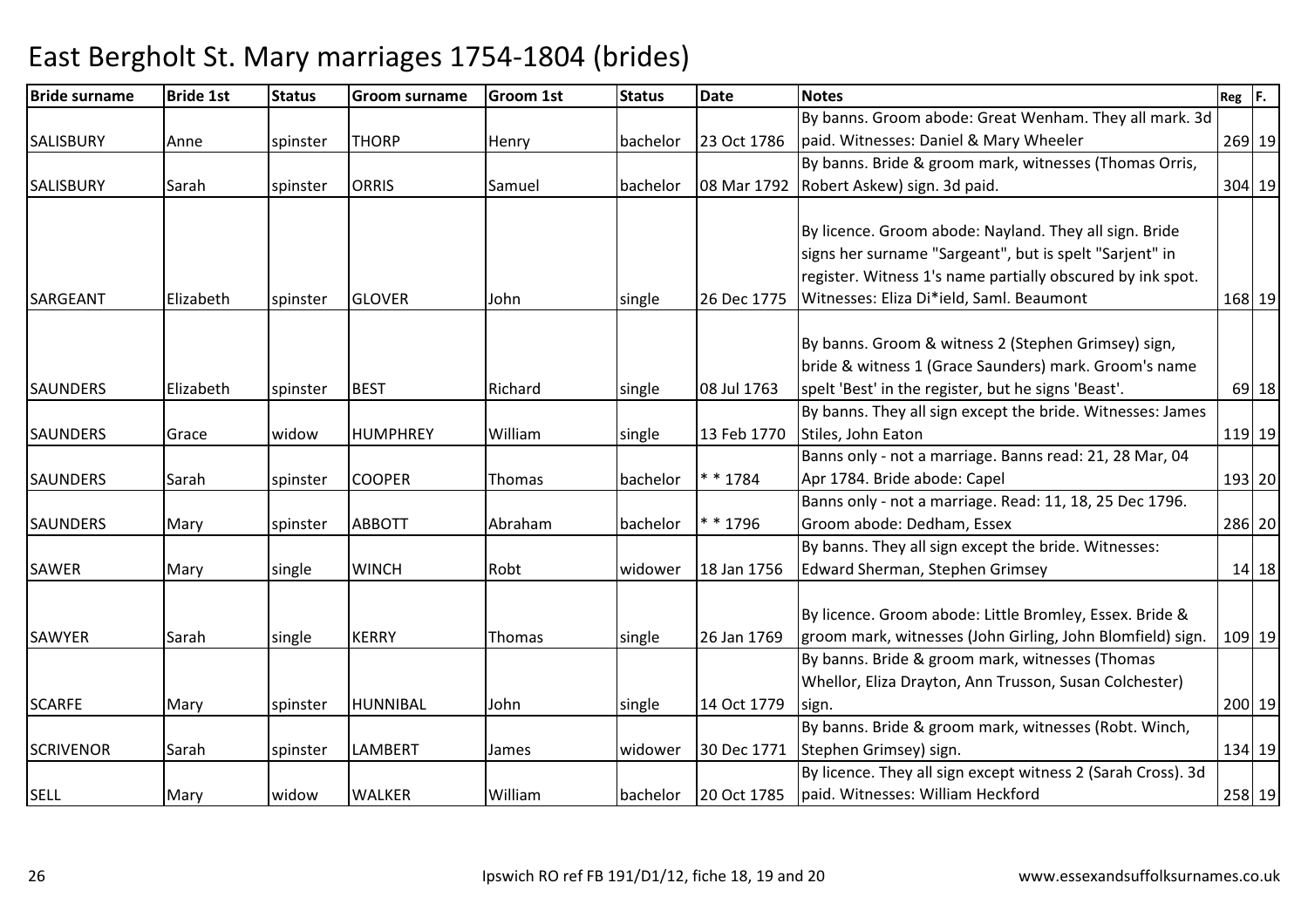| <b>Bride surname</b> | <b>Bride 1st</b> | <b>Status</b> | <b>Groom surname</b> | <b>Groom 1st</b> | <b>Status</b> | <b>Date</b> | <b>Notes</b>                                                 | $\overline{\text{Reg}}$ $\overline{\text{F}}$ . |         |
|----------------------|------------------|---------------|----------------------|------------------|---------------|-------------|--------------------------------------------------------------|-------------------------------------------------|---------|
|                      |                  |               |                      |                  |               |             | By banns. They all mark except witness 2 (Stephen            |                                                 |         |
| <b>SHAVE</b>         | Elizabeth        | spinster      | <b>GARWOOD</b>       | John             | single        | 22 Dec 1774 | Grimsey). Witness 1: William Minter                          |                                                 | 163 19  |
|                      |                  |               |                      |                  |               |             | By banns. They all mark except the groom. Witnesses:         |                                                 |         |
| <b>SHELDROCK</b>     | Alice            | spinster      | <b>ASKEW</b>         | Robert           | widower       | 28 Mar 1797 | Joseph Hart, Mary Sage                                       |                                                 | 346 20  |
|                      |                  |               |                      |                  |               |             | By banns. They all sign except the bride. Witnesses: Daniel  |                                                 |         |
| <b>SHEPPARD</b>      | Elizabeth        | single        | <b>BECKWITH</b>      | Robert           | single        | 28 Oct 1754 | Estwick, Robt. Page                                          |                                                 | 4 18    |
|                      |                  |               |                      |                  |               |             | By banns. They all sign except the bride. Bride abode:       |                                                 |         |
| <b>SHEPPARD</b>      | Mary             | single        | <b>BENNETT</b>       | Thos             | single        | 25 Dec 1754 | Stratford. Witnesses: Robert Beckwith, Stephen Grimsey       |                                                 | 5 18    |
|                      |                  |               |                      |                  |               |             | By banns. Groom & witness 2 (Stephen Grimsey) sign,          |                                                 |         |
| <b>SHERMAN</b>       | Sarah            | single        | <b>YELL</b>          | William          | single        | 01 Apr 1766 | bride & witness 1 (Thomas Yell) mark.                        |                                                 | 93 18   |
|                      |                  |               |                      |                  |               |             | By banns. They all sign except the bride. Witnesses: Eliz &  |                                                 |         |
| <b>SIBBORN</b>       | Sarah            | spinster      | GLANDFIELD           | Francis          | single        | 01 Nov 1764 | Ann Tyndall                                                  |                                                 | 79 18   |
|                      |                  |               |                      |                  |               |             | By banns. They all mark except witness 1 (Clement            |                                                 |         |
| <b>SIBBORN</b>       | Judith           | spinster      | <b>DIGGINS</b>       | Robert           | widower       | 29 Sep 1789 | Chevallier). 3d paid. Witness 2: John Pillen?                |                                                 | 288 19  |
|                      |                  |               |                      |                  |               |             | By banns. They all mark except witness 2 (Stephen            |                                                 |         |
| <b>SIBBORNE</b>      | Sarah            | spinster      | <b>MAN</b>           | Daniel           | single        | 21 Nov 1776 | Grimsey). Witness 1: Richard Webb                            |                                                 | 175 19  |
|                      |                  |               |                      |                  |               |             | By banns. They all sign. Bride abode: Brantham. Witnesses:   |                                                 |         |
| <b>SIMONS</b>        | Mary             | widow         | <b>HOW</b>           | Thomas           | widower       | 18 Sep 1754 | Anne Paul, Sarah Hankey                                      |                                                 | 2 18    |
| <b>SIMONS</b>        | Sarah            | single        | <b>CONEY</b>         | Stephen          | single        | 01 Jun 1773 | By banns. They all sign.                                     |                                                 | 146 19  |
|                      |                  |               |                      |                  |               |             | By licence. They all mark except witness 2 (Stephen          |                                                 |         |
| <b>SIMPSON</b>       | Elizabeth        | spinster      | <b>SIMPSON</b>       | William          | single        | 17 Nov 1766 | Grimsey). Witness 1: Abraham Simpson                         |                                                 | 98 18   |
|                      |                  |               |                      |                  |               |             | By banns, they all sign. Witnesses: Eliz Harri[i_][s_], Mary |                                                 |         |
| <b>SIZER</b>         | Ann              | spinster      | <b>SPURLING</b>      | Jeremiah         | single        | 28 Sep 1780 | Pearce                                                       |                                                 | 210 19  |
|                      |                  |               |                      |                  |               |             | Banns only - not a marriage. Read: 5, 12, 19 Sep 1802.       |                                                 |         |
| <b>SKETTELL</b>      | Sarah            | spinster      | <b>BENNETT</b>       | <b>Thomas</b>    | bachelor      | $* * 1802$  | Bride abode: Southminster, Essex                             |                                                 | 317 20  |
|                      |                  |               |                      |                  |               |             | By banns. Groom abode: Brentham, Suffolk. They all mark      |                                                 |         |
|                      |                  |               |                      |                  |               |             | except witness 2 (Sarah Death). Marital statuses not in      |                                                 |         |
| <b>SMITH</b>         | Anne             |               | <b>HOWARD</b>        | Thomas           |               | 10 Oct 1763 | register. Witness 1: William Pitt                            |                                                 | $71$ 18 |
|                      |                  |               |                      |                  |               |             | By banns. They all sign except the groom. Witnesses: Thos.   |                                                 |         |
| <b>SMITH</b>         | Mary             | widow         | <b>TYLER</b>         | William          | widower       | 07 Apr 1795 | Williams, S. Grimsey                                         |                                                 | 328 20  |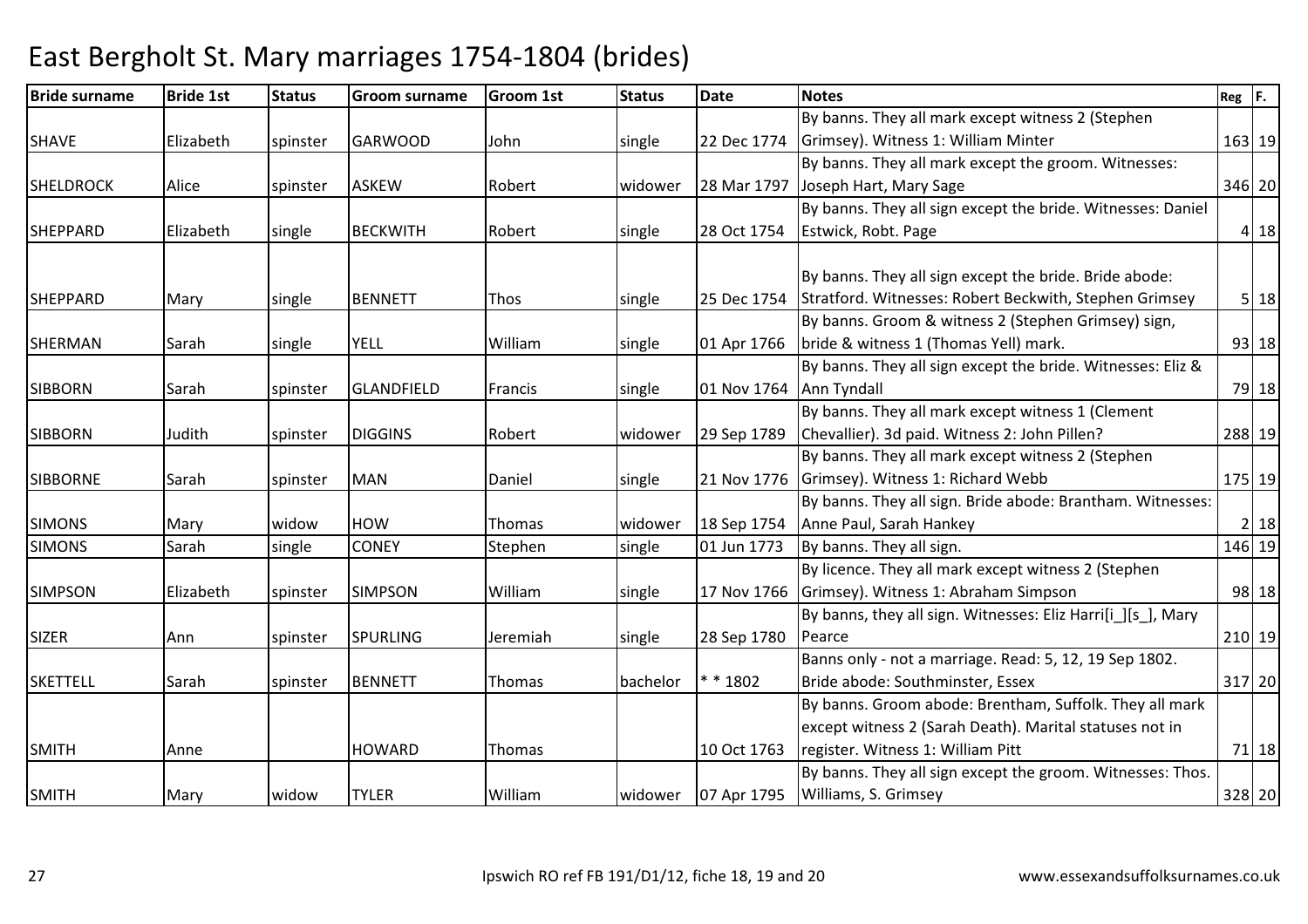| <b>Bride surname</b> | <b>Bride 1st</b> | <b>Status</b> | <b>Groom surname</b> | <b>Groom 1st</b> | <b>Status</b> | <b>Date</b>        | <b>Notes</b>                                                   | $Reg$ $F.$ |        |
|----------------------|------------------|---------------|----------------------|------------------|---------------|--------------------|----------------------------------------------------------------|------------|--------|
|                      |                  |               |                      |                  |               |                    | Banns only - not a marriage. Read: 6 Jun 1802. NB Thomas       |            |        |
|                      |                  |               |                      |                  |               |                    | Stubbin having left the Parish, the Publication of the Banns   |            |        |
| <b>SMITH</b>         | <b>Sarah</b>     | spinster      | <b>STUBBIN</b>       | <b>Thomas</b>    | bachelor      | $* * 1802$         | was discontinued.                                              | 315 20     |        |
|                      |                  |               |                      |                  |               |                    | By banns. Groom abode: Brantham. Groom & witness 2             |            |        |
|                      |                  |               |                      |                  |               |                    | (Stephen Grimsey) sign, bride & witness 1 (Joseph King)        |            |        |
| SONGER               | Mary             | widow         | <b>GUNN</b>          | James            | single        | 28 Oct 1783        | mark.                                                          | 240 19     |        |
|                      |                  |               |                      |                  |               |                    | By banns. They all sign except the bride. 3d paid.             |            |        |
| <b>SPRINGETT</b>     | Margaret         | spinster      | <b>FINCHAM</b>       | Thomas           | bachelor      | 04 Nov 1790        | Witnesses: Robt. Grimes, Mary Brooke                           | 296 19     |        |
|                      |                  |               |                      |                  |               |                    | By banns. They all sign except the bride. Witnesses: Samuel    |            |        |
| <b>STAINS</b>        | Anne             | spinster      | <b>FOLKARD</b>       | Thomas           | widower       | 03 Nov 1801        | Coleman, Sarah Rashbrook                                       | 372 20     |        |
|                      |                  |               |                      |                  |               |                    |                                                                |            |        |
|                      |                  |               |                      |                  |               |                    | By banns. Bride & groom mark, witnesses (Wm. Osborne,          |            |        |
|                      |                  |               |                      |                  |               |                    | Isaac Hart) sign. It might say 'junr' next to witness 1's name |            |        |
| <b>STEVENS</b>       | Elizabeth        | spinster      | <b>COOK</b>          | William          | single        | 28 Mar 1780        | but hard to tell as the word has been crossed out.             | 207 19     |        |
|                      |                  |               |                      |                  |               |                    | By banns. They all sign except the groom. Witnesses:           |            |        |
| <b>STEWARD</b>       | Elizabeth        | spinster      | <b>HARRIS</b>        | Samuel           | widower       | 06 Feb 1780        | George Nichols, John Eaton                                     | 205 19     |        |
|                      |                  |               |                      |                  |               |                    | By licence. Groom abode: Manningtree, Essex. They all          |            |        |
|                      |                  |               |                      |                  |               |                    | sign. Groom's marital status not in register. Witnesses:       |            |        |
| <b>STILES</b>        | Elizabeth        | spinster      | <b>NORMAN</b>        | Thomas           |               | 07 Jun 1764        | James Stiles, James Norman                                     |            | 76 18  |
|                      |                  |               |                      |                  |               |                    | By licence. Groom abode: Kersey. They all sign. Witnesses:     |            |        |
| <b>STILES</b>        | Mary             | single        | <b>RAISON</b>        | Daniel           | single        | 27 Oct 1767        | James Stiles, Saml. Beaumont                                   | 104 19     |        |
|                      |                  |               |                      |                  |               |                    | By licence. Groom abode: Flowton. They all sign.               |            |        |
| <b>STILES</b>        | Hannah           | single        | <b>CUTBERT</b>       | Richard          | single        | 22 Mar 1774        | Witnesses: Saml. Bloomfield, Daniel Raison                     |            | 153 19 |
|                      |                  |               |                      |                  |               |                    | By banns. Groom abode: Nayland. They all sign. Marital         |            |        |
|                      |                  |               |                      |                  |               |                    | statuses not in register. Witnesses: Gerv. Leverland, James    |            |        |
| <b>STILES</b>        | Sarah            |               | <b>BLOOMFIELD</b>    | Samuel           |               | 26 May 1774 Stiles |                                                                | 157 19     |        |
|                      |                  |               |                      |                  |               |                    | By banns. They all sign except the bride. Witnesses: John      |            |        |
| <b>STOLLERY</b>      | Elizabeth        | spinster      | <b>GROOM</b>         | George           | bachelor      |                    | 20 May 1798   Bridges, James Cant                              | 352 20     |        |
|                      |                  |               |                      |                  |               |                    | By banns. Groom & witness 2 (Stephen Grimsey) sign,            |            |        |
|                      |                  |               |                      |                  |               |                    | bride & witness 1 (Hannah Durrant) mark. Groom spells his      |            |        |
| <b>STOREY</b>        | Elizabeth        | spinster      | <b>DURRANT</b>       | Thomas           | widower       |                    | 25 Oct 1770   first name 'Tommas'.                             |            | 126 19 |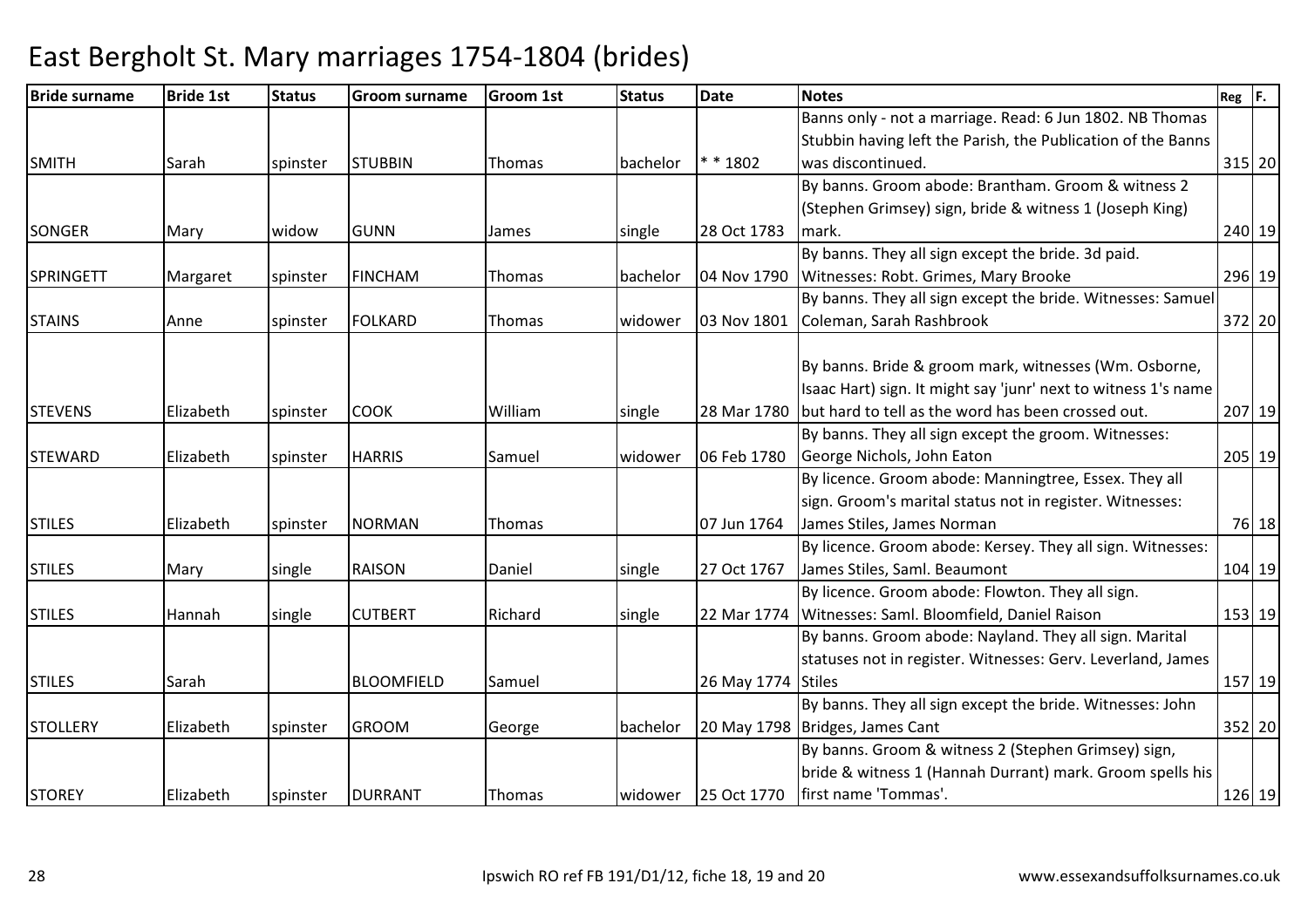| <b>Bride surname</b> | <b>Bride 1st</b> | <b>Status</b> | <b>Groom surname</b> | <b>Groom 1st</b> | <b>Status</b> | Date        | <b>Notes</b>                                                 | $Reg$ $ F.$ |
|----------------------|------------------|---------------|----------------------|------------------|---------------|-------------|--------------------------------------------------------------|-------------|
|                      |                  |               |                      |                  |               |             | By banns. They all sign except the bride. Witnesses: Will.   |             |
| <b>STORY</b>         | Mary             | single        | <b>WINDSOR</b>       | Thomas           | single        | 14 May 1776 | Edwick, Stephen Grimsey                                      | 169 19      |
|                      |                  |               |                      |                  |               |             | By banns. They all sign except the bride. Groom's surname    |             |
|                      |                  |               | WARDEN /             |                  |               |             | spelt Warden in register, but he signs it Worden.            |             |
| <b>STORY</b>         | Sarah            | spinster      | <b>WORDEN</b>        | John             | single        | 21 Jan 1779 | Witnesses: Willer Story, Stephen Grimsey                     | 191 19      |
|                      |                  |               |                      |                  |               |             | By banns. They all mark except witness 2 (Stephen            |             |
|                      |                  |               |                      |                  |               |             | Grimsey). Groom's marital status not in register. Witness 1: |             |
| <b>STOWE</b>         | Anne             | spinster      | <b>HART</b>          | Philip           |               | 24 Jun 1761 | <b>Tamerson Windsor</b>                                      | 56 18       |
|                      |                  |               |                      |                  |               |             | By banns. Groom abode: Dedham, Essex. They all sign          |             |
| <b>STOWERS</b>       | Anne             | widow         | <b>CLARKE</b>        | Robert           | widower       | 09 Mar 1802 | except the bride. Witnesses: Robt. Hart, Saml. Grimsey       | 374 20      |
|                      |                  |               |                      |                  |               |             |                                                              |             |
|                      |                  |               |                      |                  |               |             | By banns. Groom abode: All Saints, Sudbury, Suffolk. They    |             |
| <b>STUDD</b>         | Sarah            | spinster      | <b>CAMPIN</b>        | John             | widower       | 16 Nov 1786 | all sign. 3d paid. Witnesses: [B_]. Allen, Amy Saunders      | 272 19      |
|                      |                  |               |                      |                  |               |             |                                                              |             |
|                      |                  |               |                      |                  |               |             | By licence with consent of her father, John Taylor. Groom    |             |
|                      |                  |               |                      |                  |               |             | abode: Weeks [Wix], Essex. They all sign. 3d paid.           |             |
| <b>TAYLOR</b>        | Anne             | spinster      | <b>NUNN</b>          | John             | bachelor      | 12 Feb 1793 | Witnesses: Joseph Nunn, John Taylor, Mary Risbee             | 310 19      |
|                      |                  |               |                      |                  |               |             | By banns. They all mark. Witnesses: Robert Grimsey,          |             |
| <b>TERRY</b>         | Mary             | widow         | <b>GROSS</b>         | Thomas           | widower       | 29 Feb 1784 | <b>Hester Harsom</b>                                         | 242 19      |
| <b>THEOBALD</b>      | Martha           | spinster      | <b>PYMAN</b>         | William          | bachelor      | 20 Nov 1799 | By licence. They all sign. Witnesses: William & Ann Pyman    | 365 20      |
|                      |                  |               |                      |                  |               |             | By licence. Groom abode: Battisford, Suffolk. Groom &        |             |
|                      |                  |               |                      |                  |               |             | witness 2 (Saml. Orris) sign, bride & witness 1 (James       |             |
|                      |                  |               | WELLUM /             |                  |               |             | Gillingwater) mark. Groom signs "Wellum", spelt "Welham"     |             |
| <b>TOLLIDAY</b>      | Mary             | widow         | WELHAM               | William          | widower       | 14 Jan 1796 | in register.                                                 | 332 20      |
|                      |                  |               |                      |                  |               |             | By banns. They all mark except witness 1 (Robert Gillett).   |             |
| <b>TOMPSON</b>       | Sarah            | spinster      | <b>HART</b>          | Philip           | widower       | 16 Oct 1770 | Witness 2: John Lumley                                       | 124 19      |
|                      |                  |               |                      |                  |               |             |                                                              |             |
|                      |                  |               |                      |                  |               |             | By banns. Groom abode: Tattingston, Suffolk. Bride &         |             |
|                      |                  |               |                      |                  |               |             | groom mark, witnesses (John Cuthbart, Stephen Grimsey)       |             |
| <b>TOMSON</b>        | Mary             | spinster      | <b>HAWES</b>         | William          |               | 01 Dec 1766 | sign. Groom's marital status not in register.                | 99 18       |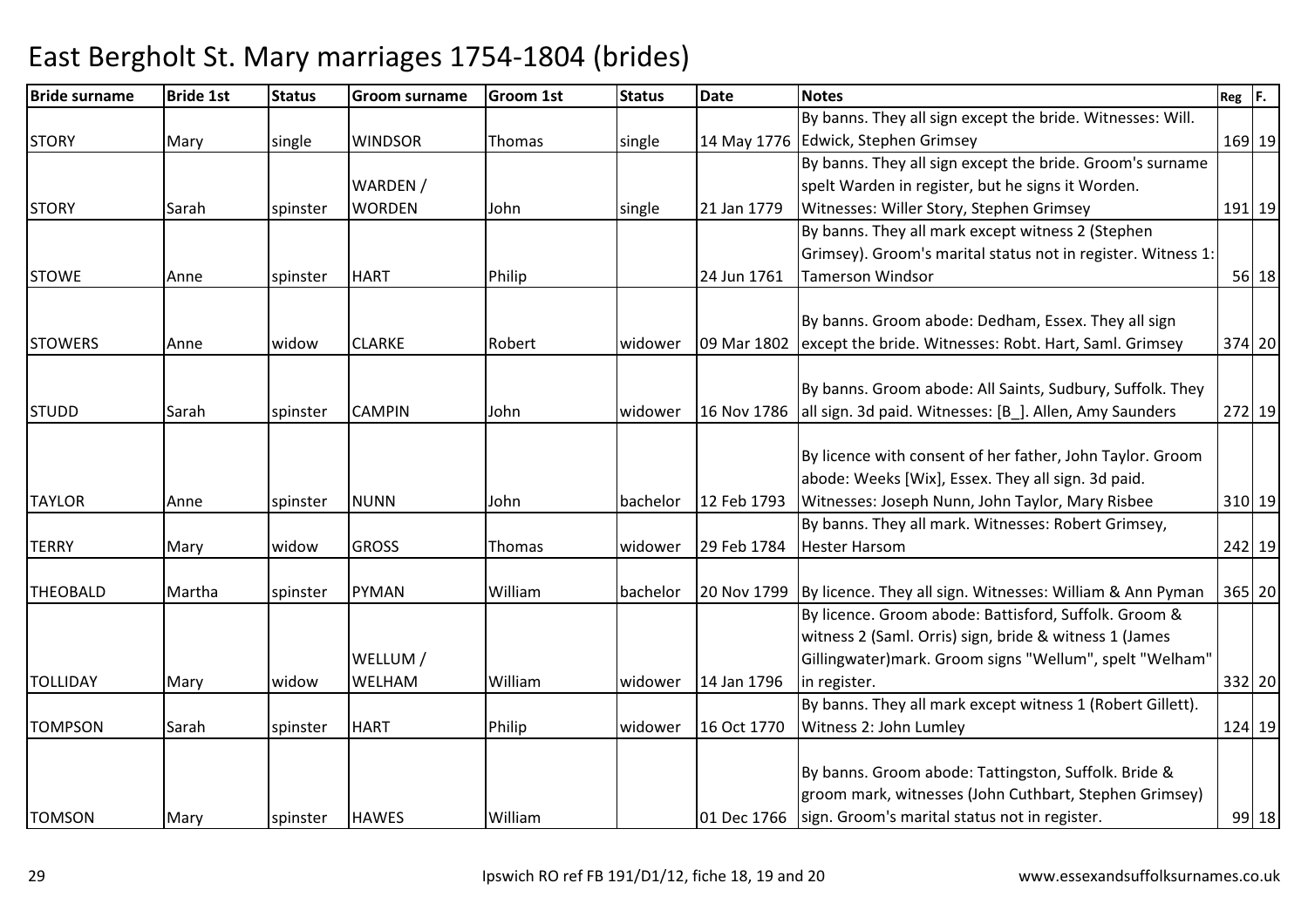| <b>Bride surname</b> | <b>Bride 1st</b> | <b>Status</b> | <b>Groom surname</b> | <b>Groom 1st</b> | <b>Status</b> | <b>Date</b> | <b>Notes</b>                                                              | $Reg$ $F.$ |        |
|----------------------|------------------|---------------|----------------------|------------------|---------------|-------------|---------------------------------------------------------------------------|------------|--------|
|                      |                  |               |                      |                  |               |             | By banns. Bride & groom mark, witnesses (Samuel Ife,                      |            |        |
| <b>TORBELL</b>       | Mary             | widow         | <b>DIGGINS</b>       | Robert           | widower       | 10 Oct 1780 | Stephen Grimsey) sign.                                                    |            | 212 19 |
|                      |                  |               |                      |                  |               |             |                                                                           |            |        |
|                      |                  |               |                      |                  |               |             | By banns. They all sign except the bride. Groom spells his                |            |        |
|                      |                  |               | <b>HERSOM</b> /      |                  |               |             | surname 'Hersom' but it is spelt 'Hearson' in the register.               |            |        |
| <b>TURNER</b>        | Sarah            | spinster      | <b>HEARSON</b>       | John             | single        | 30 Jul 1766 | Witnesses: Coo[k_]Wallis, Stephen Grimsey                                 |            | 94 18  |
|                      |                  |               |                      |                  |               |             | By banns. They all sign except the groom. Witnesses: J. C.                |            |        |
| <b>TURNER</b>        | Martha           | spinster      | PRESNEY              | Henry            | single        | 22 Jun 1773 | Hankey junr., David Gaberley                                              |            | 147 19 |
|                      |                  |               |                      |                  |               |             | By banns. They all sign except the groom. Witnesses:                      |            |        |
| <b>TURNER</b>        | Rose             | single        | <b>MAYER</b>         | John             | widower       | 06 Nov 1777 | James Allford, John Paskell                                               |            | 185 19 |
|                      |                  |               |                      |                  |               |             |                                                                           |            |        |
| <b>TURNER</b>        | Mary             | spinster      | <b>SCARFE</b>        | Thomas           | single        |             | 02 Dec 1779   By banns. They all sign. Witnesses: Sarah Prike, John Eaton |            | 203 19 |
|                      |                  |               |                      |                  |               |             | By licence. Groom abode: Barham, Suffolk. Bride & groom                   |            |        |
|                      |                  |               |                      |                  |               |             | mark, witnesses (Josiah Stubbin, Henry Hills) sign. Marital               |            |        |
| <b>VESEY</b>         | Sarah            |               | <b>BARFIELD</b>      | William          |               | 13 Apr 1773 | statuses not in register.                                                 |            | 145 19 |
|                      |                  |               |                      |                  |               |             | By banns. They all sign except witness 2 (Elisabeth Clark).               |            |        |
|                      |                  |               |                      |                  |               |             | 3d paid. Witness 1: Robert Clark. Bride abode: Langham,                   |            |        |
| <b>VINCE</b>         | Rose             | widow         | <b>CLARK</b>         | John             | bachelor      | 06 Jul 1786 | Essex                                                                     |            | 265 19 |
|                      |                  |               |                      |                  |               |             | By licence. They all sign except the bride. Witnesses:                    |            |        |
| <b>WADE</b>          | Frances          | spinster      | <b>INNYS</b>         | Henry            | single        | 26 Oct 1762 | Jerem. Heard, Stephen Grimsey                                             |            | 65 18  |
|                      |                  |               |                      |                  |               |             | By banns. They all sign. 3d paid. Witnesses: Daniel Raison,               |            |        |
| <b>WALL</b>          | Elizabeth        | spinster      | <b>STONE</b>         | John             | bachelor      | 09 Sep 1788 | Hannah Cutbar                                                             |            | 279 19 |
|                      |                  |               |                      |                  |               |             | Banns only - not a marriage. Read: 6, 13, 20 Nov 1803.                    |            |        |
| <b>WALLER</b>        | Mary             | spinster      | <b>WOOLLARD</b>      | William          | bachelor      | * * 1803    | Groom abode: Hithe, Colchester, Essex.                                    |            | 332 20 |
|                      |                  |               |                      |                  |               |             | By banns. Groom & witness 2 (John Eaton) sign, bride &                    |            |        |
| <b>WARSP</b>         | Mary             | spinster      | <b>HOLDER</b>        | George           | bachelor      | 05 Mar 1783 | witness 1 (Joseph Hartt) mark.                                            |            | 232 19 |
|                      |                  |               |                      |                  |               |             | By banns. Bride & groom mark, witness signs. No 2nd                       |            |        |
| <b>WATSON</b>        | Elizabeth        | single        | <b>COOK</b>          | John             | widower       | 05 Sep 1755 | witness. Witness 1: Stephen Grimsey                                       |            | 9 18   |
|                      |                  |               |                      |                  |               |             |                                                                           |            |        |
|                      |                  |               |                      |                  |               |             | By banns. Groom abode: Dedham. Bride & groom mark,                        |            |        |
| <b>WEBB</b>          | Susannah         | widow         | <b>PRATT</b>         | Joseph           | single        |             | 12 Dec 1762   witnesses (John Dorman, Stephen Grimsey) sign.              |            | 66 18  |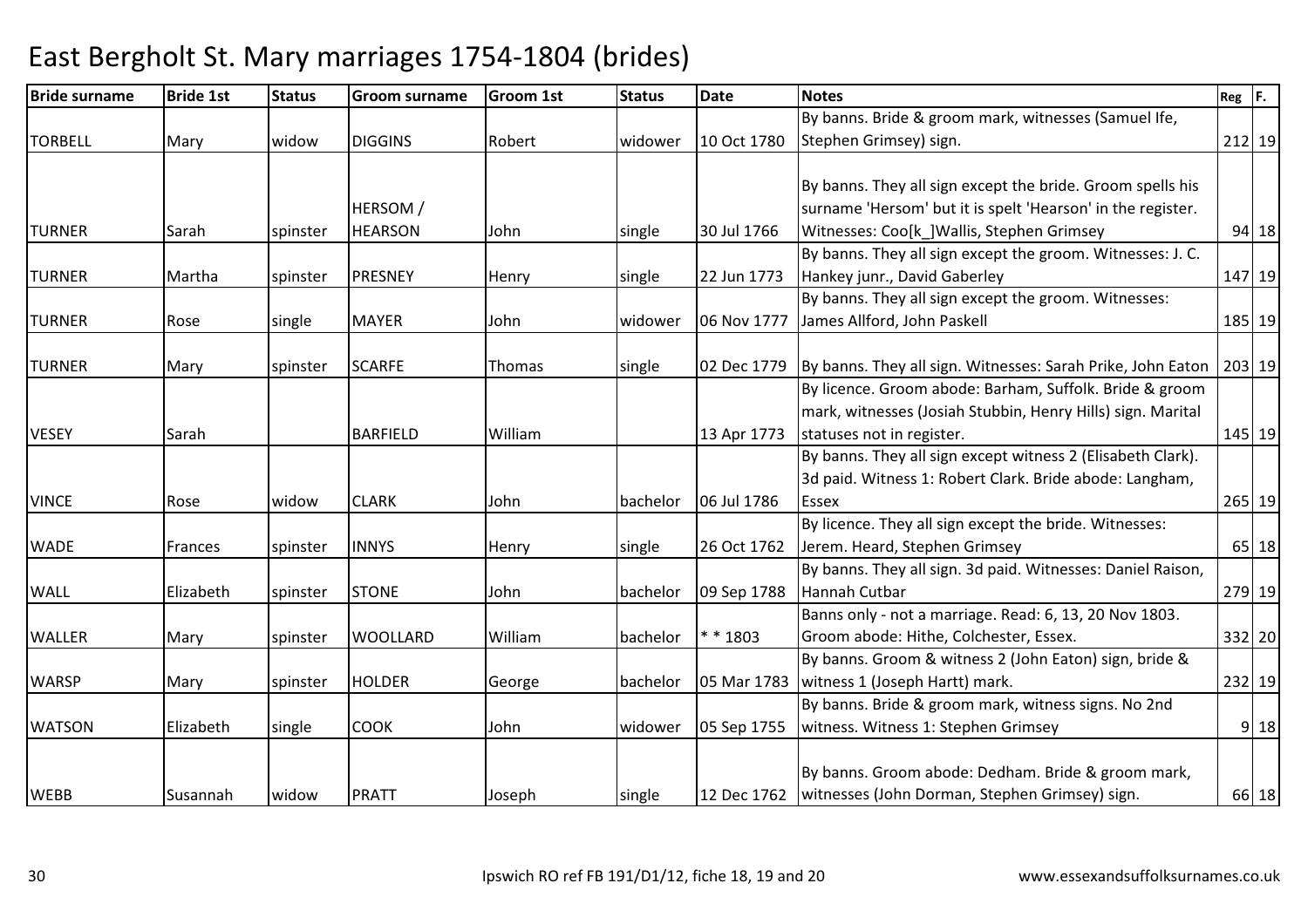| <b>Bride surname</b> | <b>Bride 1st</b> | <b>Status</b> | <b>Groom surname</b> | <b>Groom 1st</b>        | <b>Status</b> | <b>Date</b> | <b>Notes</b>                                                | $Reg$ $F.$ |        |
|----------------------|------------------|---------------|----------------------|-------------------------|---------------|-------------|-------------------------------------------------------------|------------|--------|
|                      |                  |               |                      |                         |               |             | By banns. They all mark except witness 1 (William Jeffery). |            |        |
| <b>WEBB</b>          | Mary             | spinster      | <b>HARRIS</b>        | Samuel                  | widower       | 15 Nov 1787 | 3d paid. Witness 2: Stephen Grimsey                         |            | 275 19 |
|                      |                  |               |                      |                         |               |             | By licence. They all sign except the bride. 3d paid.        |            |        |
| <b>WEBB</b>          | <b>Hester</b>    | spinster      | <b>LEMON</b>         | Edward                  | bachelor      | 20 Feb 1794 | Witnesses: Moses Royner, Thomas Lemon                       |            | 321 19 |
|                      |                  |               |                      |                         |               |             | By banns. Groom abode: Rushmere. They all sign.             |            |        |
| <b>WEBB</b>          | Mary             | spinster      | PYE                  | John                    | bachelor      | 08 Oct 1799 | Witnesses: Robert Askew, S. Grimsey                         |            | 363 20 |
|                      |                  |               |                      |                         |               |             |                                                             |            |        |
|                      |                  |               |                      |                         |               |             | By banns. Groom abode: Ardleigh, Essex. Groom & witness     |            |        |
| <b>WEBB</b>          | Susan            | spinster      | <b>FAIRS</b>         | Edward                  | bachelor      | 07 Oct 1800 | 1 (John Pye) sign, bride & witness 2 (Mary Pye) mark.       |            | 370 20 |
|                      |                  |               |                      |                         |               |             | By banns. Bride & groom mark, witnesses (John               |            |        |
| <b>WENT</b>          | Susan            | spinster      | <b>GROSE</b>         | Thomas                  | single        | 14 Oct 1766 | Cutt[e_]bard, Stephen Grimsey) sign.                        |            | 95 18  |
|                      |                  |               |                      |                         |               |             | By banns. Bride & groom mark, witnesses (John & Elizbeth    |            |        |
| <b>WEST</b>          | Elizabeth        | spinster      | <b>KING</b>          | Joseph                  | single        | 06 Nov 1761 | Pilbrow) sign.                                              |            | 59 18  |
|                      |                  |               |                      |                         |               |             | By licence. Groom abode: Harwich. They all sign.            |            |        |
| <b>WEST</b>          | Hannah           | spinster      | <b>JOHNSON</b>       | <b>William Phillips</b> | single        | 21 Aug 1763 | Witnesses: Thomas D'Oyly, Stephen Grimsey                   |            | 70 18  |
|                      |                  |               |                      |                         |               |             | Banns only - not a marriage. Read: 20, 27 Sep, 04 Oct 1789. |            |        |
| <b>WEST</b>          | Mary             | spinster      | LEET                 | Israel                  | bachelor      | * * 1789    | Bride abode: Dedham                                         |            | 235 20 |
|                      |                  |               |                      |                         |               |             | By banns. They all mark except the groom. 3d paid.          |            |        |
| <b>WHEELER</b>       | Sarah            | spinster      | <b>HILLS</b>         | John                    | widower       | 05 Nov 1789 | Witnesses: James & Sarah Moss                               |            | 292 19 |
|                      |                  |               |                      |                         |               |             | By banns. They all sign except the bride. Witnesses: Ann    |            |        |
| <b>WHEELER</b>       | Mary             | spinster      | <b>ABBOTT</b>        | Joseph                  | bachelor      | 07 Jul 1800 | Joanna Beaumont, Daniel Stiles Raison                       |            | 368 20 |
|                      |                  |               |                      |                         |               |             | Banns only - not a marriage. Read: 21, 28 Sep, 5 Oct 1794.  |            |        |
| <b>WHITAKER</b>      | Alice            | spinster      | <b>GOSSHOCK</b>      | Francis                 | widower       | * * 1794    | Bride abode: Hintlesham                                     |            | 262 20 |
|                      |                  |               |                      |                         |               |             | By licence. They all sign except the bride. Witnesses:      |            |        |
| <b>WILKINSON</b>     | Martha           | spinster      | <b>PASKELL</b>       | John                    | single        | 10 Nov 1768 | Charles Moore, Stephen Grimsey                              |            | 106 19 |
|                      |                  |               |                      |                         |               |             | By licence. Bride & groom mark, witnesses (William          |            |        |
| <b>WILKINSON</b>     | Sarah            | spinster      | <b>PYATT</b>         | John                    | single        | 24 Apr 1775 | Grimes, Stephen Grimsey) sign.                              |            | 164 19 |
|                      |                  |               |                      |                         |               |             | By banns. They all mark except witness 2 (Stephen           |            |        |
| <b>WILSON</b>        | Sarah            | spinster      | <b>ATKIN</b>         | William                 | single        | 25 May 1779 | Grimsey). Witness 1: William Welham                         |            | 194 19 |
|                      |                  |               |                      |                         |               |             | By banns. They all mark. 3d paid. Witnesses: Samuel         |            |        |
| <b>WILSON</b>        | Elizabeth        | spinster      | <b>PECK</b>          | William                 | bachelor      |             | 03 Nov 1789 Chaplin, Hannah Wilson                          |            | 291 19 |